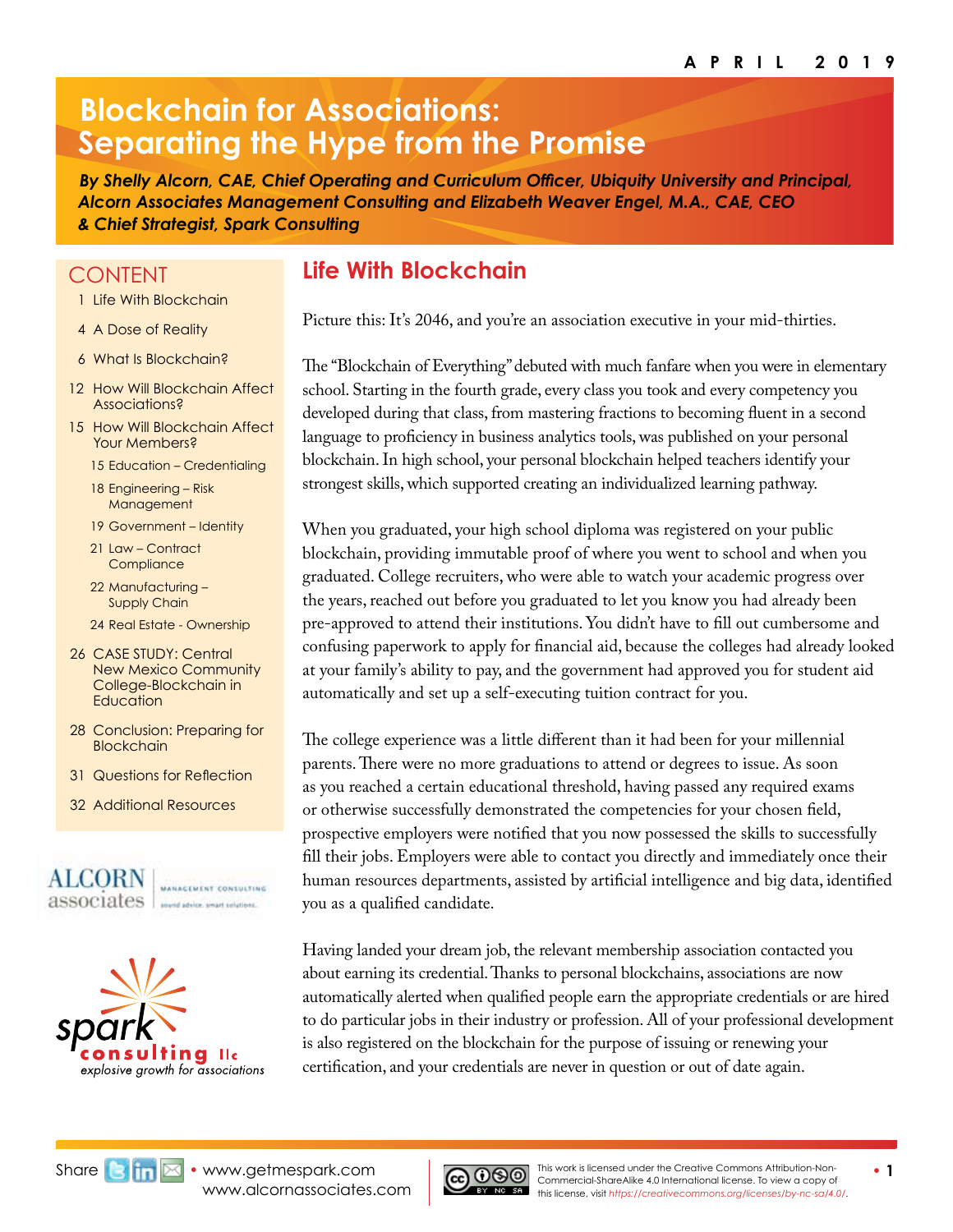In order to purchase a home, you visit the real estate blockchain to look at properties in your area. You set up an appointment through the blockchain with the homeowner and take a tour. Once you decide to purchase, a self-executing contract is registered on the blockchain, and because your bank immediately knows your entire recorded blockchain financial history, they are able to quickly approve your loan. There is no need for escrow anymore, and, because the title is registered on the blockchain, it is immediately and securely transferred to you with no need for you to visit a title company.

You and your partner share a deep commitment to sustainable business practices, so you decide to plan a "values-based" wedding. By using the provenance blockchain, you can ensure that every item you use was sustainably and ethically produced, from your wedding attire to the diamonds in your rings to the decorations and food. Since your entire official relationship record trail is also on your personal blockchains, your marriage certificate is immediately recorded there as well. In the unfortunate case of a breakup, your prenuptial agreement is also registered on the blockchain as a self-executing contract, which means your assets are quickly and cleanly divided, with no arguments or need for divorce attorneys.

You have to wonder how people ever functioned preblockchain, with all of the confusing paperwork to fill out and file, potential fraud, expensive dispute resolution, and inefficiency.

This story is hypothetical, obviously, but these are just a few examples of the potential of blockchain and how seamlessly it may become integrated into your life. Right now, it's poised to affect:

### **Education**

Every class you take, every school you attend, every competency you attain, every degree or certification you earn will be registered on the blockchain. There is no possible way to "fake" a degree. Your educational history is verifiable and unique to you. It is easy for you to prove your credentials to prospective employers. Educational institutions, including associations, can search your educational profile and send you information about educational opportunities that are tailored to your skill level, interests, and areas of expertise, reducing the time you spend researching those opportunities for yourself. (See *<http://www.blockcerts.org>*.)

### **Credentialing**

If you have earned a certificate or credential from a trade association or professional society that requires continuing education credits, you will no longer have to periodically dig through your files to try to figure out if you've accumulated enough credits to recertify. Your credits will be automatically posted on the blockchain as you earn them, and there will be no question that you have fulfilled the requirements for renewal. Your certificate is automatically renewed and updated on the blockchain upon issuance. (See *[http://www.credentialingexcellence.](http://www.credentialingexcellence.org/blog/employing-blockchain-in-credentialing-practices) [org/blog/employing-blockchain-in-credentialing-practices](http://www.credentialingexcellence.org/blog/employing-blockchain-in-credentialing-practices)*.)

### **Employment**

In addition to your educational accomplishments, your entire work history will be posted on the blockchain. You will control your entire work history—job titles and responsibilities, dates of employment, maybe even your performance reviews—and share whatever components you choose with whomever you choose. Human resources staff will have new tools to locate and contact job candidates that might be a perfect fit for their companies. Someday, a recruiter could task Siri, Alexa, or Cortana to issue an invitation for you to come interview for your dream job based on what that recruiter already knows about your career track. (See *[https://thebossmagazine.com/](https://thebossmagazine.com/blockchain-for-recruitment) [blockchain-for-recruitment](https://thebossmagazine.com/blockchain-for-recruitment)*.)

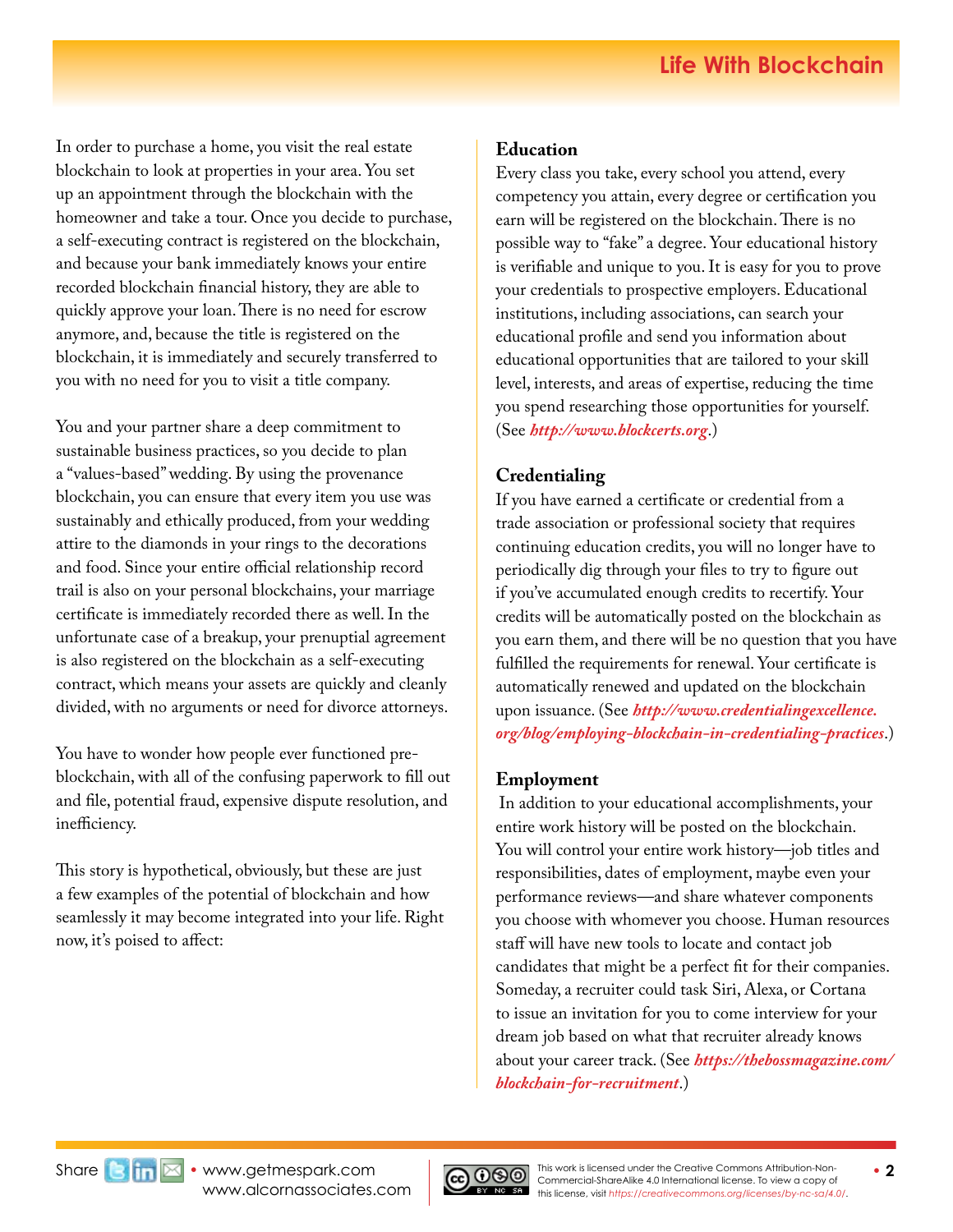### **Real Estate**

With the blockchain, buyers and sellers may no longer need a real estate agent to handle transaction details for them. The seller could list her home, including verifiable details, on the blockchain. The buyer would see the listing, contact the seller for a home tour, and decide to purchase. The two parties would register their contract on the blockchain. The buyer's bank immediately sees his verifiable blockchain trail of financial position and ability to pay, so the bank is able to immediately approve his loan. Once the financing is in place, the contract self-executes, the money is transferred from the bank to the seller, and the blockchain-registered title automatically transfers to the buyer with no need for ti[tl](http://https://propy.com/)e companies or escrow agents. (See *<https://propy.com/>*.)

### **Banking**

The delay and expense involved in any banking transaction comes from the fact that banks serve as middlemen. They are the guarantee that you have the money you have promised to give someone, then they issue the payment to the receiving party and prevent you from double-spending the same money. With blockchain, it's not possible to double-spend, so transactions are instantaneous and inexpensive. (See *[https://www.ibm.com/blockchain/](https://www.ibm.com/blockchain/industries/financial-services) [industries/financial-services](https://www.ibm.com/blockchain/industries/financial-services)*.)

### **Purchasing**

Consumers increasingly wish to ensure that they are purchasing products from companies that are using ethical and sustainable business practices. With the blockchain, any piece of goods, from fish and organic produce to the individual parts involved in the manufacture of any complex item, can be registered on the blockchain, so consumers know where the product came from, how it was produced, how long it took to move through the system, and whether or not the product aligns with their personal values. (See *[https://www.greenbiz.com/article/blockchains](https://www.greenbiz.com/article/blockchains-emerging-role-sustainability)[emerging-role-sustainability](https://www.greenbiz.com/article/blockchains-emerging-role-sustainability)*.)

Many of these innovations are still in the developmental stage, but they are being developed even as we write this. The time has come to think about blockchain's implications for you, your family, your association, and the industry or profession you serve.  $\leq$ 



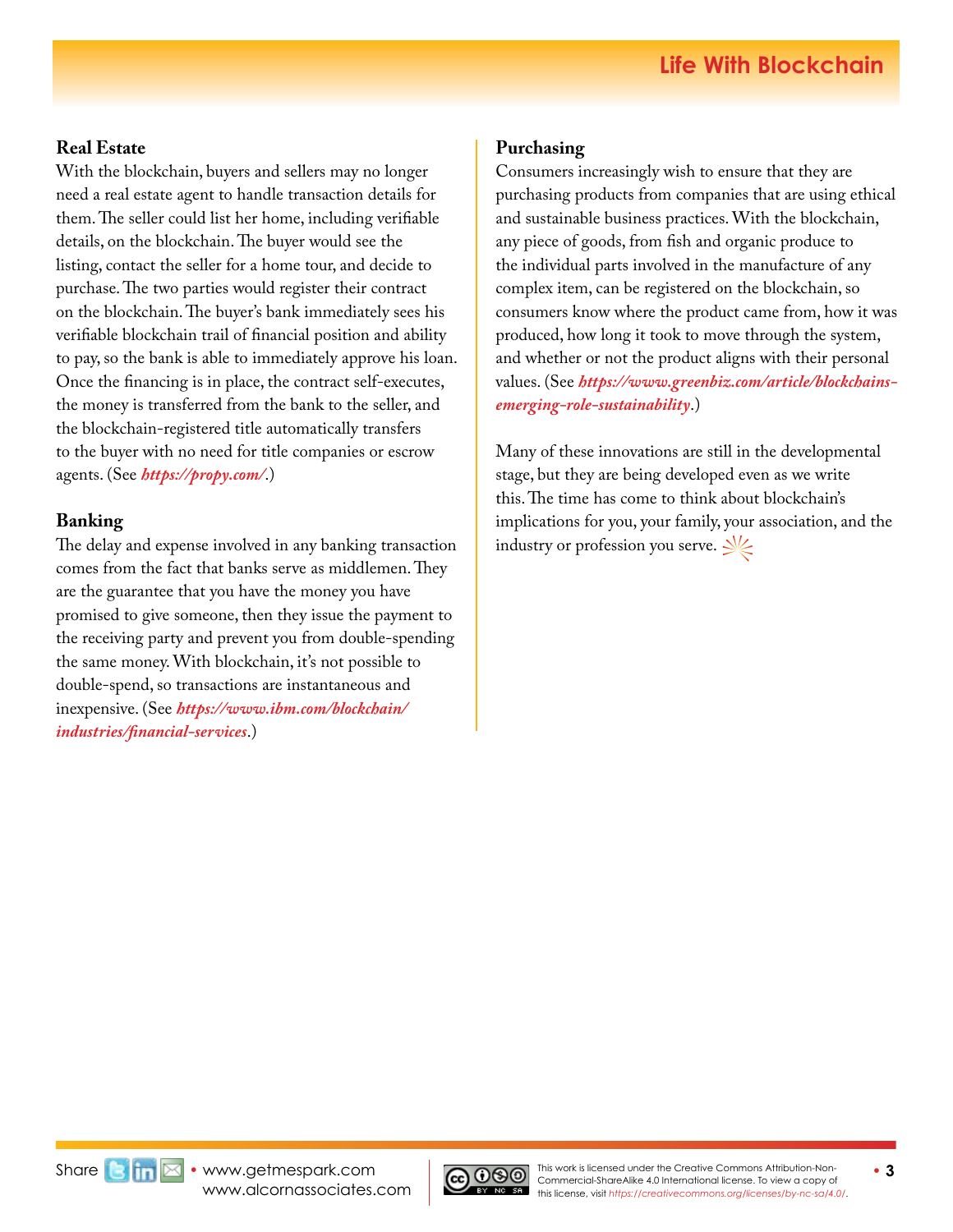# **A Dose of Reality**

<span id="page-3-0"></span>It's easy to get swept up in the blockchain hype. It's a promising technology with a mysterious origin story, having been created by an anonymous individual or group of individuals known only by the pseudonym Satoshi Nakamoto. Silicon Valley denizens talk about blockchain in their usual measured way—it's going to completely change every aspect of human life and endeavor, in the process rendering financial institutions and even governments irrelevant.

### Hold on a minute.

First, blockchain technology is still in its infancy. Satoshi published their whitepaper laying out the concept of blockchain, *Bitcoin: A Peer-to-Peer Electronic Cash System,* on October 31, 2008, a little more than ten years ago. (We would highly recommend that you read the whitepaper it's only nine pages, and you can probably skip the threepage section laying out the actual math unless you really want to geek out. The whitepaper elegantly describes the theoretical underpinning of blockchain and how the technology actually works.)

Because it is so new, most uses of blockchain, aside from Bitcoin, are still in proof-of-concept stage. Even cryptocurrencies, Bitcoin included, are still mostly at the proof-of-concept stage. They make terrific speculative investments, but if you want to actually use them to purchase goods and services, they're a disaster, and not just because they aren't widely accepted. Their value fluctuates as wildly as the fiat currency of a failed state. (There's a famous story of a guy who offered to pay 10,000 Bitcoins for two pizzas back in 2010, at the time, valued at about \$30. Those same 10,000 Bitcoins would be worth, as we go to print, a little more than \$39 million, down from \$64 million when we first started writing a few months ago. At its highest value to date, in December of 2017, 10,000 Bitcoins would have been worth \$179 million, which seems a bit pricey for two pizzas.)

There's also the private key problem. How do you access your cryptocurrency? It's in a digital wallet, and you use something called a private key to get into that wallet. Because cryptocurrencies are set up to protect the anonymity of their users, that is the *only* way you can prove legitimate access to your digital wallet. If I lose my bank card, or even my account number, I can still go into the physical bank with proof of my identity and get access to my funds there. Not so with cryptocurrency. A few years ago, someone had "thanked" one of the authors of this whitepaper for an insightful blog post with 1/10 of a Bitcoin. When its value hit \$17,900 per Bitcoin in December 2017, she tried to find her private key for her digital wallet and failed—that was almost \$1,800 that can NEVER be recovered BY ANYONE, not even the original holder, because he transferred ownership of that 1/10 of a Bitcoin, and there's no higher authority to appeal to in order to get it back. More recently, investors lost access to \$190 million worth of cryptocurrency when the founder of QuadrigaCX died unexpectedly, with no accessible backup of the encryption key necessary to move investors' funds from "cold" (offline) storage to their "hot" (online) wallets.**[1](https://gizmodo.com/crypto-exchange-says-it-cant-repay-190-million-to-clie-1832309454)** Again, that money is just gone.

Likewise, if someone steals your debit card and PIN and drains your account, or swipes your credit card number and runs up a bunch of charges on your AmEx, the bank or the credit card company will make it right. If someone steals your private key—which can be done by hacking your email or cell phone—they can take all your Bitcoins, and there's no one to whom you can appeal to get them back. In fact, that exact thing happened to Mt Gox, at the time the largest Bitcoin exchange in the world, in 2014,**[2](https://blockonomi.com/mt-gox-hack)** where hackers stole over \$500 million worth of Bitcoins.

Additionally, many of the proof-of-concept uses that exist have deployed the technology to solve rich-white-guy problems, like allowing people who don't know each other to conduct financial transactions without third-party

2. https://blockonomi.com/mt-gox-hack



<sup>1.</sup> https://gizmodo.com/crypto-exchange-says-it-cant-repay-190-million-to-clie-1832309454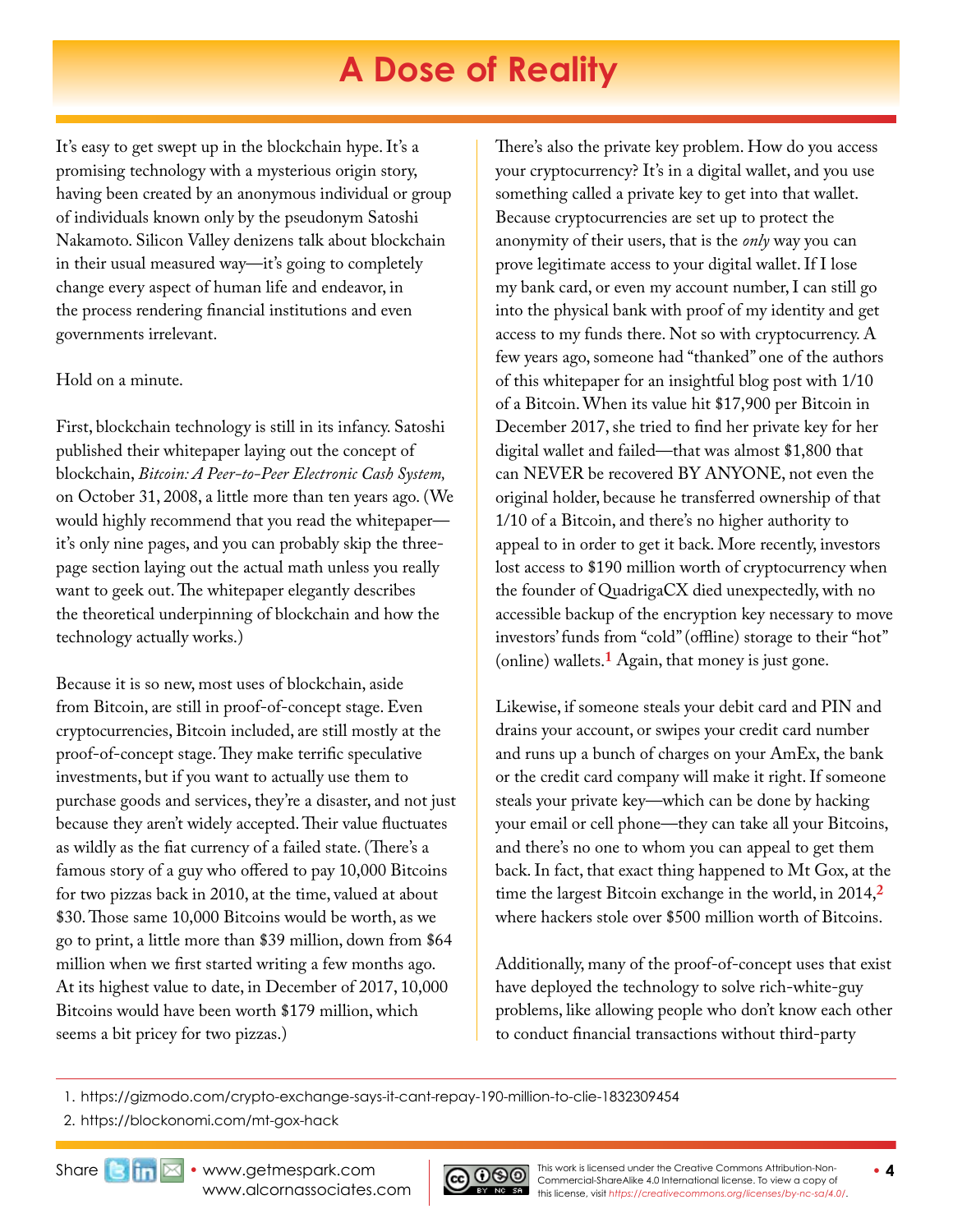# **A Dose of Reality**

involvement or confirming the provenance of unique and expensive items like art and jewelry. Maybe this isn't surprising, given that these proof-of-concept uses come from Silicon Valley, which tends to be somewhat overpopulated with rich white guys.

This myopic focus goes all the way back to the first uses of Bitcoin, from which its somewhat unsavory reputation derives. In its initial applications, Bitcoin was primarily used to buy stuff that's illegal—drugs, guns, prostitutes, child porn—on the Silk Road dark web. (For an enlightening, if somewhat salacious, recounting of this history, see tech blogger Andrew Norry's piece on Blockonomi: *<https://blockonomi.com/history-of-silk-road>*.)

Given that there appear to be so many potential flaws with the technology and that, in many cases, it's attempting to "solve" things that aren't really problems, or for which there already exist better, cheaper, simpler solutions,**[3](https://hackernoon.com/ten-years-in-nobody-has-come-up-with-a-use-case-for-blockchain-ee98c180100)** why even bother? After all, in most cases, the answer to the question "Do you need a blockchain?" appears to be "no."

Is that really where the blockchain story ends? Not quite. In fact, the blockchain story is just beginning. As the technology begins to mature, social-good innovators and entrepreneurs are beginning to look at ways it can be deployed to solve real-world problems, like verifying identity for refugees or homeless people who've lost their documents, ensuring aid money gets used as intended and not misappropriated, providing micro-payments to unbanked small business owners in developing economies, furnishing unalterable land ownership records as a bulwark against corrupt or chaotic governments, and verifying the provenance of goods to ensure ethical and environmentally sound production and manufacturing processes. In other words, solving pressing problems for the least fortunate and most vulnerable. Come along with us to find out more about them.  $\frac{1}{2}$ 



Wust, Karl and Gervais, Arthur , "Do you need a Blockchain?," *2018 Crypto Valley Conference on Blockchain Technology (CVCBT)*, pp. 45-54 (2018), IEEE. Reprinted by permission of the authors.

3. https://hackernoon.com/ten-years-in-nobody-has-come-up-with-a-use-case-for-blockchain-ee98c180100

Share**B in**  $\boxtimes$  • [www.getmespark.com](http://www.getmespark.com) [www.alcornassociates.com](http://www.alcornassociates.com)



**This work is licensed under the Creative Commons Attribution-Non-**<br>• 5 Commercial-ShareAlike 4.0 International license. To view a copy of this license, visit *<https://creativecommons.org/licenses/by-nc-sa/4.0/>*.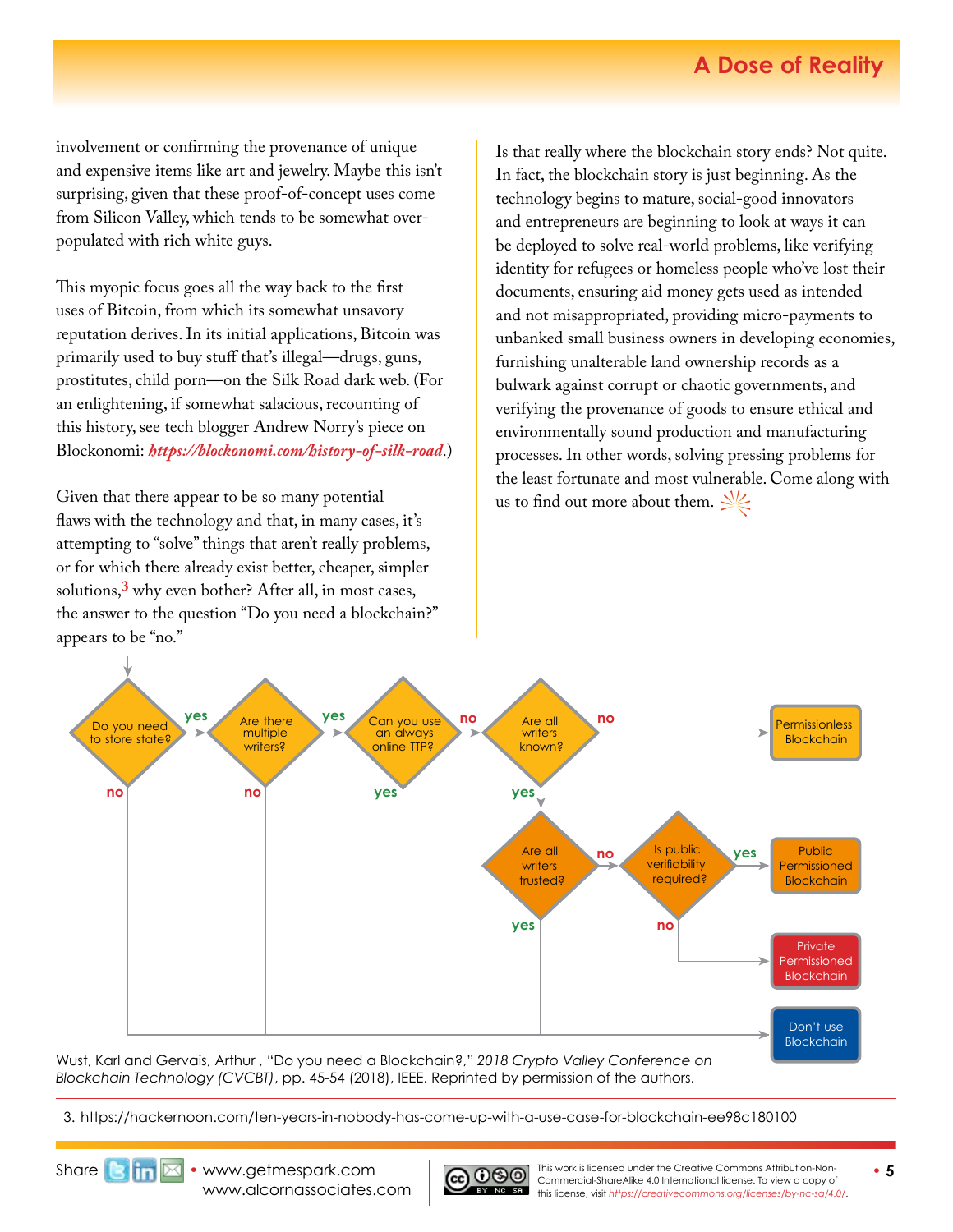# **What Is Blockchain?**

<span id="page-5-0"></span>Blockchain is, at root, a database that allows "mutually mistrusting entities to exchange financial value and interact without relying on a trusted third party."**[4](https://eprint.iacr.org/2017/375.pdf)** It keeps a historical, time-stamped record of transactions involving things that are valuable. The first major application has been digital cryptocurrency, but it can also record transactions related to other valuable items, whether they exist in the physical world (like a diamond or a piece of real estate) or in the more ephemeral, intellectual property realm (like rights to a digital music file or an electronic book).

Let's say you and I are going to a ballgame. I have \$10. You bought our tickets so our seats would be adjacent, for which I owe you \$10. But I also want to get a beer at the stadium. How do we make sure I don't double-spend my \$10, giving it to you for the tickets and then to the vendor for my beer? If it's a physical \$10 bill, I can only hand it to one of you. Problem solved. (Also, can I borrow \$10 so I can get a beer?)

The way blockchain manages all these exchanges of value is through a ledger—credits in, debits out. Normally in business transactions, we each maintain our own ledgers, and there's only one copy of each of our ledgers. You have one, I have a different one, and never the two shall meet. What that means is that you can't prevent me from cooking my books (and vice versa), and there's no way to ensure that one of us won't get cheated without involving a neutral third party.

Blockchains are different. Instead of each of us having our own ledger, there's one shared ledger, we all have a copy of it, and no one can make a change without a majority of our network agreeing that it's a valid change. Once that happens, all the ledgers on the network are updated accordingly.

### **Interview with Tim Haynes Blockchain Basics**

During the process of researching this whitepaper, we had the opportunity to interview Tim Haynes, founder of Signal & Story: Emerging Tech Research, Strategy & Consulting and an expert on blockchain, who spoke on this topic in a well-attended session at ASAE's 2018 Technology Conference & Expo. This is part one of our interview with Mr. Haynes. Part two can be found on page 12.

#### **Let's say you're in an elevator, and one of your fellow passengers asks you about blockchain. What's your 30-second explanation of the technology?**

Blockchain is functionally a way of storing data, where unbreakable blocks of information are added sequentially onto a long chain. Once it's there, that data is there forever back to the beginning of that chain's existence.

It's also a distributed database, that is, the data on the chain is stored in lots of places.

Blockchain is like a screwdriver in a world of hammers. It's a new tool, and sometimes it's the best tool, but sometimes you still need a hammer.

### **Not all blockchains are alike. What are some of the key differences in its various incarnations?**

There are so many different ways to structure blockchains, it's staggering. It's kind of like programming languages—you can use any of them, but different languages have different natural fits. You wouldn't use PHP to write a video game, just like you wouldn't use C++ to write a web site. Most of the differences relate to how you structure who has access to what data and how information is verified. *(Continued on page 7)*

4. https://eprint.iacr.org/2017/375.pdf

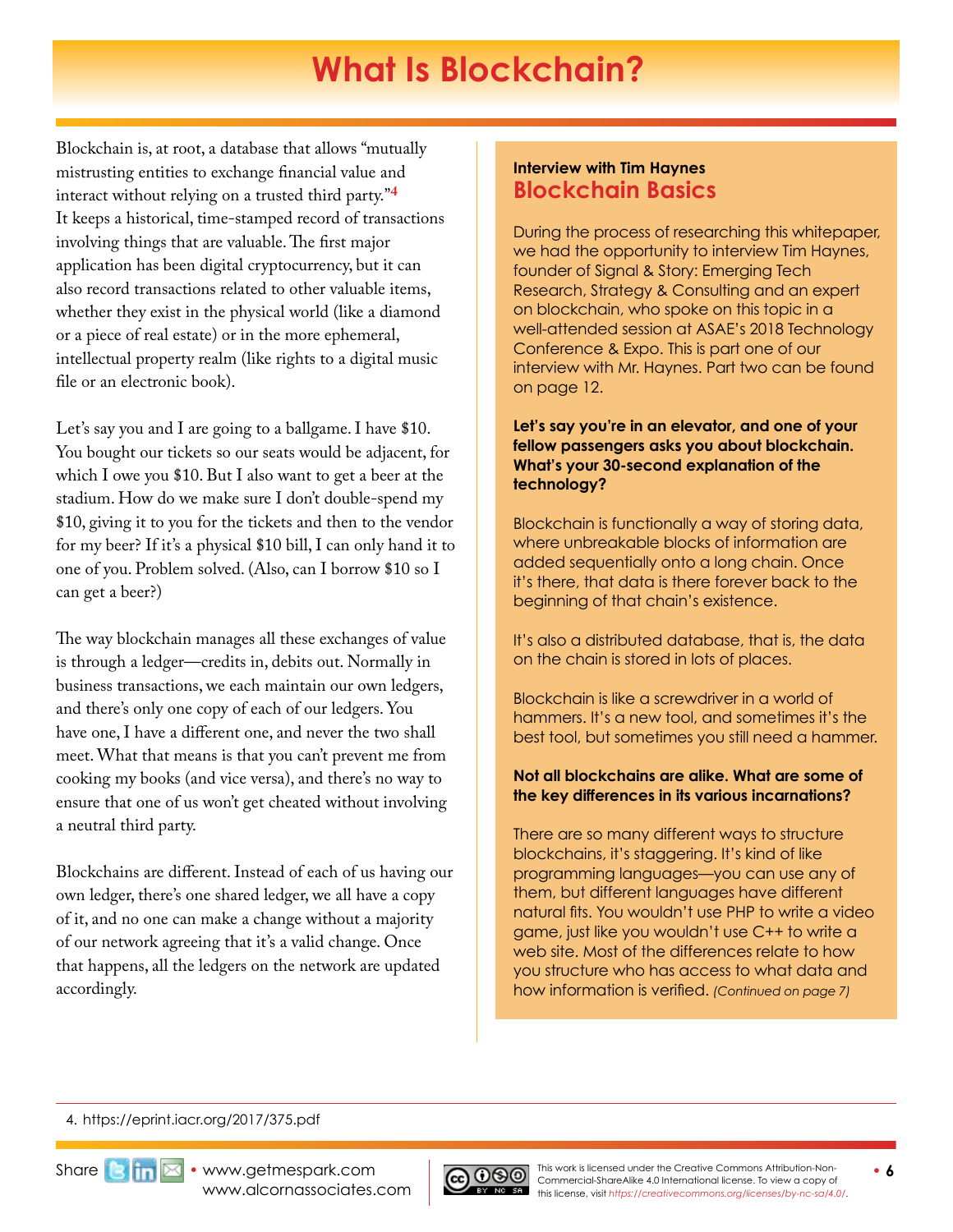Let's return to our ballgame and beer example. At the beginning of our scenario, I have \$10. You have two tickets to the game and \$0. The beer vendor has at least one beer and \$0. At the end of our transactions, I'll have a ticket and \$0. You'll have a ticket, a beer, and \$0. And the beer vendor will be down one beer and have \$10.

As we saw above, if we're all going to exchange a physical \$10 bill, a physical ticket, and a beer, it's no problem. But what if we want to do this all (other than the beer, of course) electronically? After all, who carries cash or gets physical tickets mailed to them these days?

Now we have a problem. Without trusted third parties like the MLB app and Venmo, there's no way to confirm the validity of the tickets, there's no way to confirm I actually have \$10 to give you, and there's no way for the beer vendor to prevent me from spending the SAME \$10 to pay you for the ticket and him for the beer, or even to stop me from making a mistake and thinking I started with \$20 rather than \$10. Also, of course, all those intermediaries will take their cut for processing the transaction, which means the beer vendor is actually going to get more like \$9.65.

If we all decided to use blockchain to manage this process, you could transfer me the ticket, and we'd all see that transaction. Once I scanned in at the gate and the validity of the ticket was confirmed, I'd pay you \$10 and we'd all see that transaction, too. In fact, as we'll see below, if you and I had a smart contract governing this transaction, once the validity of my ticket was confirmed by scanning in at the gate, I couldn't NOT pay you. The money would transfer automatically, instead of letting me get away with being that one friend who always says she'll pay you later and then never does.

#### **Interview with Tim Haynes** *(cont'd)*

Fully public decentralized blockchains, like Bitcoin, allow anyone to become a member of the network and access and contribute to the maintenance of the chain. People get excited about that; it points to a digitized utopia where we don't need governments, contracts, or lawyers to do business with each other. But there are major drawbacks to this kind of network. It's like the old engineering adage: fast, cheap, good—pick two. Only this time, it's: fast, cheap, distributed—pick two. Fully public decentralized blockchains that are highly secure and redundant (which is what makes them unhackable, for all practical purposes) end up being slow and/or expensive to maintain and run.

For instance, Bitcoin and cryptocurrencies in general are posited as good replacements for fiat currencies in developing economies because they allow fast, low-cost micro-transactions. But in late 2017, when Bitcoin was at its highest recorded value to date, it could take days to process transactions or involve significant overhead costs (at one point, \$50 per transaction). That was because it's based on a "proof of work" model, which you've probably heard can be an enormous energy hog, and there were a lot of transactions happening on a network with limited bandwidth, so users had to pay a premium if they wanted speed. When that happens, cryptocurrency is no longer a good replacement for fiat currency.

But there are lots of other ways to set up your blockchain that aren't public and so are faster and use much less energy. Most emerging commercial uses of blockchain are permissioned and/or private networks that involve a much smaller number of vetted, trusted nodes. Those networks don't have to perform as many checks before writing new blocks because there is existing trust between the participants, which ameliorates most of the efficiency and energy-use problems. These types of blockchains have enough nodes watching the system to prevent fraud, but they don't allow anyone and everyone who wants in to participate. *(Continued on page 8)*

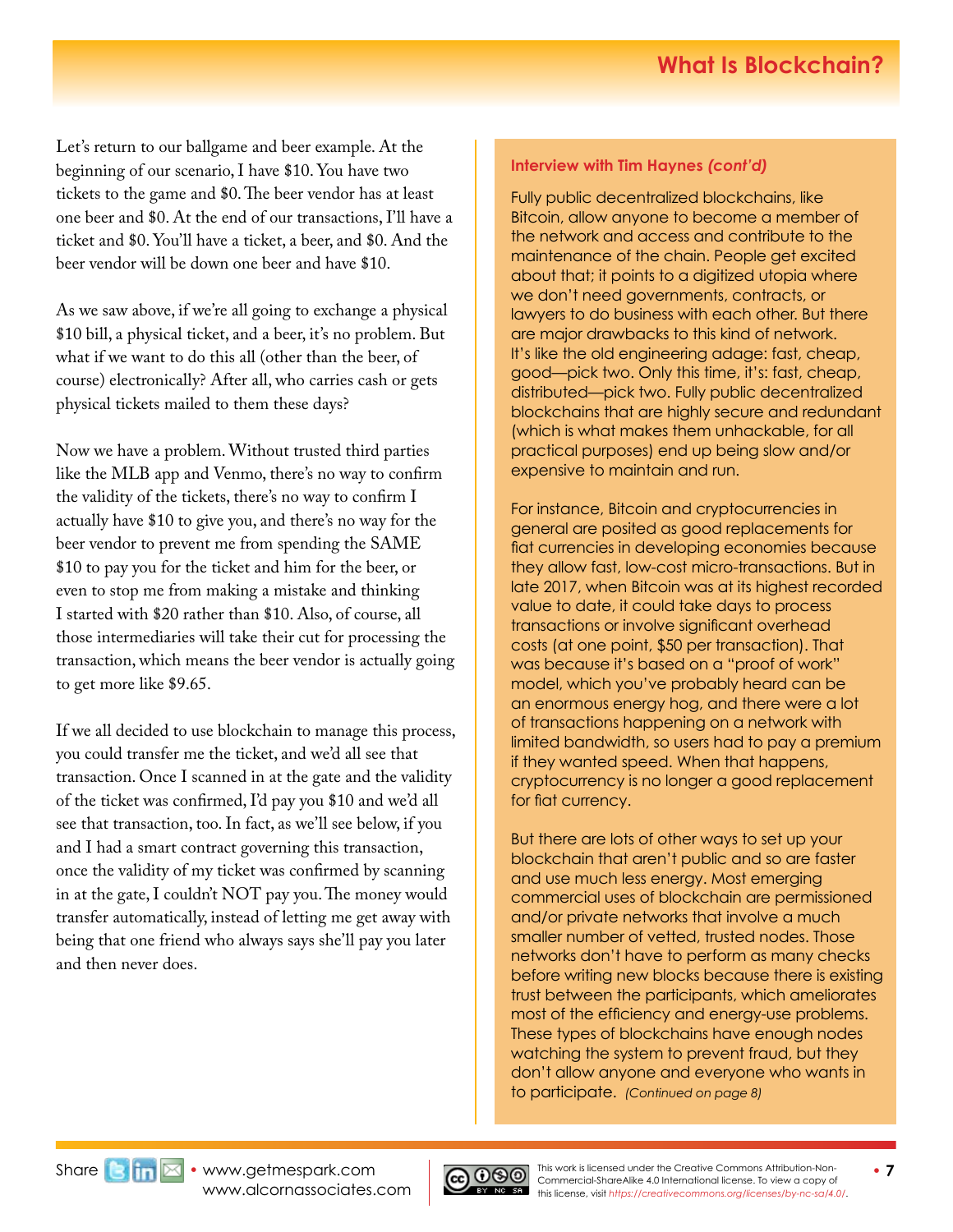Meanwhile, the beer vendor would be able to see that you now have \$10 and can afford one of his cold, refreshing beers, and also that I don't have that \$10 any more to spend with him. He would give you your beer, you would give him your \$10, and we'd have achieved our goals. I'd have a valid ticket and \$0, you'd have a valid ticket and a beer and \$0, the beer vendor would have one less beer and \$10, and he'd get to keep all of that \$10. All without the intervention of a third party, and all without any concerns that someone would get cheated. Moreover, we'd only see the entries related to these transactions. I wouldn't be able to see your entire ticket purchasing history (so the secret of your fondness for Nickelback is safe), and we wouldn't both suddenly have access to the beer vendor's entire business account history.

In short, blockchain is "a protocol for exchanging value over the internet without an intermediary."**<sup>5</sup>**

In traditional situations, if we're not exchanging a physical item (cash), electronic transactions require a middleman, like a bank, Major League Baseball, or a credit card company, to make sure you don't try to scam me into accepting a fake ticket, and I don't try to scam you and the beer vendor into accepting the same \$10. But, as every association executive knows, that middleman wants her cut for processing the transaction and ensuring that none of the parties get cheated.

That creates, in blockchain parlance, "friction," which slows down our transactions and increases the costs to all parties. Blockchain allows people who otherwise could not trust each other to operate in a trusted environment with independent verification, reducing that friction and speeding up transactions by allowing us to exchange items of value without that third party and before we've had a chance to get to know each other well enough that we feel comfortable saying, "I'm confident she won't cheat me, so I'll decide to trust her." You and I can trust the ledger we can both see without having to trust each other.

#### **Interview with Tim Haynes** *(cont'd)*

#### **What do you think is the most interesting current application of the technology?**

The most immediate real-world problem blockchain can solve is related to immutability, the permanence of the data once it's written. That means data records stored on blockchains can't be forged. They can be wrong if you make a mistake, but they can't be faked. Because of that, blockchain is excellent for tracking valuable assets.

Some of the current applications of that include:

- Sweden is moving all land title records to blockchain, which means there's a secure record with one immutable owner of all pieces of real estate that everyone can view and agree on when real estate changed hands.
- Blockchain is currently being used for tracking diamond sourcing. Blockchain can keep records of serial numbers inscribed on diamonds, preventing forgeries and also verifying provenance, so purchasers can be certain they aren't buying "blood diamonds."
- Works of art are being tracked on blockchain, which prevents forgeries or selling stolen art to unwitting patrons. It's not going to stop people who knowingly traffic in stolen art, but it can protect art collectors from unknowingly buying stolen works.

Looking ahead, Maersk, the world's largest shipping company, is leading an effort to move the entire global shipping process onto blockchain. Right now, 20-25 percent of the cost of shipping goods is overhead paperwork. This effort will probably take at least a decade because there are complex local laws, processes, and tariffs in every location, worldwide, for every item that's currently being shipped. The challenge is getting all the ports and shipping companies in the world onto the blockchain, but removing the friction is worth it. Reducing or removing costs in time, efficiency, and lost or spoiled goods will have a multi-trillion-dollar global impact. *(Continued on page 9)*

5. *Blockchain. Enigma. Paradox. Opportunity.* pg. 1

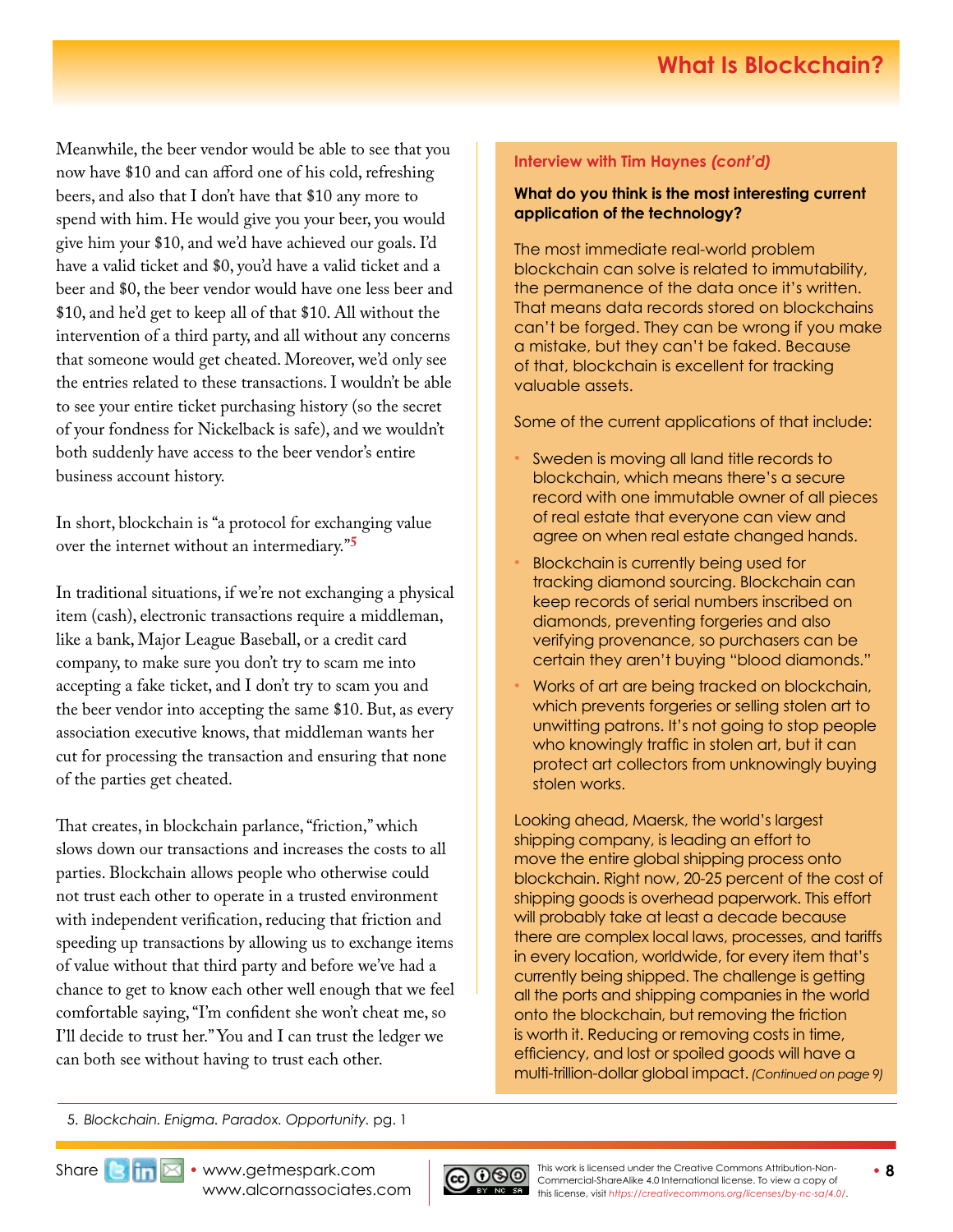According to IBM's Institute for Business Value, blockchains can overcome several types of friction:

- **• Information.** Information can be incomplete, inconsistent, wrong, or inaccessible and thus can unfairly disadvantage one or more parties in a transaction. Information can also be hacked or stolen.
- **Interaction.** The more complex transactions get, the more intermediaries get involved, the more complicated, slow, and expensive transactions become. Even in 2019, some people remain completely cut off from exchanging value with others (think of microeconomies in the developing world).
- **• Innovation.** Institutional inertia and industry and government regulatory processes slow things down.**<sup>6</sup>**

Blockchain gives all parties to a transaction access to the same information. It is extremely difficult—although, it is important to note, not logically impossible—to hack or alter information in the ledger without the other parties knowing. Blockchain cuts down on mistakes, not only because there's just one ledger, so there's no transcription errors, but also because a majority of participants in the network have to agree to any changes. Because it drastically reduces the number of hands that have to touch a transaction, it also drastically reduces the costs of transactions, which opens up opportunities to people who don't have access to or can't afford to pay middlemen. And it can reduce some of the need for regulation, although it is important to remember that some regulations are intentionally designed to slow things down, because moving fast and breaking things isn't always an unalloyed good.

That said, not all blockchains are created the same. Some of the key differences include

- Private (permissioned) versus Public (permission-less)
- Proof of Work versus Proof of Stake

#### **Interview with Tim Haynes** *(cont'd)*

**What do you think is the most promising emerging application of the technology? What do you think the blockchain world will look like in five years?**

We don't know yet. This is like asking what the Internet will be good for in 1995. It takes time and experimentation to figure out what new technologies are good for, so it's impossible to speculate.

One possibility I find particularly intriguing is that we might move all of identity onto the blockchain. Every person, apple, cat, chair, mp3 file, or other piece of data could be seamlessly tracked and identified as it moves through the world. The potential is awesome—no one would ever have to stand in line, hand over cash or a credit card to pay for anything at the point of sale, use a passport—but it also would mark the absolute end of any sense of privacy, which is potentially horrifying. Obviously, this is not definitely going to happen, but it could.

And there are some big downsides to an immutable data record.

As we've seen with the GDPR (General Data Protection Regulation) in Europe, there is a big pushback in developed countries right now around the storage and use of personal data. The question becomes: "How do I store data on the blockchain that I might, someday, need to delete?" At the moment, there is no good answer. The only way to do that now is to delete the entire blockchain. The analogy is that you can't delete one record—you have to delete the entire database across every single node that was contributing to or participating in that blockchain. *(Continued on page 10)*

#### 6. *Fast Forward,* pp. 4-5



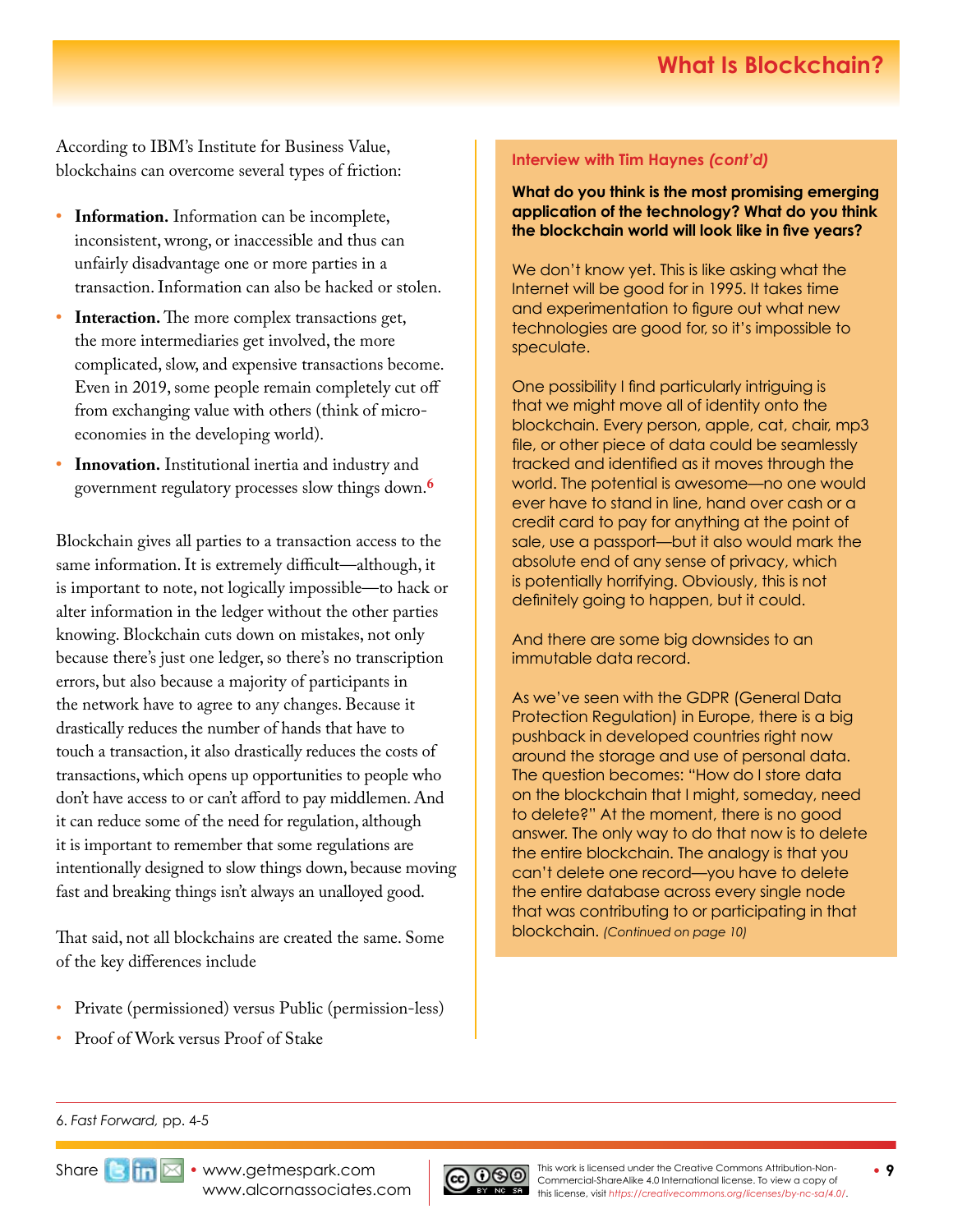# **What Is Blockchain?**

Let's address the private (permissioned) versus public (permission-less) issue first. To explain the difference, we're going to quote from Deloitte's recent *Blockchain: Enigma. Paradox. Opportunity.* report:

"Like many other types of databases, blockchains can be public or private. The Bitcoin network is public (also called "permission-less") because anyone can read or write data from or to the ledger if they are running the appropriate Bitcoin software. Private blockchains, on the other hand, are networks where the participants are known a priori and have permission to update the ledger. Participants may come from the same organisation or from different organisations within an industry sector where the relationships between them are governed by informal arrangements, formal contracts or confidentiality agreements."**<sup>7</sup>**

What about Proof of Work versus Proof of Stake?

Again, quoting the Deloitte report:

"In the absence of trust, public blockchains typically require additional mechanisms to arbitrate disputes among participants and protect the integrity of the data. This involves added complexity because there is no central authority to arbitrate in a decentralised network. In the Bitcoin blockchain, for example, new transactions can only be added to the blockchain after a participant on the network solves a complex mathematical problem, known as a 'proof-of-work.' This process is called 'mining.' The effort miners have to expend on finding a solution to this mathematical problem acts as a sign that the transactions are valid, even though the miners may not know one another." **<sup>8</sup>**

#### **Interview with Tim Haynes** *(cont'd)*

The challenge right now is ensuring you have enough understanding of this whole thing that you can ensure some longevity if you decide to move a particular process onto blockchain. It's software, and all software has bugs. If Microsoft wants to update Word, they roll out a new version, users install it at their convenience, and everyone moves on. But all the nodes in a given blockchain have to be running the same code. Nodes can't run different versions of the code or make different choices about how the blockchain will run. Any given blockchain needs a strong governance structure that details who has the rights to update the structure and what the incentives are to move the entire community when, for instance, regulatory issues like GDPR pop up, because every node has to move together, and no network is immune to change.  $\triangle$ 

But there's a problem with Proof of Work networks, one you've probably already heard about: energy use. The thing that makes Bitcoin difficult to hack is the encryption it's based on, and "mining" coins is about solving the encryption problems that run the whole system in real time. The encryption is based on very large prime numbers, and "miners" are solving problems to find the next one in the series. They're basically building the encryption plane as they fly it. Once a "miner" solves for the next prime number in the series, and it's been verified by a majority of the rest of the distributed nodes in the network, she owns that "coin."

Unfortunately, it requires enormous computing power to solve these equations. According to a recent article in *The New Yorker,* "This year, it is said, the Bitcoin network will use as much energy as the nation of Austria, and produce as much carbon dioxide as a million transatlantic flights."**[9](https://www.newyorker.com/magazine/2018/10/22/the-prophets-of-cryptocurrency-survey-the-boom-and-bust)**

7. *Blockchain. Enigma. Paradox. Opportunity.* pg. 6

8. *Blockchain. Enigma. Paradox. Opportunity.* pg. 6

9. https://www.newyorker.com/magazine/2018/10/22/the-prophets-of-cryptocurrency-survey-the-boom-and-bust

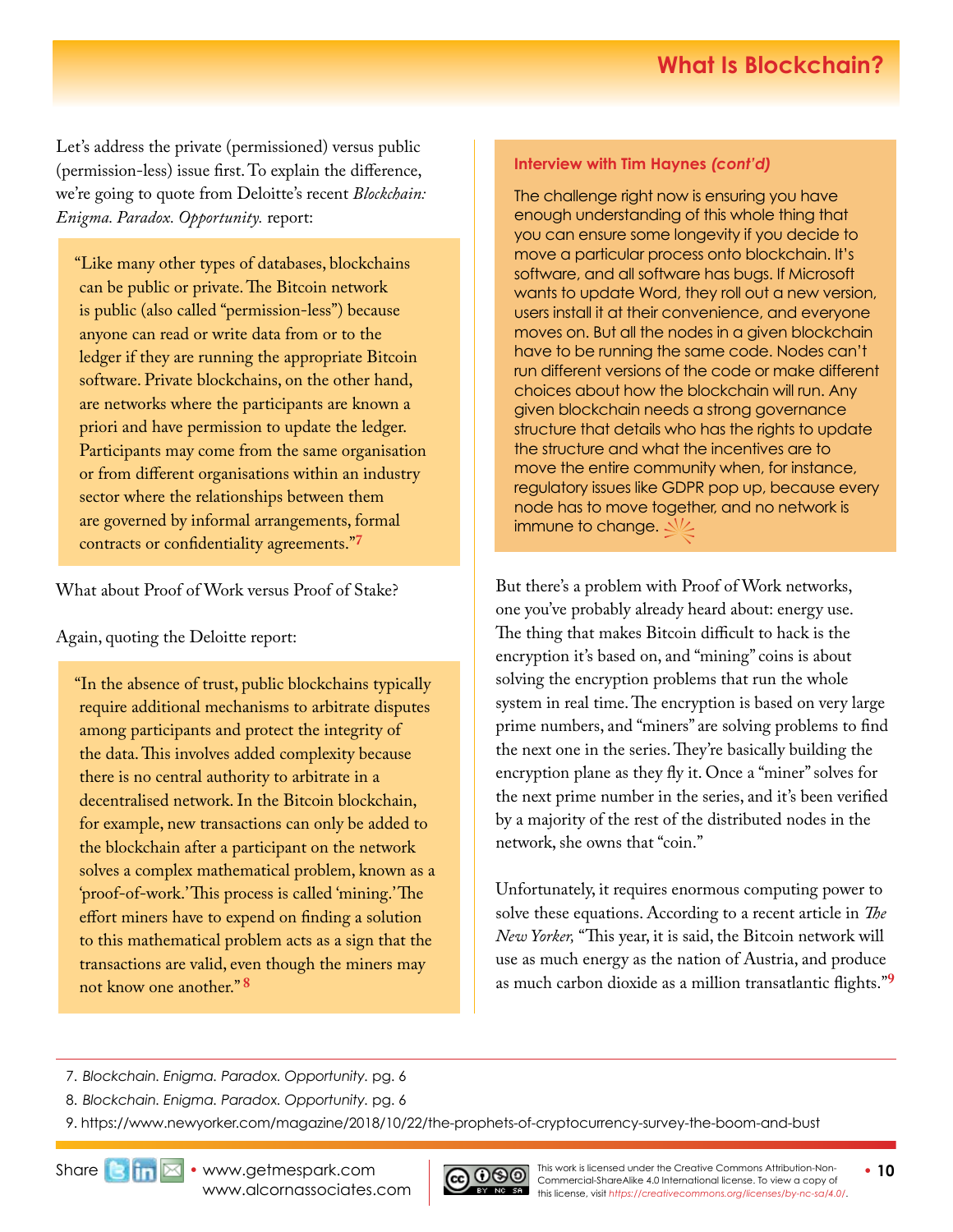Cryptocurrency miners have attempted to solve this problem by locating their server farms near abundant sources of renewable energy, like large hydroelectric dams, or in locations that are cold year-round, even resorting to open-air server farms in an effort to at least not expend additional energy keeping the machines cool enough to operate.

Proof of Stake provides an alternate solution to trying to build server farms in Antarctica. In a Proof of Stake blockchain, "validators must hold a certain percentage of the network's total value."**10** In other words, you buy in—you offer a stake, something of value—to get the other members of the group to trust you. If you behave badly, say by attempting to hack the network, you forfeit your deposit.

This is what renders the network functionally unhackable (notice we didn't say it's logically impossible to hack). As CompTIA's excellent report *Harnessing the Blockchain Revolution* notes: "Blockchain data is tamper-resistant, meaning that one can't simply modify the ledger without anyone else knowing. Blockchain data is cryptographically linked and secured so that making changes to the ledger is both difficult and easily detectable."**11** Because the problems are so difficult to solve, Proof of Work blockchains are an undesirable target. Alternatively, Proof of Stake blockchains hold assets hostage to ensure good behavior.

And, because the blocks build on each other, there is no "undo" button. This is what people mean when they talk about blockchains being "immutable." There is no going back; the chain can only go forward. Which means the only way to undo a mistake is to record a new transaction, and you can't cook the books without everyone else in that network seeing exactly what you're trying to do. Also, there's very little chance you'll convince 51 percent of them to go along with your chicanery and approve your malicious additions. (One exception to this, known as the 51 percent problem, is explained well at *[https://medium.com/coinmonks/what-is-a-51-attack-or](https://medium.com/coinmonks/what-is-a-51-attack-or-double-spend-attack-aa108db63474)[double-spend-attack-aa108db63474](https://medium.com/coinmonks/what-is-a-51-attack-or-double-spend-attack-aa108db63474)*.)

This is merely a brief overview of some of the keys to how blockchain works. You can get into the weeds on any of these topics, and we've provided resources at the end of this paper to allow you to do so. But we think this overview will give readers enough shared knowledge to begin looking at some of the more interesting applications of blockchain beyond cryptocurrency and how the technology will affect associations and the members they serve.  $\leq$ 

10. *Blockchain for Dummies, IBM Limited Edition,* pg. 16

11. *Harnessing the Blockchain Revolution,* pg. 7



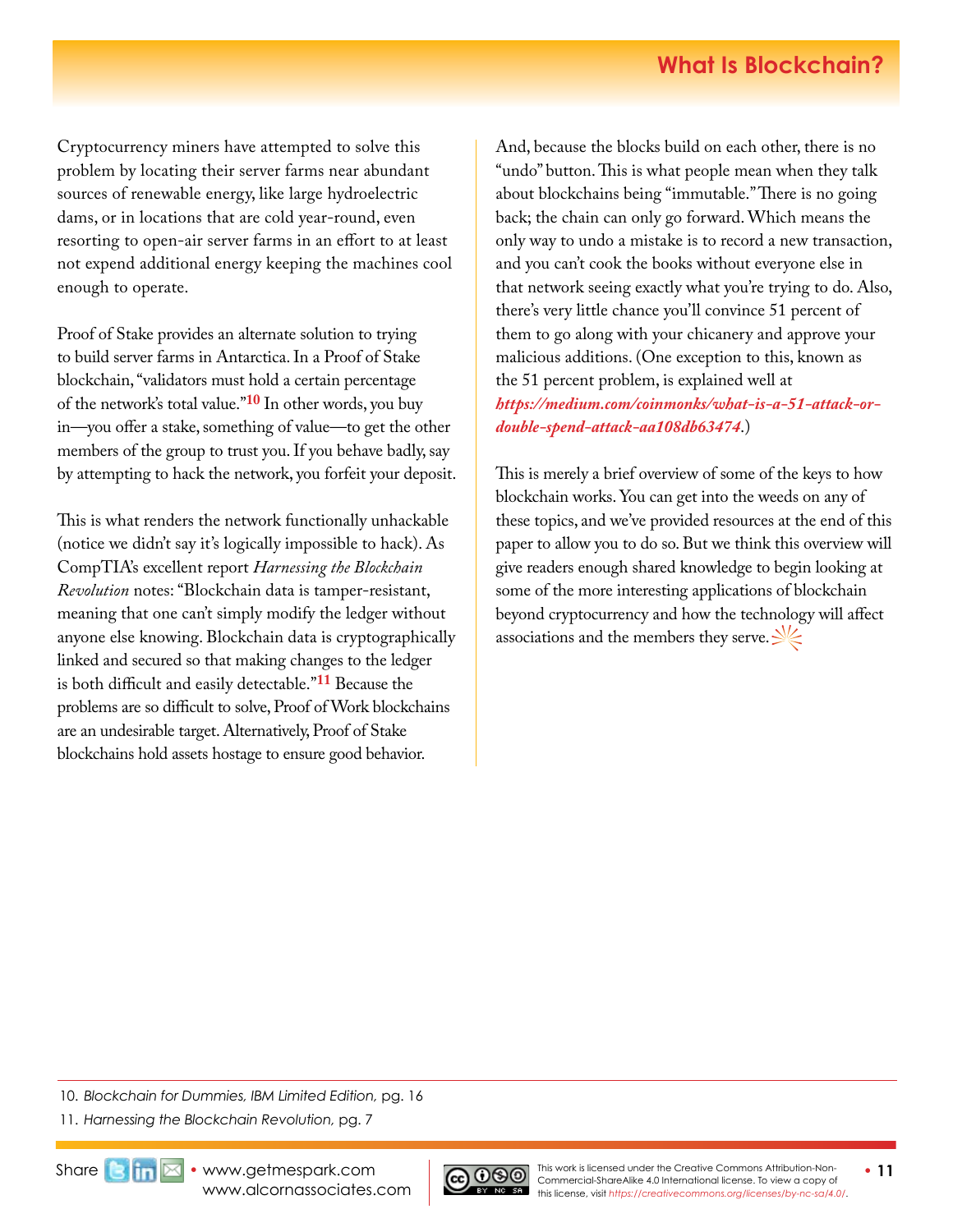# <span id="page-11-0"></span>**How Will Blockchain Affect Associations?**

By this point, you might be thinking, "This technology sounds amazing! I can't wait to get started! Which project should my association take on first?"

*Blockchain for Dummies* offers some guidance via a series of questions to ask yourself:

- Do we need to track transactions that involve more than two parties?
- Is the current system overly complex or costly, possibly due to the need for intermediaries or a central point of control?
- Can the network benefit from increased trust, transparency, and accountability in recordkeeping?
- Is the current system prone to errors due to manual processes or duplication of effort?
- Is the current transaction system vulnerable to fraud, cyber-attack, and human error?**<sup>12</sup>**

Now, this probably sounds like every single transaction your association engages in with members, conference attendees, corporate supporters, volunteers, customers of your programs, advocacy partners—you name it.

However, there's an important additional caveat, which the CompTIA report *Harnessing the Blockchain Revolution* makes clear: **Are there non-blockchain solutions that are available and effective?13**

In fact, for the vast majority of association business transactions, there are. The association industry enjoys a mature technology ecosystem, with stress-tested programs and services provided by technology partners who are experts in the industry for the majority of the functions we need to perform: membership management, financial management, conference management, learning and professional development management, sponsorship and advertising management, volunteer management, and

12. *Blockchain for Dummies, IBM Limited Edition* pp. 37-38 13. *Harnessing the Blockchain Revolution,* pg. 26

### **Interview with Tim Haynes Blockchain and Associations**

During the process of researching this whitepaper, we had the opportunity to interview Tim Haynes, founder of Signal & Story: Emerging Tech Research, Strategy & Consulting and an expert on blockchain, who spoke on this topic in a well-attended session at ASAE's 2018 Technology Conference & Expo. This is part two of our interview with Mr. Haynes. Part one can be found on page 6.

#### **Do you think blockchain is going to affect the nonprofit membership association world? How?**

The most obvious first application will be verification of credentialing. Any institution that offers any sort of credential or degree will start moving to blockchain, where verification is a simple, automated process, and all parties have a vested interest in making it so. Everyone wins.

There is a potential impact on membership data records, but there are (as we discussed in part one of this interview) significant privacy issues, although it's important to note that's mostly a Western concern.

Associations might also want to start looking into smart contracts, in which blockchain is basically an escrow account: When X happens, Y is triggered automatically. This makes contract terms more clear, and payments process faster. For instance, conference room blocks could be managed on the blockchain: Once X number of rooms are booked, Y funds are transferred without any person having to intervene. *(Continued on page 13)*

advocacy management. Blockchain solves problems that may not actually exist—or may not be significant enough to merit gambling on a technology that's still in its relative infancy—in the association industry.



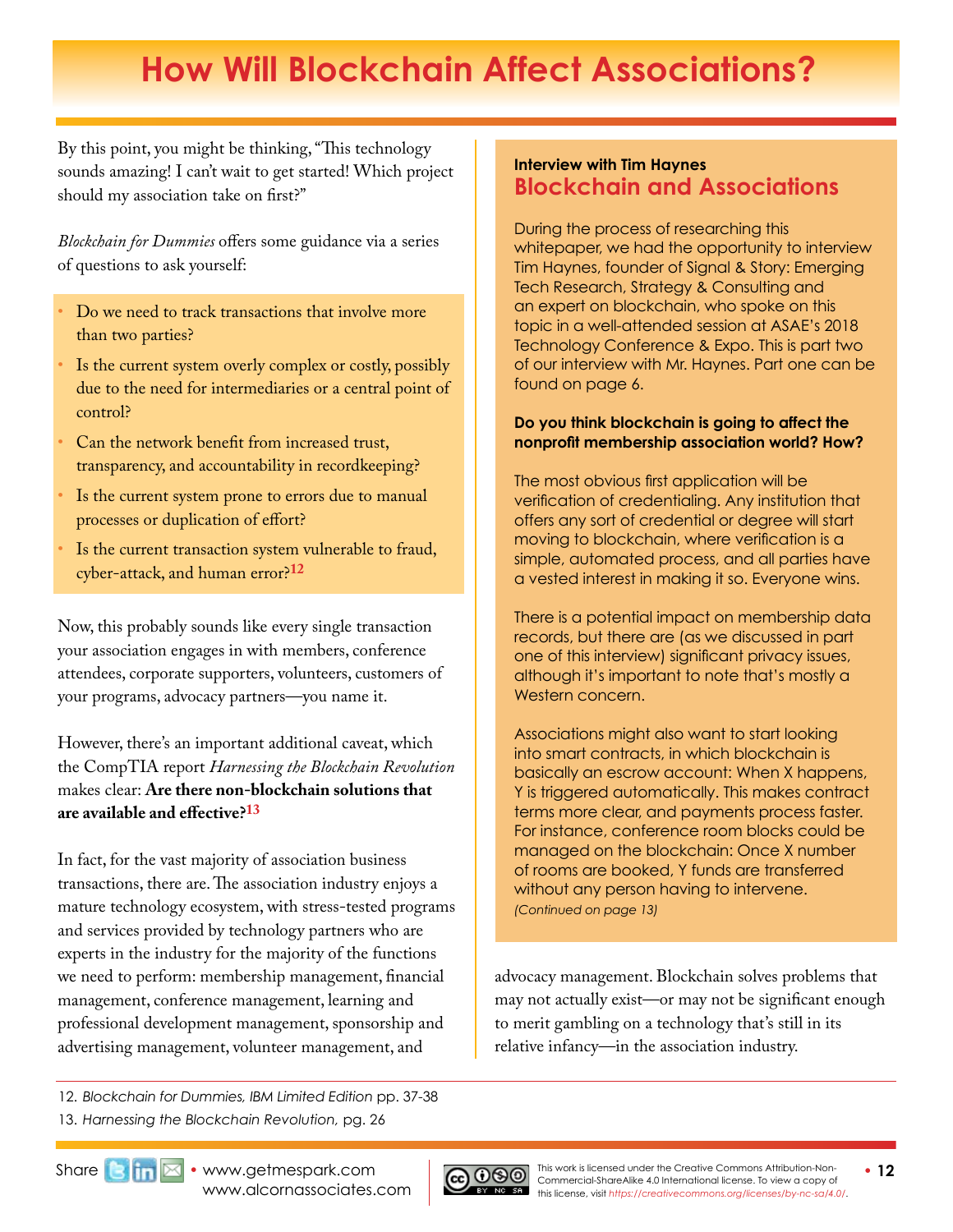Being right at the leading edge of emerging technologies is usually not a good fit for associations. We lack the resources to take those bets, particularly in a situation where good alternatives exist even for many of the corporate applications of blockchain that are being piloted now. As an excellent (if slightly hyperbolic) blockchain skeptic author puts it on Hackernoon: "Everyone says the blockchain, the technology underpinning cryptocurrencies such as bitcoin, is going to change EVERYTHING. And yet, after years of tireless effort and billions of dollars invested, nobody has actually come up with a use for the blockchain—besides currency speculation and illegal transactions."**[14](https://hackernoon.com/ten-years-in-nobody-has-come-up-with-a-use-case-for-blockchain-ee98c180100)** The issue, as the author points out in a follow-up article, is that blockchain is rarely the best of the currently available solutions to any given problem. **[15](https://medium.com/@kaistinchcombe/decentralized-and-trustless-crypto-paradise-is-actually-a-medieval-hellhole-c1ca122efdec)**

What about the concern that, to quote IEEE's recent report on blockchain, "these applications are being designed to remove rent-seeking corporations from digital processes while giving users more control over their data?"**16** Couldn't that spell the death-knell of associations, since we often serve as those intermediaries, facilitating connection among our members? Couldn't they self-organize on a blockchain, rendering associations redundant?

The answer is possibly someday, but not likely any time soon. The reason for that is the technology, as discussed above, is in its relative infancy. There are many competing blockchain platforms that are not interoperable. It's sort of the wild west, as we've seen with all the fraudster Initial Coin Offerings (ICOs) that almost immediately implode. As the IEEE report puts it, "when the rules themselves thus the very design of a blockchain—come into question, competitors find themselves once more in the awkward position of having to negotiate and collaborate while somehow protecting their advantages." **<sup>17</sup>**

### **Interview with Tim Haynes** *(cont'd)*

Blockchain could also be used for advocacy. Let's say your association is trying to get ten thousand signatures on a petition. Are those all real people who have a relevant stake in the issue at hand? With a digital blockchain signature, the signers commit and there's no deniability—"Tim lives in X district, which means he is actually one of your constituents, and he thinks Y" —and Tim can't easily change his mind and say he didn't sign or agree.

Associations will also, at some point, likely have to think through the mechanics of accepting cryptocurrency for payment of dues or registrations and then through the tax implications of accepting it for donations.

#### **How long do you think association executives have to get ready to live in that world?**

Anywhere from right now to five years out, depending on the organization. You have to think about which application is most likely to hit your members first—i.e., are you in credentialing, is supply chain a big deal for your members, do you have a lot of younger members, do you have tech-savvy donors who might want to pay using cryptocurrency?

#### **What advice would you have for an association executive who's just starting to think about all this?**

If you're interested in experimenting with blockchain, start by finding a trusted partner who can help you build something that is as secure and efficient as possible and will work with you to put the regulatory processes in place so that the participants can continue to work together in the future. I recommend working with IBM. They are building a wide variety of projects with other trusted players in the blockchain space, e.g., Ethereum and Hyperledger. *(Continued on page 14)*

14. https://hackernoon.com/ten-years-in-nobody-has-come-up-with-a-use-case-for-blockchain-ee98c180100

- 15. https://medium.com/@kaistinchcombe/decentralized-and-trustless-crypto-paradise-is-actually-a-medieval-hellhole-c1ca122efdec
- 16. *Reinforcing the Links of the Blockchain,* p. 2
- 17. *Reinforcing the Links of the Blockchain,* p. 2

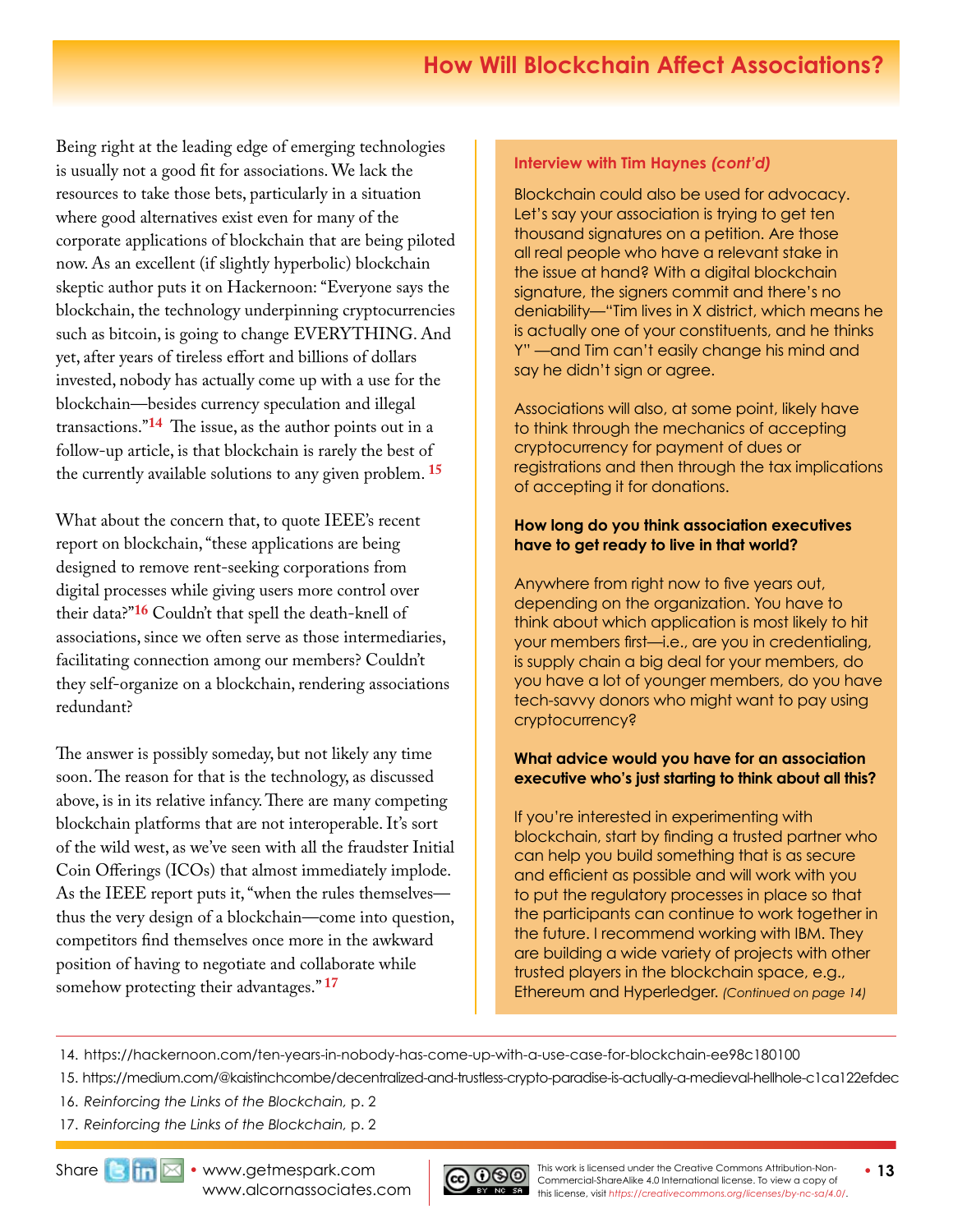In fact, we've seen this before, when the free availability of information through this disruptive new technology called "The Internet" was going to kill off associations 20 years ago, and when the free availability of organizing and networking through this disruptive new technology called "Social Media" was going to kill off associations ten years ago.

What we've discovered since then is that, while people can access information for free on the internet, most people are poor judges of what constitutes valid, quality information. There is a still a role for a curator. While people can accomplish simple self-organizing via social media, any large-scale enterprise (like a conference, a class, a march, or a protest) generally requires a formal organizer or group of organizers, professionals who are paid for their time and expertise.

Likewise, with blockchain, there is still an important role for centralized intermediaries: providing a source of authority to appeal to when something goes wrong, which, particularly given the nascent regulatory environment in which blockchain is operating, happens frequently.

Given all of the above, blockchain is not likely to affect the association industry qua associations significantly in the near term, with the possible exception of credentialing, as you'll see in our Central New Mexico Community College case study. However, it will significantly affect the professions and industries associations serve, although it won't affect all industries and professions equally. Our job, as association executives, is to help our members prepare for the changes that are about to impact them, which is the focus of the remainder of this monograph.  $\frac{1}{2}$ 

### **Interview with Tim Haynes** *(cont'd)*

Blockchain isn't magic. It's a tool, which means that it might not be the right tool for your job. If there are other systems that can do what it does equally well but are tried and tested, faster, and equally secure, there is no reason to move into using it right now. On the other hand, if you need to use the buzzword to get your board to approve funding for innovation, do what you need to do to get the investment of resources you need to move forward with your ideas.

If you're interested in this (and you probably should be), a good way to start is to hire an outside expert to come in and facilitate a strategic conversation with your senior team and/ or board of directors. This is a low-cost way to educate them and help them see some of the possibilities.

As a next step, identify someone on your staff who's interested in learning more about blockchain and free up time for her to study this, particularly news about the latest applications and regulatory changes.

If you identify something that might be a viable project, set up a sandbox project through IBM or have your staff expert create an account on CryptoZombies (*<https://cryptozombies.io>*), which is a terrific free resource for learning how to code smart contracts on the Ethereum platform. Tell her to stop work at 3 p.m. on Fridays and play on the platform for a few hours a week.  $\leq$ 

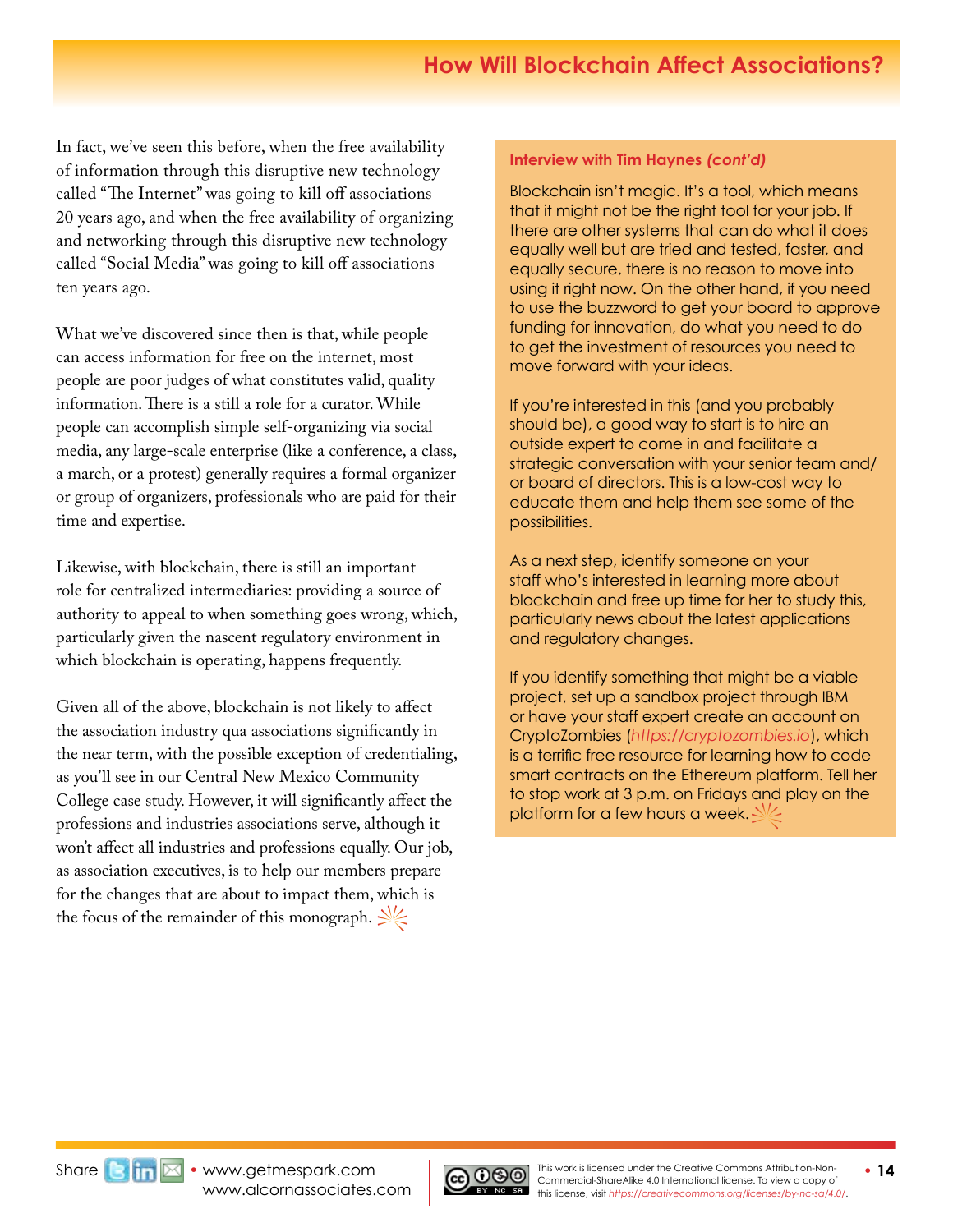# <span id="page-14-0"></span>**How Will Blockchain Affect Your Members?**

Where does blockchain currently fall in the technology maturity cycle? Our best guess is it is about to conclude its "incubation" stage. Like many new technology solutions, a lot of preliminary hard work has to go into thinking about applications of the technology and then into building the structures necessary to support those applications. Once those structures are built, technologies "break out," expanding and being adopted in an exponential manner.

Blockchain is not quite there yet, so it is difficult to predict how it will affect the association industry. What we can predict is that blockchain is going to affect the industries and professions association represent, although at different times and levels in different professions and industries. Your members need to be aware of the current uses of blockchain. From those examples, you and your members can begin to draw inferences and make some educated guesses about how blockchain could potentially affect them.

From a systems thinking perspective, the indicator will be: How quickly is blockchain making significant inroads into three major systems that affect every individual and business on a fundamental level—finance, contracts, and education? These systems are incredibly complex, so if proponents can fully implement blockchain in these critical areas, there will almost be no limit to its applications outside them.

Obviously, we can't address every industry and profession in this paper, so we have chosen some key examples that give a good sense of blockchain's potential. The following short accounts illustrate what we have discovered about different uses, or potential uses, of blockchain technology. What you will notice is the systemic nature of blockchain. Each of these examples are interconnected in some way. Once blockchain is solved for one piece of the system, say finance or education, the other pieces are almost compelled to implement blockchain in a holistic way to gain the greatest benefit for the individuals or companies that are involved in its application.

# **Blockchain in Education: Credentialing**

### **What's the problem?**

If your association runs any type of certification, accreditation, or credentialing process—or if you've ever hired someone whose credentials you need to verify—you are already intimately aware of the problem: verification. Verification is expensive, time-consuming, and subject to fraud.

According to GetEducated.com:

"Only about 34 percent of employers check the educational qualifications listed on resumes, according to a 2004 study by the Society for Human Resource Management—even though the association found that 25 percent of people inflated their educational achievements on resumes. Among the minority of employers who do check college credentials, most only check a student's attendance or graduation dates. Almost none check whether the university itself is properly accredited." **[18](https://www.geteducated.com/life-experience-college-degree/305-linkedin-professionals-found-listing-life-experience-degrees-on-resumes)**

In fact, a more recent study found that fully one-third of credentials listed on LinkedIn profiles are faked.**[19](https://www.studyfinds.org/linkedin-profiles-fake-study)**

Even for those with legitimate credentials, proving them can be complicated, because, while the individual earns the degree or certification, it is owned and can only be confirmed by the credentialing organization. That generally involves filling out paperwork and submitting a payment to the credentialing organization, then waiting while they process that request and send a sealed copy of your transcript, certificate, degree, or license to the third party that requires verification.

18. [https://www.geteducated.com/life-experience-college-degree/305-linkedin-professionals-found-listing-life-experience](https://www.geteducated.com/life-experience-college-degree/305-linkedin-professionals-found-listing-life-experience-degrees-on-resumes)[degrees-on-resumes](https://www.geteducated.com/life-experience-college-degree/305-linkedin-professionals-found-listing-life-experience-degrees-on-resumes)

 19. <https://www.studyfinds.org/linkedin-profiles-fake-study>

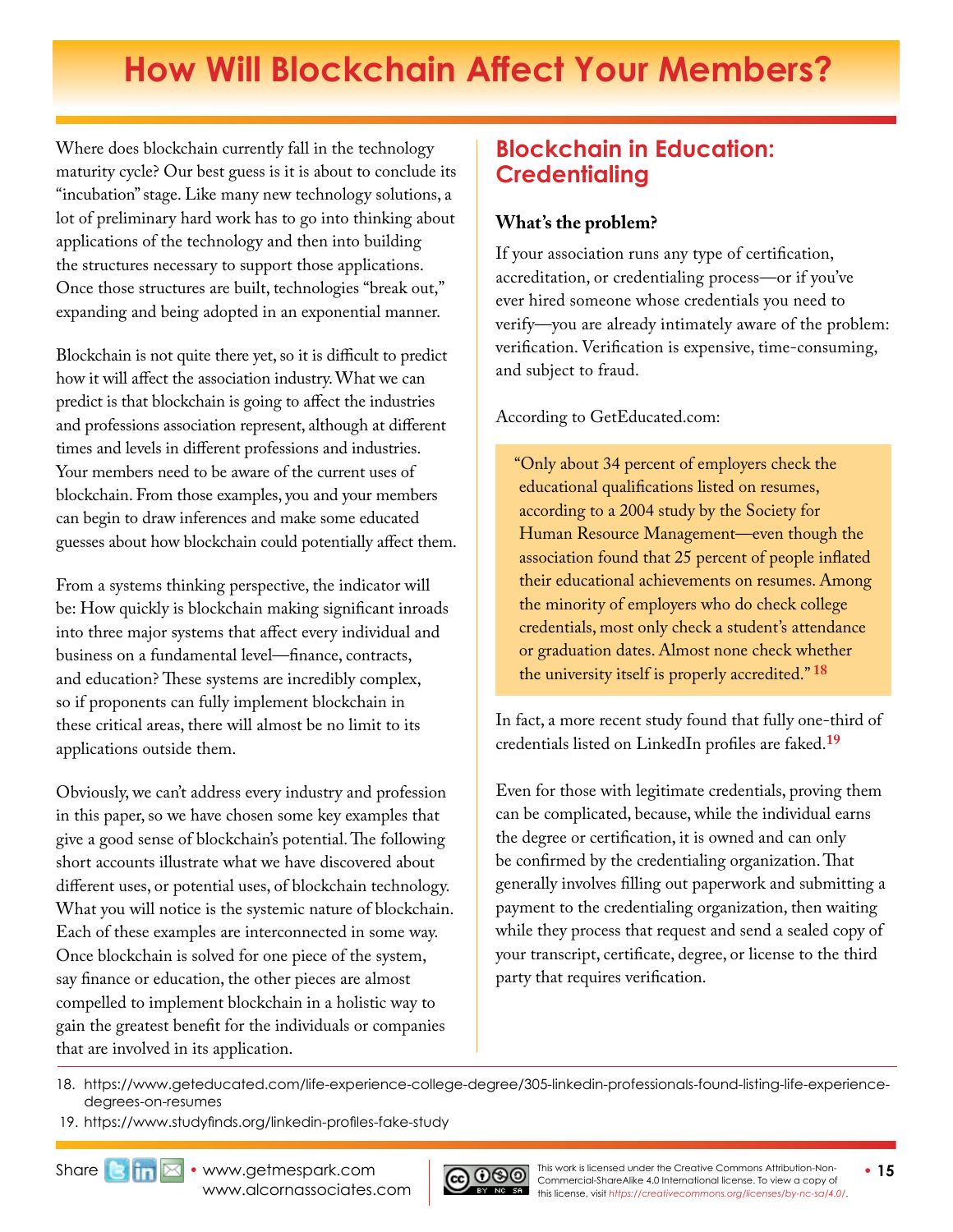## **How does blockchain help?**

Because it's a public ledger, credentials are immediately verifiable. If I claim to have a degree or certification on my LinkedIn profile or resume, a prospective employer can immediately see what the credential is, whether I actually hold it, what the credentialing organization is, whether that organization is a valid credentialing source, and whether my credential is still valid. As the credential holder, I control who can see information about my credential and what specific information they can see. This allows me to share granular information as well. Not only can I share that I hold a particular degree from a particular university with a prospective employer, I can, where relevant to the position, share the specific courses I completed, the grades I earned, and the competencies I have demonstrated as a result of that learning.

(For more specifics on how this works, see the Central New Mexico Community College case study on page 26.)

### **How will blockchain affect my members in this industry? What does my association need to do to help them prepare?**

This is going to have a major impact on any association that offers or verifies credentials (like certifications or accreditations) and on any industry that hires people based on credentials (like valid, current licenses), probably sooner rather later.

The most important thing you can do right now is to pay attention to what's happening in higher education. They are leading the way on student-owned and -administered degrees that are recorded on and verified through blockchains. Don't make the mistake of assuming it is only fringe educational institutions that are experimenting. Well-known institutions are heavily involved in this nascent movement. Massachusetts Institute of Technology (MIT) has been deeply involved in creating an open blockchain for education and, in October 2017, issued 111 diplomas to students via a smartphone application.**[2](http://news.mit.edu/2017/mit-debuts-secure-digital-diploma-using-bitcoin-blockchain-technology-1017)0** In 2018, MIT issued 2,000 certificates via blockchain. **[2](https://iblnews.org/2019/02/15/mit-issues-2000-blockchain-based-certificates)1** We have no reason to assume it will not continue to scale.

Begin educating yourself about some of the potential platforms on which credential verification is likely to live. As we've discussed elsewhere in this whitepaper, the blockchain platform ecosystem is still very much in flux, but consensus is beginning to form around some of the specific blockchain platforms in this space. For instance, EchoLink has been specifically constructed to focus on the problem of resume verification. IBM and Columbia University have also formed a partnership, the Columbia-IBM Center for Blockchain and Data Transparency.

Educate your board of directors and professional development committee members about this topic. They will obviously not have to work out the details of the technology, but in the near future your association may need to move quickly to provide credential verification through a blockchain, and your leaders will need to be prepared to make quick decisions to support that.

20. http://news.mit.edu/2017/mit-debuts-secure-digital-diploma-using-bitcoin-blockchain-technology-1017 21. https://iblnews.org/2019/02/15/mit-issues-2000-blockchain-based-certificates



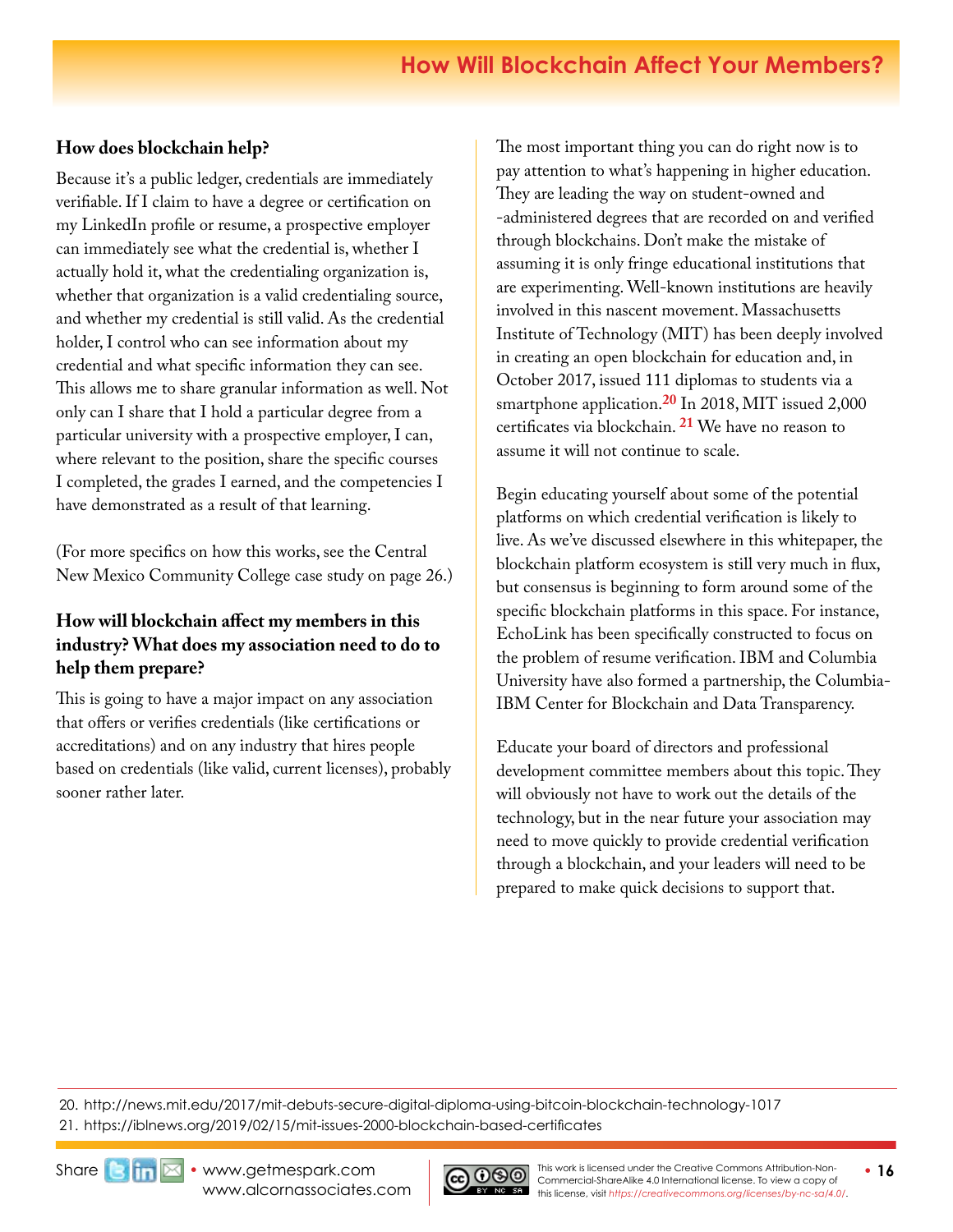# **How Will Blockchain Affect Your Members?**

## **HOW BLOCKCHAIN CAN TRANSFORM HIGHER ED**

#### **DATA MANAGEMENT**

"Digital identity" is now being thought of as a basic human right. Blockchain technology would allow individuals to have control over their own personal data and would eliminate the need for costly data management systems and personnel. Digital transformation of paper-based tracking systems would increase efficiency and control over data sharing at personal, business, and industry levels.

#### **Cr e d e n t i a l i n g**

**1**

As higher ed moves to a model of lifelong learning and upskilling to keep up with a changing world, new ways of verifying learning, both formal and informal, are needed. Blockchain would allow for immediate and accurate verification, no third party needed. Theoretically, tracking down professional and educational achievements would be via the blockchain in a standardized way.

#### **FINANCIAL AID**



**4**

**2**

Higher ed institutions are staring to explore alternative financial options like allowing tuition to be paid via cryptocurrency like Bitcoin or Ether. An idea perhaps a bit farther down the road is the notion of "repayment contractors" such as employers who would not charge tuition up front, but guarantee payment to providers in the future.

### CURRICULUM

Most people have no expertise in blockchain technology. With userability being a challenge, many institutions are starting to offer courses, boot camps, and even degrees in blockchain or cryptocurrency. Teaching blockchain technology represents the essence of interdisciplinary learning since it combines elements of business and commerce, IT and cryptography, policy and law, etc.

#### **INTELLECTUAL PROPERTY**

Higher ed institutions have historically been the gatekeepers to knowledge. With the blockchain, the idea of the "meta university" is made possible. Professors would be able to track the usage of their intellectual property by making it fully open via the blockchain but undeniably tied to the rightful owner. This has implications for open and collaborative learning that exist outside of one institutional entity.

Further reading on this topic:

- The Columbia-IBM Center for Blockchain and Data Transparency: *[https://engineering.columbia.edu/](https://engineering.columbia.edu/press-releases/columbia-ibm-center-blockchain-data-transparency) [press-releases/columbia-ibm-center-blockchain-data](https://engineering.columbia.edu/press-releases/columbia-ibm-center-blockchain-data-transparency)[transparency](https://engineering.columbia.edu/press-releases/columbia-ibm-center-blockchain-data-transparency)*
- EchoLink website: *https://en.echolink.info*
- EchoLink whitepaper: *[https://github.com/](https://github.com/EchoLinkTech/EchoLinkService/blob/master/EchoLink_github.pdf) [EchoLinkTech/EchoLinkService/blob/master/](https://github.com/EchoLinkTech/EchoLinkService/blob/master/EchoLink_github.pdf) [EchoLink\\_github.pdf](https://github.com/EchoLinkTech/EchoLinkService/blob/master/EchoLink_github.pdf)*
- The Blockchain Revolution and Higher Education, EDUCAUSE Review: *[https://er.educause.edu/](https://er.educause.edu/articles/2017/3/the-blockchain-revolution-and-higher-education) [articles/2017/3/the-blockchain-revolution-and-higher](https://er.educause.edu/articles/2017/3/the-blockchain-revolution-and-higher-education)[education](https://er.educause.edu/articles/2017/3/the-blockchain-revolution-and-higher-education)*
- Blockchain in higher ed moving from idea to reality, Education DIVE: *[https://www.educationdive.com/](https://www.educationdive.com/news/blockchain-in-higher-ed-moving-from-idea-to-reality/527879) [news/blockchain-in-higher-ed-moving-from-idea-to](https://www.educationdive.com/news/blockchain-in-higher-ed-moving-from-idea-to-reality/527879)[reality/527879](https://www.educationdive.com/news/blockchain-in-higher-ed-moving-from-idea-to-reality/527879)*
- What is the blockchain, and how can it transform higher education? *[https://www.academicimpressions.](https://www.academicimpressions.com/blog/what-is-blockchain-higher-education) [com/blog/what-is-blockchain-higher-education](https://www.academicimpressions.com/blog/what-is-blockchain-higher-education)*

Infographic reprinted with permission Alicia Miranda, Academic Impressions

Original source: *[https://www.academicimpressions.com/](https://www.academicimpressions.com/blog/what-is-blockchain-higher-education) [blog/what-is-blockchain-higher-education](https://www.academicimpressions.com/blog/what-is-blockchain-higher-education)*



**5**

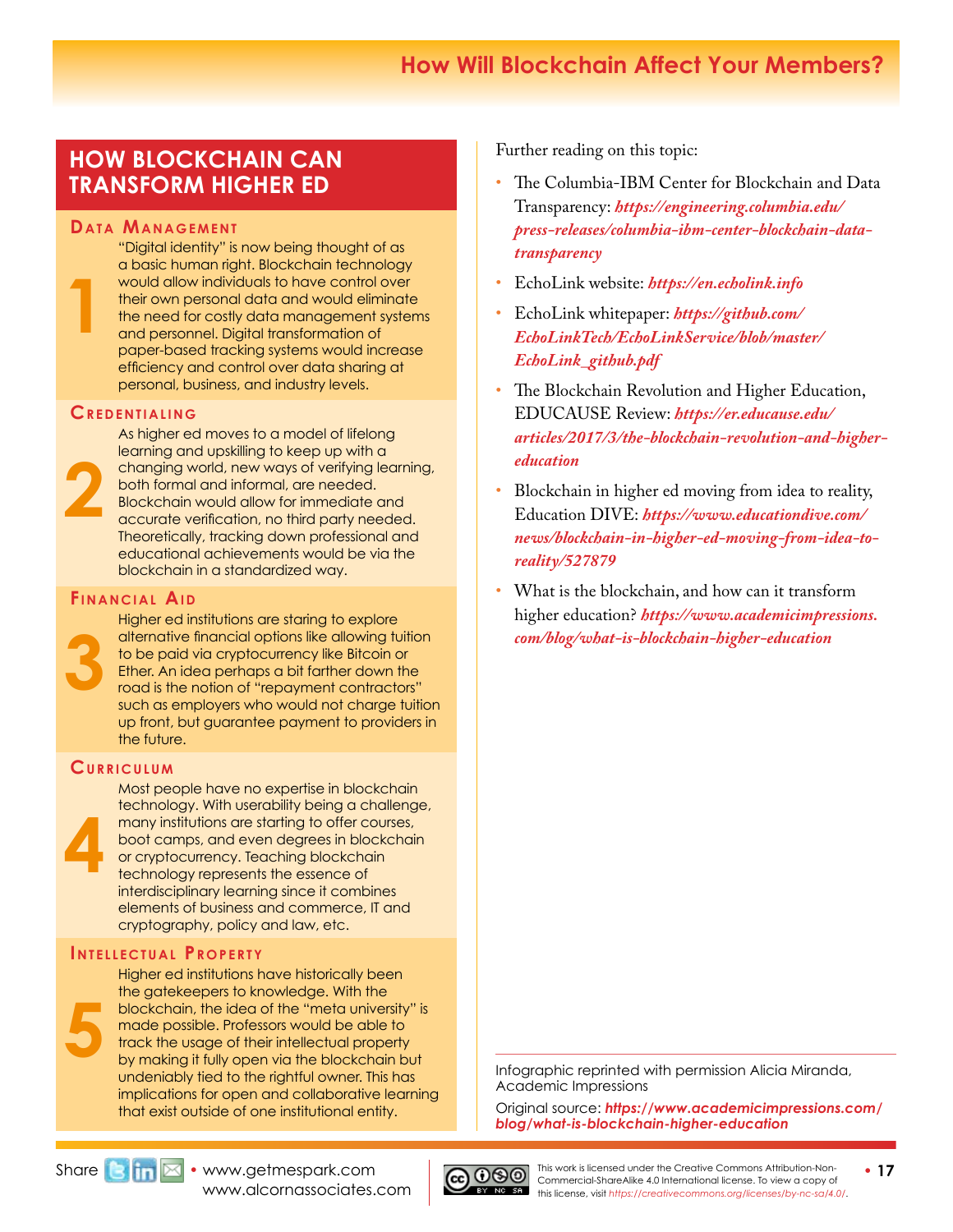# <span id="page-17-0"></span>**Blockchain in Engineering: Construction Risk Management**

### **What's the problem?**

If you've ever been through the process of building a new house or making significant renovations on your office building, you know the complexities involved in construction projects. You need to secure an architect to draw up plans, which will then likely go through multiple revisions. Those plans must be approved by your local government, which will then issue a permit, which is such a headache-inducing process that "permit expediter" is a lucrative profession in many areas. You then need to contract with a general contractor, who in turn has to procure all the materials and line up subcontractors. Those materials then have to be transported to the work site. Only then can the construction or renovation start. Meanwhile, it's common to make changes to the original plans along the way. Then, when construction concludes, your local government will need to come out and inspect before issuing a certificate of occupancy. All of those are instances where "friction" can create enormous delays and complications.

How do we accelerate this process while reducing risk in engineering and construction?

## **How does blockchain help?**

Blockchain is already being deployed in engineering and construction. One example is a project that has been started by The Integrated Engineering Blockchain Consortium (IEBC). This system creates a holistic model that connects engineering firms, insurance firms, and banking and other financial institutions to ease the transfer of responsibility for risk at the various stages of large-scale construction projects. It helps engineers measure their contributions to the economy "in terms of risk eliminated from physical systems."**[22](https://coengineers.io)**

The Professional Engineering Protocol, which governs the licensure of professional engineers in the United States, was established in part to ensure private and public financing of large infrastructure projects are handled in the best interests of all. As a recent article from Engineering.com points out, "integrating blockchain with the PE Protocol can result in a digital currency backed by professional engineers," one that values risk management as highly as ROI.**[2](https://www.engineering.com/DesignSoftware/DesignSoftwareArticles/ArticleID/17102/What-Do-Blockchain-and-Engineering-Have-in-Common.aspx)3**

Blockchain would help large-scale construction projects to be sequenced in a more organized and efficient manner, allowing documents to be signed more quickly and in the correct order, and contracts to be time-stamped in realtime, reducing the risk of human error. Blockchain for construction would also reduce the risk of potentially using sub-standard components, as their provenance would be securely, immutably, and reliably tracked. Blockchain could also make it easier to insure large construction projects, by reducing, if not entirely eliminating, many of the significant risks these projects entail.

### **How will blockchain affect my members in this industry? What does my association need to do to help them prepare?**

Most associations are not involved in large-scale infrastructure construction projects, so you may be thinking, "Why should I care about what is happening in the engineering blockchain?" We believe the answer lies in the concept of how engineers are adapting the blockchain to default to transparency as a way to reduce risk.



<sup>22.</sup> https://coengineers.io

<sup>23.</sup> [https://www.engineering.com/DesignSoftware/DesignSoftwareArticles/ArticleID/17102/What-Do-Blockchain-and-](https://www.engineering.com/DesignSoftware/DesignSoftwareArticles/ArticleID/17102/What-Do-Blockchain-and-Engineering-Have-in-Common.aspx)[Engineering-Have-in-Common.aspx](https://www.engineering.com/DesignSoftware/DesignSoftwareArticles/ArticleID/17102/What-Do-Blockchain-and-Engineering-Have-in-Common.aspx)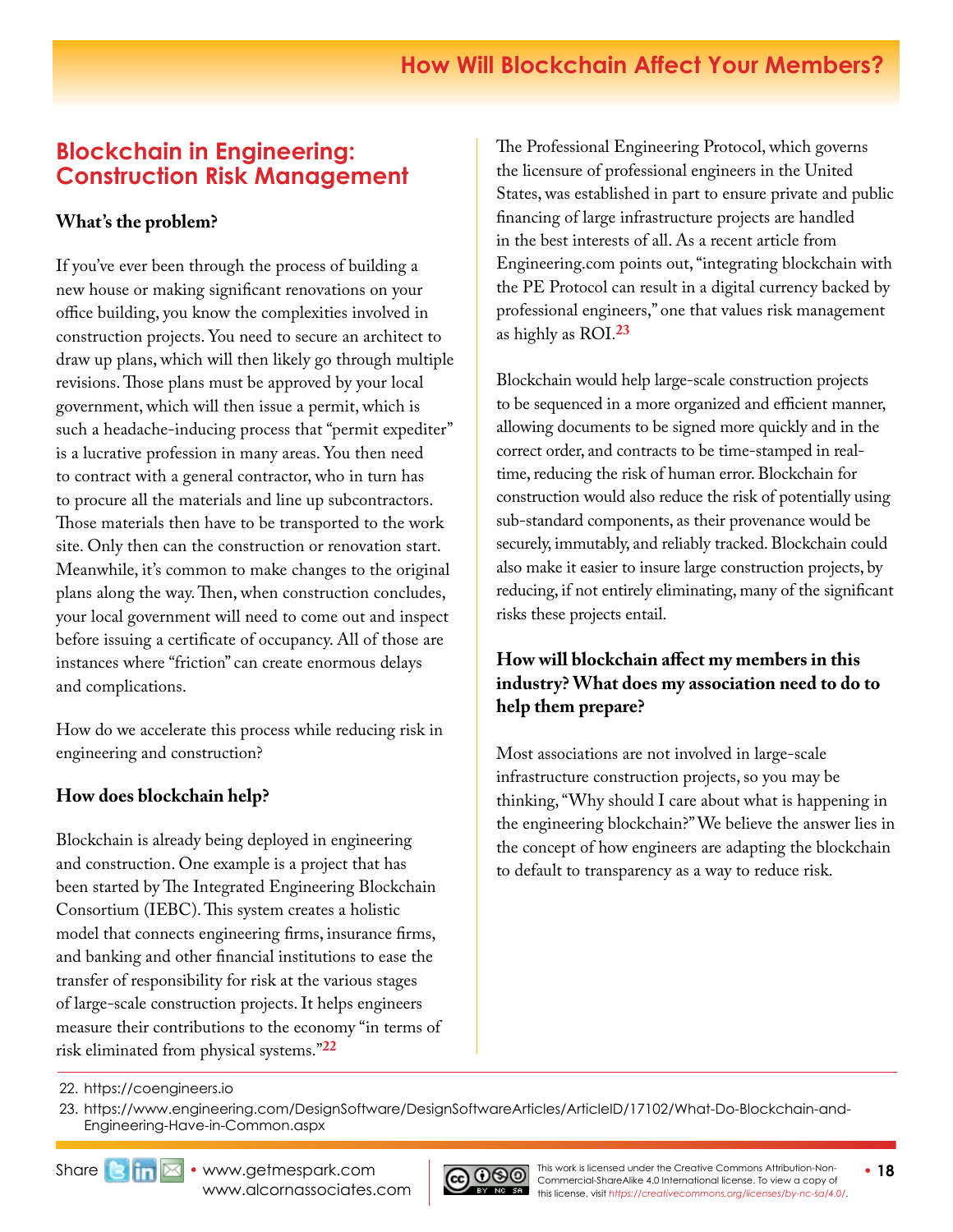<span id="page-18-0"></span>Associations take on insurable risks with activities like conferences and chapter meetings and events. As it becomes more common to have contracts on the blockchain, your insurance needs—whether D&O insurance for your board or property-casualty, cyber-risk, or event-cancellation insurance—may be moved onto the blockchain. Your premiums may go down if you're able to develop blockchain-based systems to evaluate board performance, event planning and hotel contracts, and cyber security compliance.

Further reading on this topic:

• National Society of Professional Engineers whitepaper, "Blockchain Technology: Implications and Opportunities for Professional Engineers": *[https://www.nspe.org/sites/default/files/resources/pdfs/](https://www.nspe.org/sites/default/files/resources/pdfs/NSPE-Whitepaper-Blockchain-Technology-2016-final.pdf) [NSPE-Whitepaper-Blockchain-Technology-2016-final.pdf](https://www.nspe.org/sites/default/files/resources/pdfs/NSPE-Whitepaper-Blockchain-Technology-2016-final.pdf)* 

# **Blockchain in Government: Persistent Identity**

## **What's the problem?**

If you lose your documents or your papers are destroyed, how can you prove who you are?

This is not something most of us ever think about. We have multiple forms of identity—birth certificates, social security cards, driver's licenses, and passports—stored in multiple locations. And we enjoy stable state and federal governments, so that if, say, an original birth certificate is lost in a move or a passport gets stolen on travel, there's a mechanism for replacing those critical proofs of identity.

But what if you're a refugee? Or homeless? People in dire life circumstances lose their documents all the time, and when their lives are unstable it's often impossible to get them back. This means refugees are unable to access food and medical assistance. Homeless people can't collect social welfare benefits to which they're entitled—or even get off the street, as renting an apartment or landing a job generally requires being able to prove who you are.

## **How does blockchain help?**

Because information is immutable once it's written to a blockchain, you can never lose your papers, because there are no "papers" to lose. Proof of your identity is persistent and controlled by you.

The UN Refugee Agency is currently using blockchainenabled technology to allocate resources to Syrian refugees in camps in Jordan. Not only does this make it easier for the refugees to access their food allowances and other types of support and care, it may also be able to help them re-establish their legal identities, even though their documents were left behind when they fled their homes.

Blockchain can also cut down on waste, fraud, and abuse in the distribution of aid resources. We've all heard stories of aid resources that are stolen, misappropriated, or even left on the tarmac or in a warehouse to spoil because the aid agencies were unable to determine who should receive them. Blockchain ensures that the resources go to—and only to—the people they're intended to help.

There is a problem, though. Now we're talking an immutable record of people rather than things, and that may not always be desirable. What if you need to disappear, either for spy-thriller, mafia-informant type reasons or for the sadly much more common need to escape intimate partner violence and domestic abuse? Or less drastically, what if you've written GDPRprotected information to a blockchain? How do you delete it? Right now, there is no answer, other than deleting the entire blockchain, at least back to the point that data was first recorded, which is not an acceptable solution.

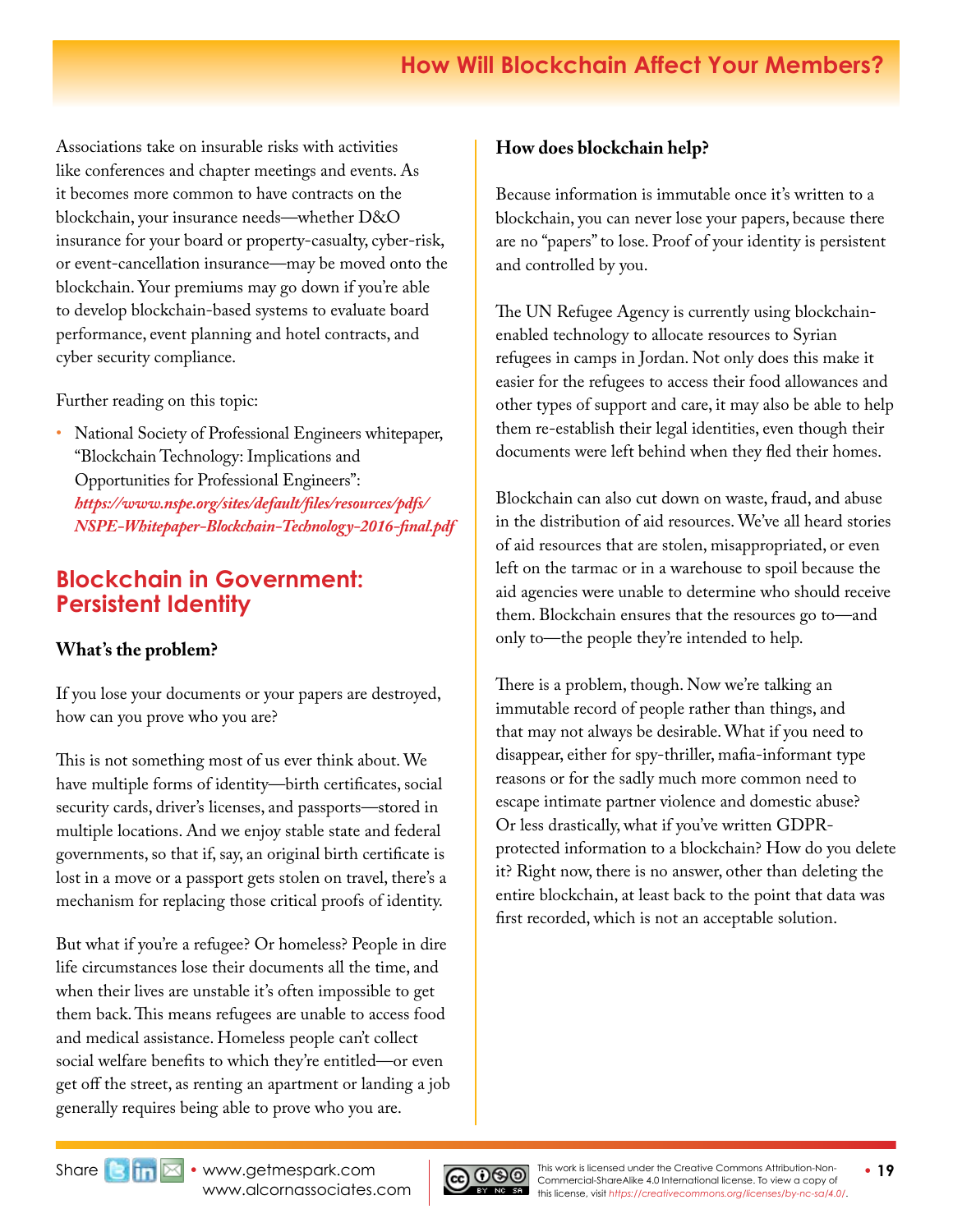# **How Will Blockchain Affect Your Members?**

Nonetheless, all kinds of nations and international groups are launching initiatives that depend on persistent identity:

- The Swiss are using blockchain to prevent vote hacking.**24**
- The Danes are doing this as well.**[25](https://tech4parties.org/case-studies/denmark-liberal-alliance-blockchain-secure-online-voting)**
- South Korea is using blockchain to verify customer identity for banking purposes, which allows Korean banks to more easily comply with international laws regarding identity and source of funds that are designed to prevent money-laundering by organized crime syndicates and terrorist groups, while at the same time speeding up cross-border transfers of funds.**[26](https://www.coindesk.com/korean-banks-can-use-blockchain-to-verify-customer-ids-from-july)**
- After a rash of cyberattacks, the government of Estonia moved government data onto the blockchain to ensure integrity and prevent ransomware attacks.**[27](https://e-estonia.com/solutions/security-and-safety/ksi-blockchain)**
- China is aggressively moving in the direction of developing a virtual blockchain identity for its citizens to ostensibly improve access to and delivery of services associated with social insurance programs.**[28](https://technode.com/2018/07/02/chinese-government-blockchain)**

## **How will blockchain affect my members in this industry? What does my association need to do to help them prepare?**

Associations don't often need to irrefutably confirm identity. We're mostly fine with accepting who our members say they are, and in fact it's good practice not to ask for identifying information like a social security number or passport information for data security reasons. However, if your annual meeting regularly draws presenters or attendees from countries that are not part of the U.S. visa waiver program, you are well aware of the challenges and delays they can face acquiring a visa to enter the U.S. What if that process could be run through blockchain? Your presenter, controlling her own identity data, could share the relevant pieces with the U.S. government. Meanwhile, your association could share the relevant data about what she's been invited to the U.S. to do, and those could be seamlessly and instantaneously tied together. It wouldn't obviate every visa problem every presenter or attendee ever has, but it could substantially speed up and simplify the process for many, drastically reducing last-minute session cancellations.

Does that sound too far-fetched? Dubai is already on target to launch entirely digital entry into the country using a combination of blockchain and biometrics by 2020, creating the world's first "gateless border." **[29](https://www.ccn.com/dubai-airport-blockchain-passport)**

To begin preparing, pay attention to what's happening in the persistent identity and government use of blockchain sectors. Educate your board of directors about the issues your association is likely to be facing. Alert your membership and meetings staff, and begin educating the committees that oversee their work, so that when quick decisions need to be made, all the critical players are ready to make them.

Further reading on this topic:

• Inside the Jordan refugee camp that runs on blockchain: *[https://www.technologyreview.](https://www.technologyreview.com/s/610806/inside-the-jordan-refugee-camp-that-runs-on-blockchain) [com/s/610806/inside-the-jordan-refugee-camp-that](https://www.technologyreview.com/s/610806/inside-the-jordan-refugee-camp-that-runs-on-blockchain)[runs-on-blockchain](https://www.technologyreview.com/s/610806/inside-the-jordan-refugee-camp-that-runs-on-blockchain)*

- 25. https://tech4parties.org/case-studies/denmark-liberal-alliance-blockchain-secure-online-voting
- 26. https://www.coindesk.com/korean-banks-can-use-blockchain-to-verify-customer-ids-from-july
- 27. https://e-estonia.com/solutions/security-and-safety/ksi-blockchain
- 28. https://technode.com/2018/07/02/chinese-government-blockchain
- 29. https://www.ccn.com/dubai-airport-blockchain-passport



<sup>24.</sup> <https://www.ethnews.com/swiss-city-zug-to-trial-voting-through-blockchain-technology>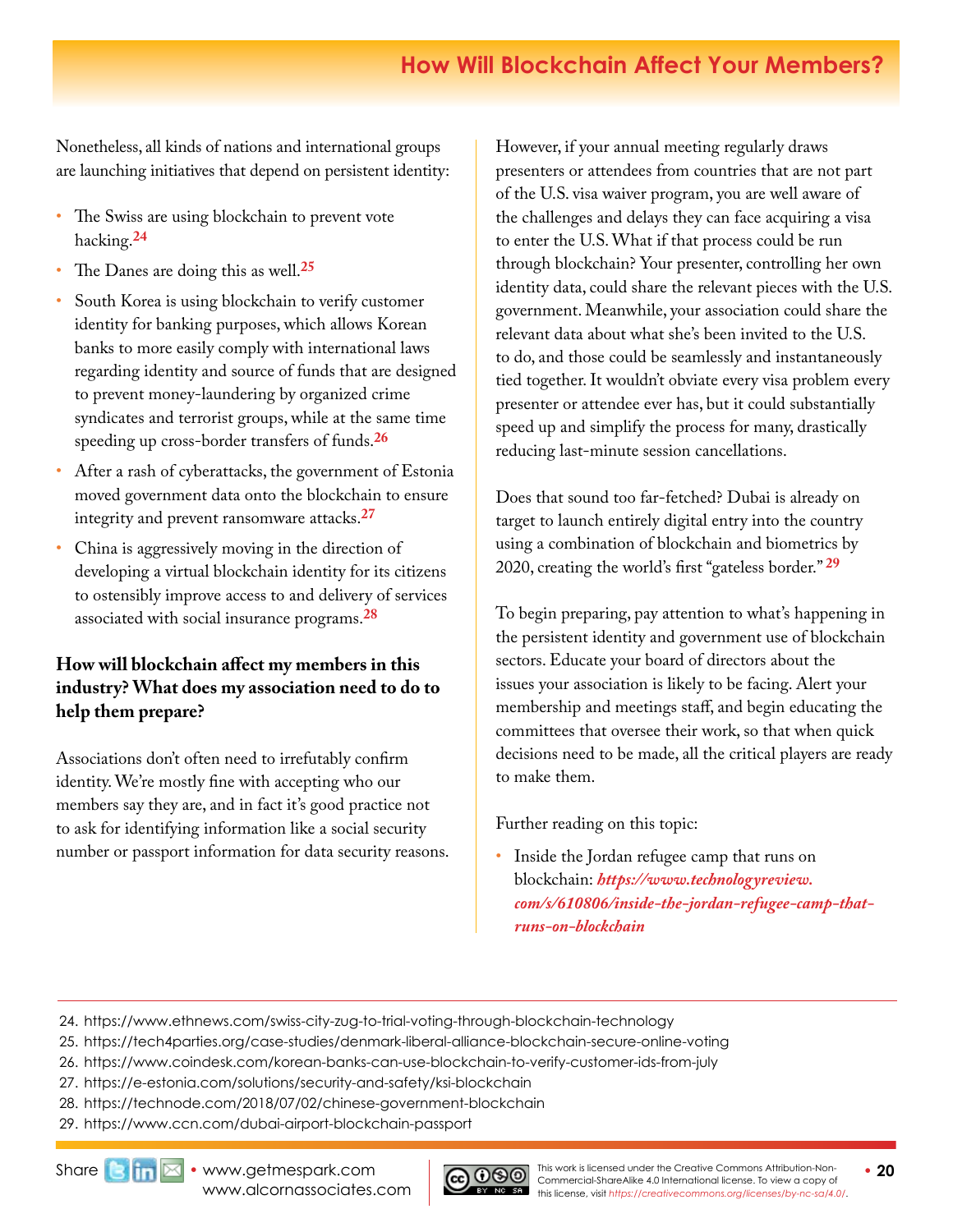# <span id="page-20-0"></span>**Blockchain in the Law: Ensuring Contract Compliance**

### **What's the problem?**

In both our personal and professional lives, every person reading this whitepaper (and its two authors) enter into contracts of all sorts all the time. According to the U.S. Bureau of Labor statistics, there are over 1.3 million attorneys in the U.S. tasked with ensuring those contracts are properly enforced and complied with by all parties, and with assisting in resolving disputes when they aren't.**[3](https://www.bls.gov/ooh/legal/lawyers.htm#tab-6)0**

How do we ensure that contracts are executed correctly, that all parties understand them, and that they remain safe and secure?

### **How does blockchain help?**

After the financial sector, "smart contracts" are probably the most mature application of blockchain technology. "Smart contracts" are designed to self-execute once all the signing parties agree that certain provisions have been met. The idea is that blockchain will allow individuals to create and execute contracts on the internet without the involvement of third parties, like attorneys and courts.

A number of companies in the market right now are working to create a new way to form, sign, and execute contracts between parties, typically building on the Ethereum blockchain. Since contracts are fundamentally documents that outline terms and conditions around transactions, many of those terms and conditions are already fairly standardized.

Typical transactions that are currently (or soon will be) governed by "smart contracts" include:

- Purchase agreements for homes, cars, or other goods.
- Rental and lease agreements.
- Independent contractor or other agreements with service providers.
- Insurance policies.
- Copyright protection for authors, musicians, and other artists.

There's a problem, though: The contract is only as good as the code, and vice versa. Over time, as more code is generated for different scenarios, these contracts will become more straightforward. Right now, it is still the case that parties to smart contracts benefit from attorney assistance with the negotiation process on the front end and dispute resolution on the back end.

### **How will blockchain affect my members in this industry? What does my association need to do to help them prepare?**

There is concern that smart contracts will eventually eliminate the need for attorneys, but at least for now the emphasis seems to be more on adaptation on the part of the legal profession. In fact, many applications are actually geared more toward giving the attorneys themselves new tools to use on the blockchain, to increase their efficiency and reduce human errors.

The American Bar Association is doing an excellent job of keeping an eye on these developments and the potential ramifications for the legal profession and providing information to its members through workshops, articles, books, and other publications. ABA is reacting in a measured and reasonable way to a technological advancement that could potentially revolutionize the legal practice globally.

30. https://www.bls.gov/ooh/legal/lawyers.htm#tab-6



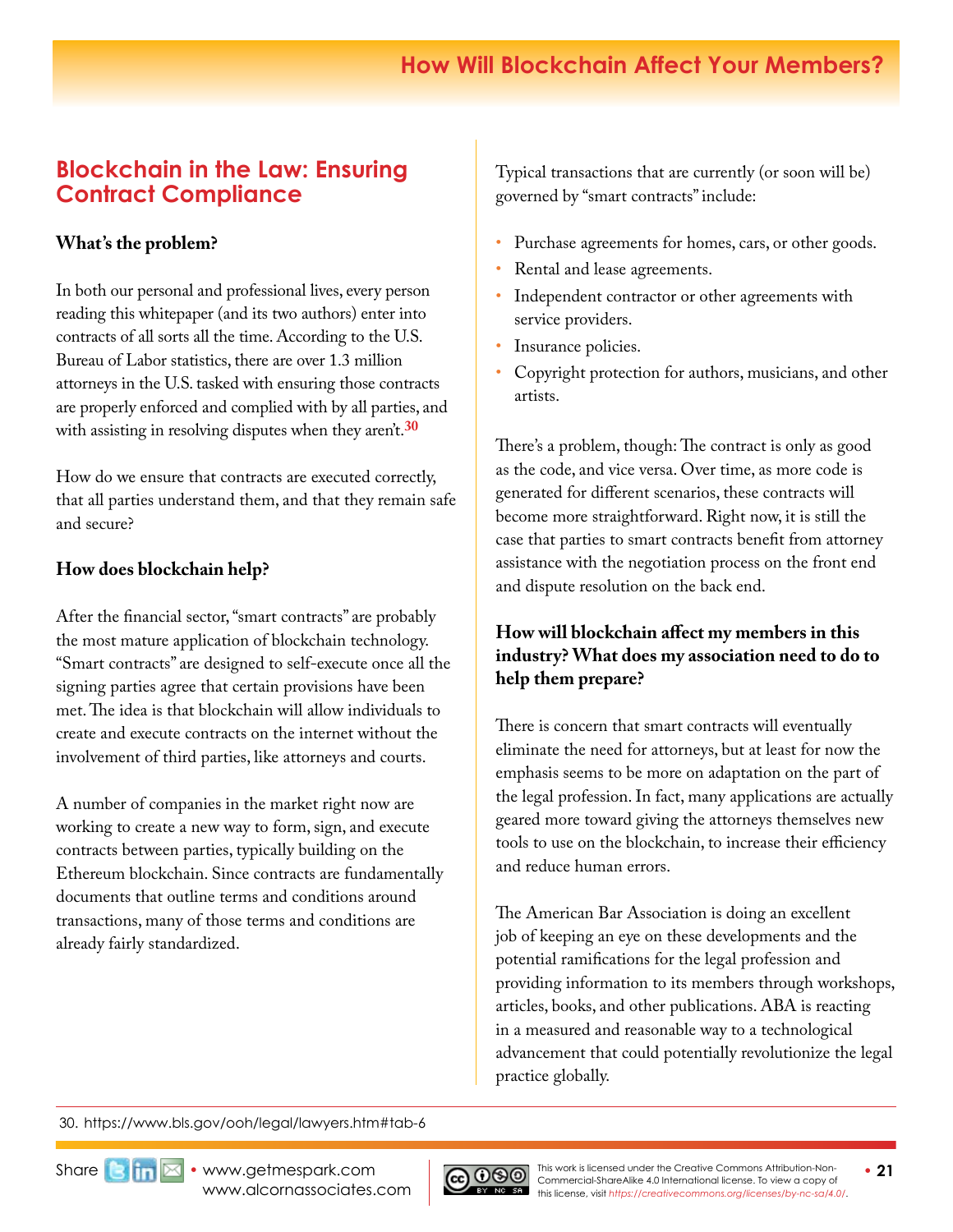<span id="page-21-0"></span>In an article published on the website of the American Bar Association on April 25, 2018, author Victoria Walker had this to say:

"Self-executing code by itself does not pose a threat to the work of attorneys. The legal profession should consider exploring, and even embracing, this form of technology. A smart contract is essentially a set of tools (blockchain and self-executing code) that facilitate performance or implementation of a legal agreement. Smart contracts create efficiencies that translate into cost-savings (i.e., fewer middlemen, distributed storage, consensus), but attorneys are still needed. The substance of any contract, including smart contracts, does not exist in a vacuum and is subject to constraints existing laws impose."**[31](https://www.americanbar.org/groups/young_lawyers/publications/tyl/topics/resources-technology/blockchain-cryptocurrency-contracts)**

Further reading on this topic:

• Unchained, a story of love, loss, and blockchain (a somewhat dystopian fictionalized account of the potential impact of smart contracts on relationships from MIT's *Technology Review*): *[https://www.](https://www.technologyreview.com/s/610831/unchained-a-story-of-love-loss-and-blockchain) [technologyreview.com/s/610831/unchained-a-story-of](https://www.technologyreview.com/s/610831/unchained-a-story-of-love-loss-and-blockchain)[love-loss-and-blockchain](https://www.technologyreview.com/s/610831/unchained-a-story-of-love-loss-and-blockchain)* 

# **Blockchain in Manufacturing: Supply Chain**

### **What's the problem?**

As anyone who had to alter their Thanksgiving menu at the last minute after having to throw out romaine lettuce can attest, global supply chains are massive, complex, opaque systems with all kinds of inherent challenges. Provenance of goods can be difficult to establish, which creates problems in everything from food safety to ethical sourcing. Goods change hands so many times in so many different locations with so many different rules, regulations, and laws that those goods are regularly lost, stolen, or spoiled. Shippers waste enormous amounts of time dealing with official paperwork, increasing their costs, which in turn increases consumer costs. There are enormous environmental costs to these delays as well, and as ethical and responsible sourcing becomes more important, not just to end consumers but also as part of the UN Sustainable Development goals,**[32](https://sustainabledevelopment.un.org/?menu=1300)** so does being able to confirm responsible production of goods.

## **How does blockchain help?**

"The global transport and logistics market is both huge and hugely valuable. Even small improvements in efficiency can have an extraordinary effect on prices and profits."**33**

Remember that one of the goals of blockchain technology is to reduce "friction" in transactions involving items of value. As we've discussed elsewhere, removing ALL frictions from ALL transactions is not an unalloyed good. However, reducing the friction in supply chains, not only related to speed of transfer of goods but also related to transparency, would be highly useful.

31. [https://www.americanbar.org/groups/young\\_lawyers/publications/tyl/topics/resources-technology/blockchain](https://www.americanbar.org/groups/young_lawyers/publications/tyl/topics/resources-technology/blockchain-cryptocurrency-contracts)[cryptocurrency-contracts](https://www.americanbar.org/groups/young_lawyers/publications/tyl/topics/resources-technology/blockchain-cryptocurrency-contracts)

- 32. https://sustainabledevelopment.un.org/?menu=1300
- 33. *The Future is Decentralised,* pg. 22



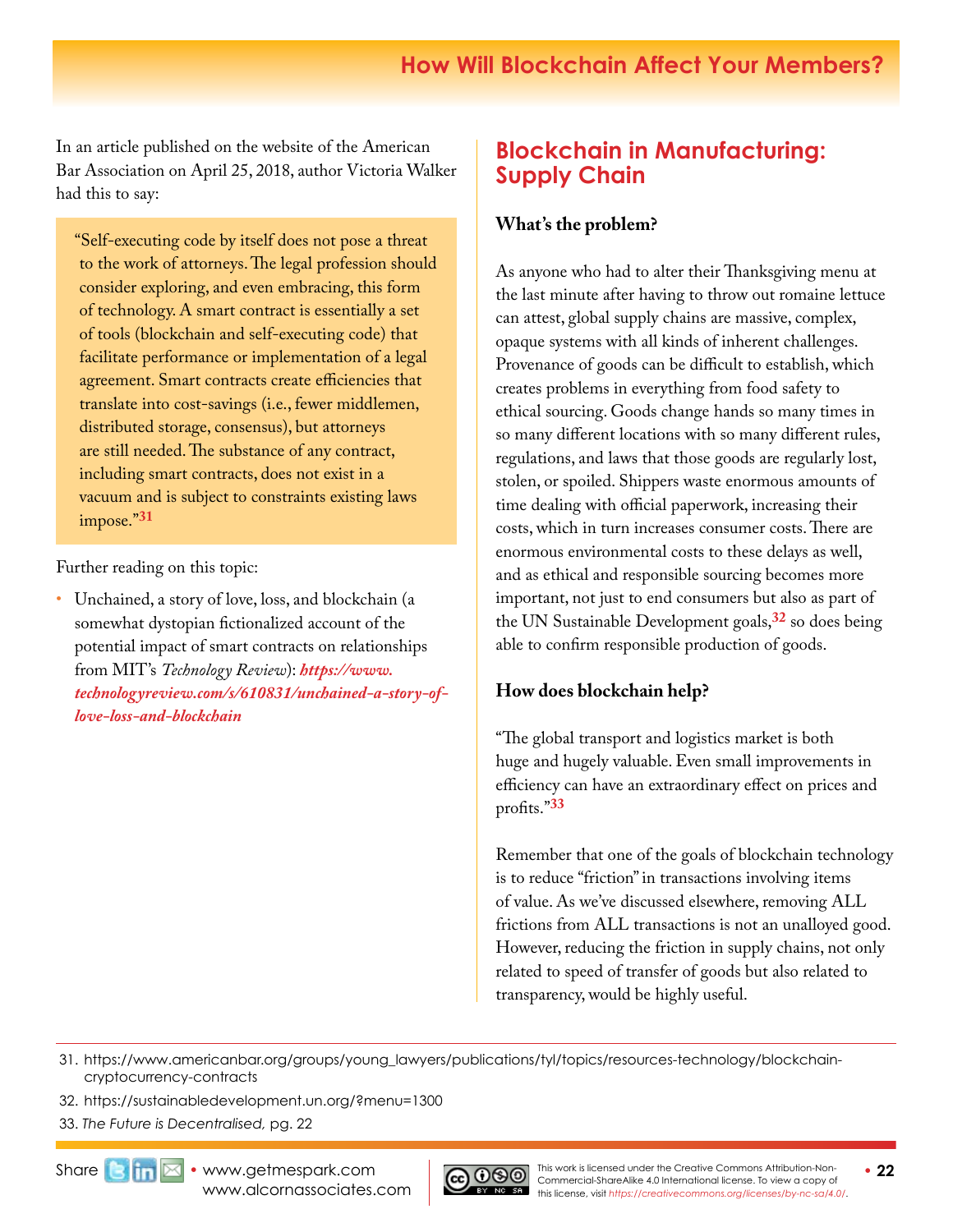Speeding up the transfer of goods reduces the cost of those goods and also their environmental impact, through reduced fuel consumption, whether for transport or storage, and reduced spoilage. Maersk, the world's largest shipping company, has partnered with IBM on TradeLens, an effort to move the entire global supply chain to blockchain for precisely these reasons. "In a trial in 2014, Maersk found that a single shipment of refrigerated goods from East Africa to Europe could go through nearly 30 people and organizations and result in more than 200 different interactions and communications among them."**34** Moving those transactions to blockchain will dramatically speed up those transfers.

Certainty of provenance of both ingredients or components and finished products reduces the human impact of those goods and improves safety. Everledger seeks to guarantee that the diamond you buy is not a "blood diamond" and that consumers can know what a rancher means when she claims that a particular steak is from a "humanely raised and slaughtered" cow and be assured that it meets that criteria. Rather than recalling all the romaine lettuce in the entire country, farmers, processing plants, and consumers could know exactly which heads of lettuce are tainted and which are not and are safe to eat. That's why IBM has partnered with Walmart and a host of other retailers and food companies on Food Trust, a blockchain for the food supply chain.

### **How will blockchain affect my members in this industry? What does my association need to do to help them prepare?**

Does your industry deal with supply chains in any way? If so, blockchain is already affecting your industry and your members.

Educate yourself about some of the platforms mentioned above, like Trade Lens, Food Trust, and Everledger (which, by the way, is being applied to more goods than just diamonds). IBM is obviously a major player in many of these initiatives. It offers a free quick-start blockchain developers guide**[35](https://www.ibm.com/developerworks/cloud/library/cl-ibm-blockchain-101-quick-start-guide-for-developers-bluemix-trs/index.html)** and has created a membership-based blockchain sandbox platform to allow developers to begin testing applications.**[36](https://www.ibm.com/blockchain/platform)**

Familiarize yourself with the UN Sustainable Development goals.**[37](https://sustainabledevelopment.un.org/?menu=1300)** Although they are not directly related to blockchain platforms, blockchain is likely to be a critical technical piece of achieving many of them. Considering that all UN member states are ostensibly co-signers to these 17 goals that are focused on ending poverty, improving health and education, reducing inequality, and encouraging economic growth while also addressing global climate change, they are absolutely going to impact how your association, and the profession or industry you serve, does business in the coming years.

Ask your members if any of them are already participating in any of these initiatives. If you are a supply chaindependent or -driven industry, chances are, they are. Interview them and share their stories on your website, in your e-newsletter or magazine, at your educational events, and through your social channels.

34. *Forward Together,* pg. 22

- 35. [https://www.ibm.com/developerworks/cloud/library/cl-ibm-blockchain-101-quick-start-guide-for-developers-bluemix](https://www.ibm.com/developerworks/cloud/library/cl-ibm-blockchain-101-quick-start-guide-for-developers-bluemix-trs/index.html)[trs/index.html](https://www.ibm.com/developerworks/cloud/library/cl-ibm-blockchain-101-quick-start-guide-for-developers-bluemix-trs/index.html)
- 36. https://www.ibm.com/blockchain/platform
- 37. https://sustainabledevelopment.un.org/?menu=1300

Share**Bim <b>X** • [www.getmespark.com](http://www.getmespark.com) [www.alcornassociates.com](http://www.alcornassociates.com)

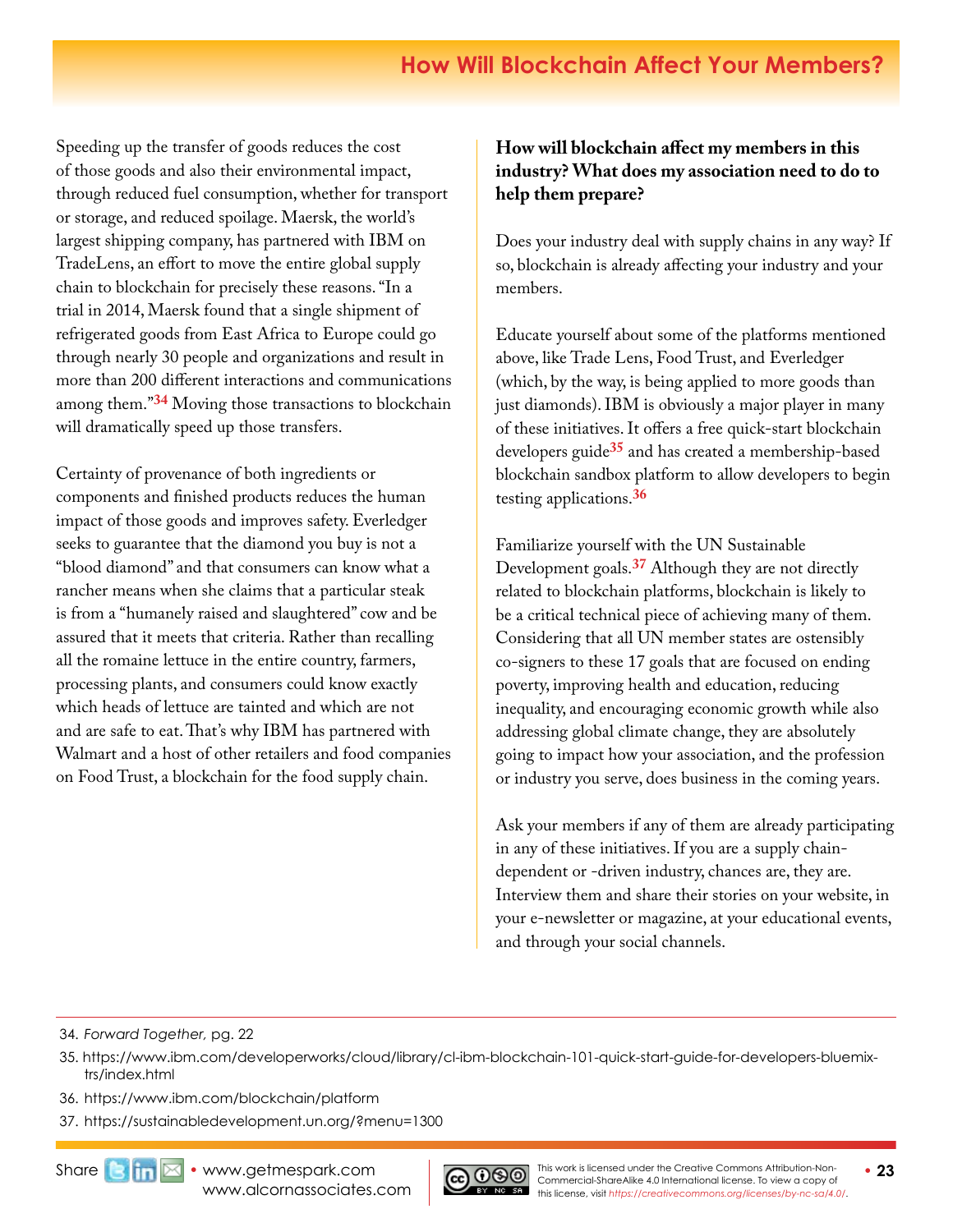# **How Will Blockchain Affect Your Members?**

<span id="page-23-0"></span>Further reading on this topic:

- UN Sustainable Development goals: *https://sustainabledevelopment.un.org/?menu=1300*
- Digitizing global trade with Maersk and IBM: *[https://www.ibm.com/blogs/blockchain/2018/01/](https://www.ibm.com/blogs/blockchain/2018/01/digitizing-global-trade-maersk-ibm) [digitizing-global-trade-maersk-ibm](https://www.ibm.com/blogs/blockchain/2018/01/digitizing-global-trade-maersk-ibm)*
- Trade Lens: *https://www.tradelens.com*
- Everledger: *https://diamonds.everledger.io*
- Walmart is betting on the blockchain to improve food safety: *[https://techcrunch.com/2018/09/24/walmart-is](https://techcrunch.com/2018/09/24/walmart-is-betting-on-the-blockchain-to-improve-food-safety)[betting-on-the-blockchain-to-improve-food-safety](https://techcrunch.com/2018/09/24/walmart-is-betting-on-the-blockchain-to-improve-food-safety)*
- Food Trust: *https://www.ibm.com/blockchain/solutions/food-trust*
- IBM Blockchain 101: *[https://developer.ibm.com/tutorials/cl-ibm-blockchain-](https://developer.ibm.com/tutorials/cl-ibm-blockchain-101-quick-start-guide-for-developers-bluemix-trs)[101-quick-start-guide-for-developers-bluemix-trs](https://developer.ibm.com/tutorials/cl-ibm-blockchain-101-quick-start-guide-for-developers-bluemix-trs)*
- IBM Blockchain Platform Starter Plan: *[https://www.ibm.com/blockchain/getting-started](https://www.ibm.com/blockchain/getting-started 
)*

# **Blockchain in Real Estate: Proving Ownership**

### **What's the problem?**

Even in advanced post-industrial democracies with stable state/provincial and federal governments, establishing and transferring ownership of land can be a hassle. One of this paper's authors recently had a death in the family, a grandmother who owned a small log cabin on about 35 acres in north central Pennsylvania. There was no mortgage on the property, and her uncle (one of her grandmother's three children) agreed to take sole ownership of the property as his portion of the inheritance. Both siblings agreed. This all sounds like it should be a relatively simple transaction, right? Get an appraisal to value the property appropriately and sign the deed over to the uncle.

Not exactly. The property had never been properly surveyed, so it wasn't clear exactly what land was being transferred, which, since it abuts state land, was a problem. The grandmother had constructed a complicated (and legally dubious) ownership trust involving every blood relative over the age of 18, which required more attorney's fees to untangle. The family still had to contract with a title search company to ensure there were no outstanding liens or other claims on the property. A transaction that seems like it should've taken an afternoon stretched on for months and involved significant expense and time for everyone involved.

What if you're in a country that lacks stable government with reliable record-keeping? What if your local or national government is corrupt? How do you easily buy and sell property, and how can you prove you own your land or place of residence?

### **How does blockchain help?**

In many countries, it is difficult for individuals to prove ownership of land or assets. In some cases, government entities or other powers have falsified ownership documents and stripped land and homes away from individuals because there was no way for them to prove they actually owned the property in question.

In a more fair and equitable world, purchase and transfer of ownership of such important assets would be recorded on blockchain, where everyone could see if an individual, or group of individuals, was being deprived of his or her rights and property without due process. In terms of transactions in more stable societies, the process of title transfer via blockchain would no longer require identity verification through an attorney or notary, nor the sometimes onerous and slow-moving paperwork processed by governments and other entities to verify and complete the transfer of titles, deeds, rights, and interest between parties.

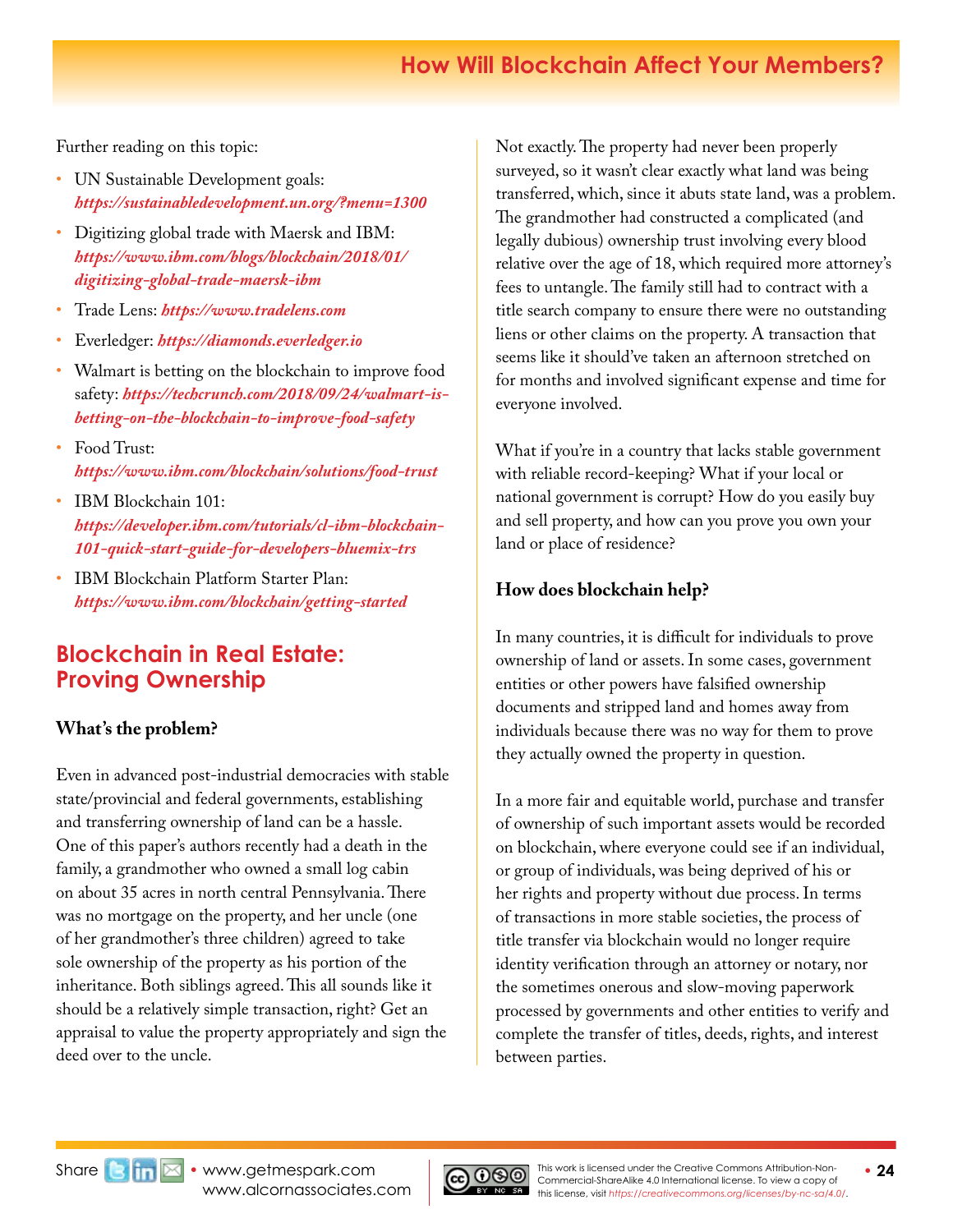In July 2018, a blockchain provider by the name of Propy announced the first sale of 10 acres of land in Southern California on its platform. Although Bitcoin was involved in this particular transaction, once these types of transactions become more prevalent, the currency type will no longer matter. According to Propy's press release:

"The property deal in California is the first complete transaction fully-executed on the Propy Transaction Platform, where every step was initiated by smart contracts and respectively recorded on the blockchain registry. The transaction was anchored and verifiable on distributed ledger technology, which gives complete security to the deal. By using smart contracts, Propy guarantees that the flow of transactions is executed according to regional regulations.

"'We believe that blockchain technology can truly revolutionize the real estate purchasing process and the management of public records,' said Natalia Karayaneva, CEO of Propy. 'Propy streamlines a complicated process into a simple online transaction, and we've seen significant traction in the industry already — buyers and sellers are increasingly turning to blockchains and cryptocurrencies. We're excited to facilitate more property transactions, and reach more milestones in our goal to automate the real estate industry via blockchains.'

"Transactions executed on the Propy Transaction Platform are legally binding, provide additional proof of ownership, and safeguard the transfer of ownership via traditional legal instruments. The Propy Blockchain Title Registry is available for deed recording by any customer, broker, or title agent wishing to duplicate the encrypted information on the globally distributed Ethereum network. High demand is observed and acts as a driver for this service as the international community is eager for an additional safeguard for property records from hacking, corruption, or natural disasters."**<sup>38</sup>**

### **How will blockchain affect my members in this industry? What does my association need to do to help them prepare?**

Any association that deals with real estate, mortgages, title and escrow, or other services related to the buying and selling of real estate needs to pay close attention to how the blockchain is beginning to be used in the market. Any individual who has gone through the process of buying or selling a home would welcome an easier, faster, less expensive way to manage those transactions. With blockchain used to mitigate risk, execute contracts, and handle title transfer, an easier and more secure way to navigate home sales and other real estate transactions might be just around the corner.

Further reading on this topic:

- The United Kingdom is using a blockchain platform called Corda for property records: *[https://www.gov.uk/government/news/hm-land](https://www.gov.uk/government/news/hm-land-registry-to-explore-the-benefits-of-blockchain)[registry-to-explore-the-benefits-of-blockchain](https://www.gov.uk/government/news/hm-land-registry-to-explore-the-benefits-of-blockchain)*
- The nation of Georgia is also keeping land records on blockchain, on the Exonum platform: *https://exonum.com/napr*
- Ancillary industries, such as companies that issue title insurance, are likely not at risk of immediately being replaced, but blockchain may revolutionize their role in real estate transactions: *[https://www.forbes.com/sites/](https://www.forbes.com/sites/forbesrealestatecouncil/2018/06/22/will-the-power-of-blockchain-mean-the-end-of-title-insurance-companies-in-20-years) [forbesrealestatecouncil/2018/06/22/will-the-power-of](https://www.forbes.com/sites/forbesrealestatecouncil/2018/06/22/will-the-power-of-blockchain-mean-the-end-of-title-insurance-companies-in-20-years)[blockchain-mean-the-end-of-title-insurance-companies](https://www.forbes.com/sites/forbesrealestatecouncil/2018/06/22/will-the-power-of-blockchain-mean-the-end-of-title-insurance-companies-in-20-years)* $in$ -20-years  $\gg\gtrless$

38. https://www.businesswire.com/news/home/20180723005199/en/Propy-Announces-California-Property-Sale-Blockchain



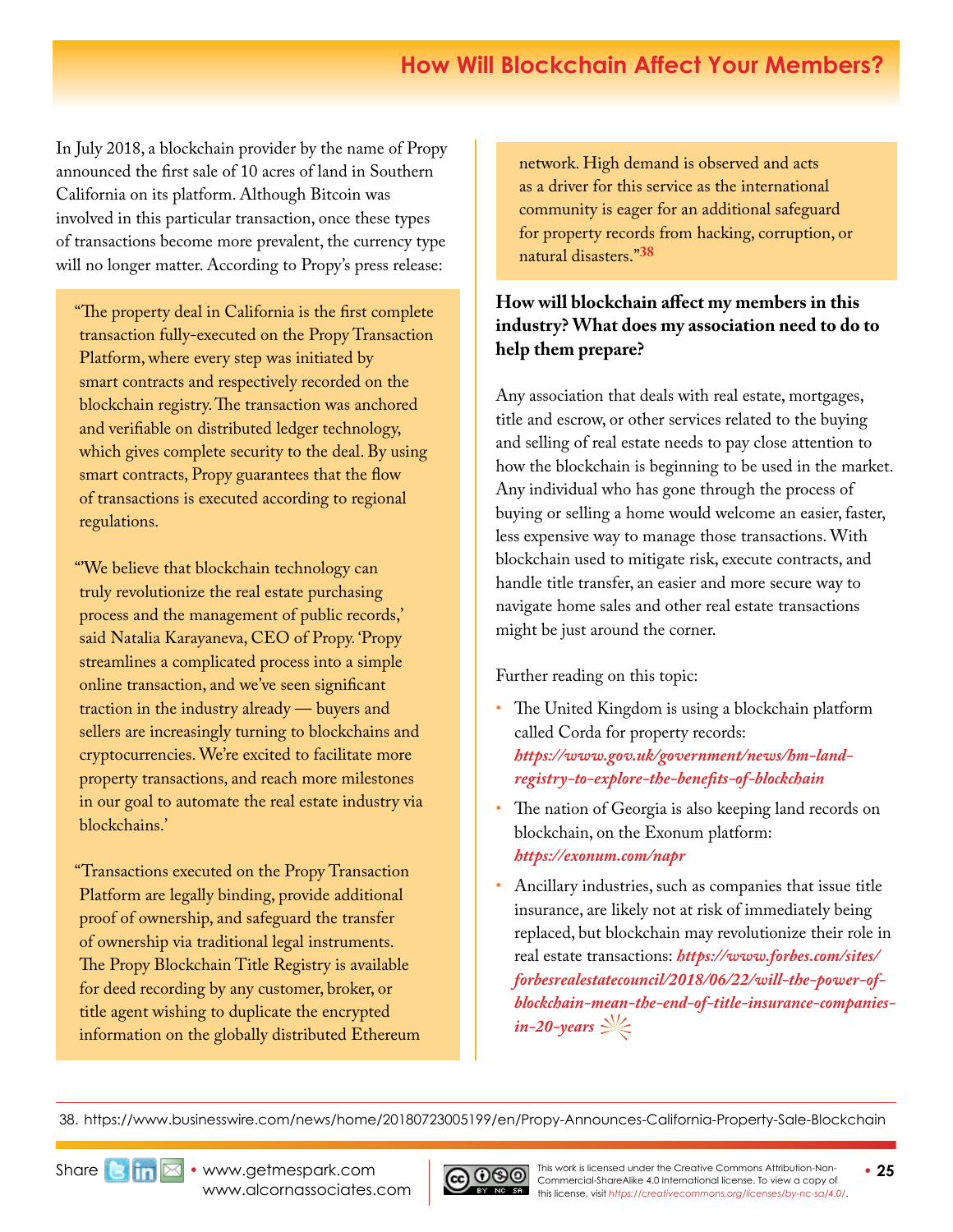# <span id="page-25-0"></span>**CASE STUDY: Central New Mexico Community College Blockchain in Education**

## *"We're transforming the learning credential process."*

Feng Hou, Chief Information Officer and Chief Digital Learning Officer, Central New Mexico Community College

In 2017, Feng Hou led an initiative to implement a student-owned digital certificate and degree solution on the blockchain, which made Central New Mexico Community College (CNM) the first community college in the nation to use blockchain technology to provide students with digital credentials.

According to Hou, "CNM currently has several strategic technology priorities, one of which is to convert collegeowned technology to student-owned technology, so they are armed with the knowledge and experiences they need to get good jobs when they graduate. One component of this was creating a student-owned digital degree."

CNM investigated a number of potential solutions but chose to build its solution on blockchain rather than working with an existing digital diploma issuer, as those are all proprietary platforms that require both students and potential employers to pay to use their custom portals. CNM wanted a distributed, decentralized platform that would allow the college to create a totally student-owned credential, one in which the students could control what they want to share, when, and with whom. "Historically, when a student applies to a four-year college or for a job, she's asked to provide official transcripts and proof of degree, which means she has to fill out a form, pay, then wait to get a print or PDF copy she can send. This process is prone to delay, error, and fraud," said Hou. "With blockchain, that student can download her verified credentials to her smartphone and send them to her prospective employer through a simple, free yet highly secure process that takes about ten seconds to complete."

CNM is part of a pilot group of colleges and universities that are working together to develop digital badges on blockchain. This is for two reasons. One, said Hou, is that "digital badging allows for incremental credentialing. Northeastern University, for example, is experimenting with offering one badge per credit hour—that is, a threecredit class provides three digital badges." The other reason is the power of the network. "CNM just completed a design thinking workshop that also included the University of New Mexico and a major local healthcare employer, because merely creating a digital badge is not enough. We also need to build the community of fouryear colleges and employers that will accept the badge in order for it to be of practical use for our students."

Obviously, there's been a learning curve for both students and the institutions to which they might be sending proof of credentials. But the new blockchain-based system has exceeded expectations for both student adoption rate (more than 60 percent) and unique verification rate (more than 40 percent). "When I talk to students about their past experiences trying to get learning credentials verified versus the blockchain-based system, they're drawn to this because it is so fast, easy, and free," said Hou. "There's an element of 'hype' to blockchain, and we were worried our audiences would think it was just a fad, so we've been really happy to see students and employers willing to adopt this."

What advice would Hou offer for other credentialing organizations (like associations) looking into blockchain for credential verification?

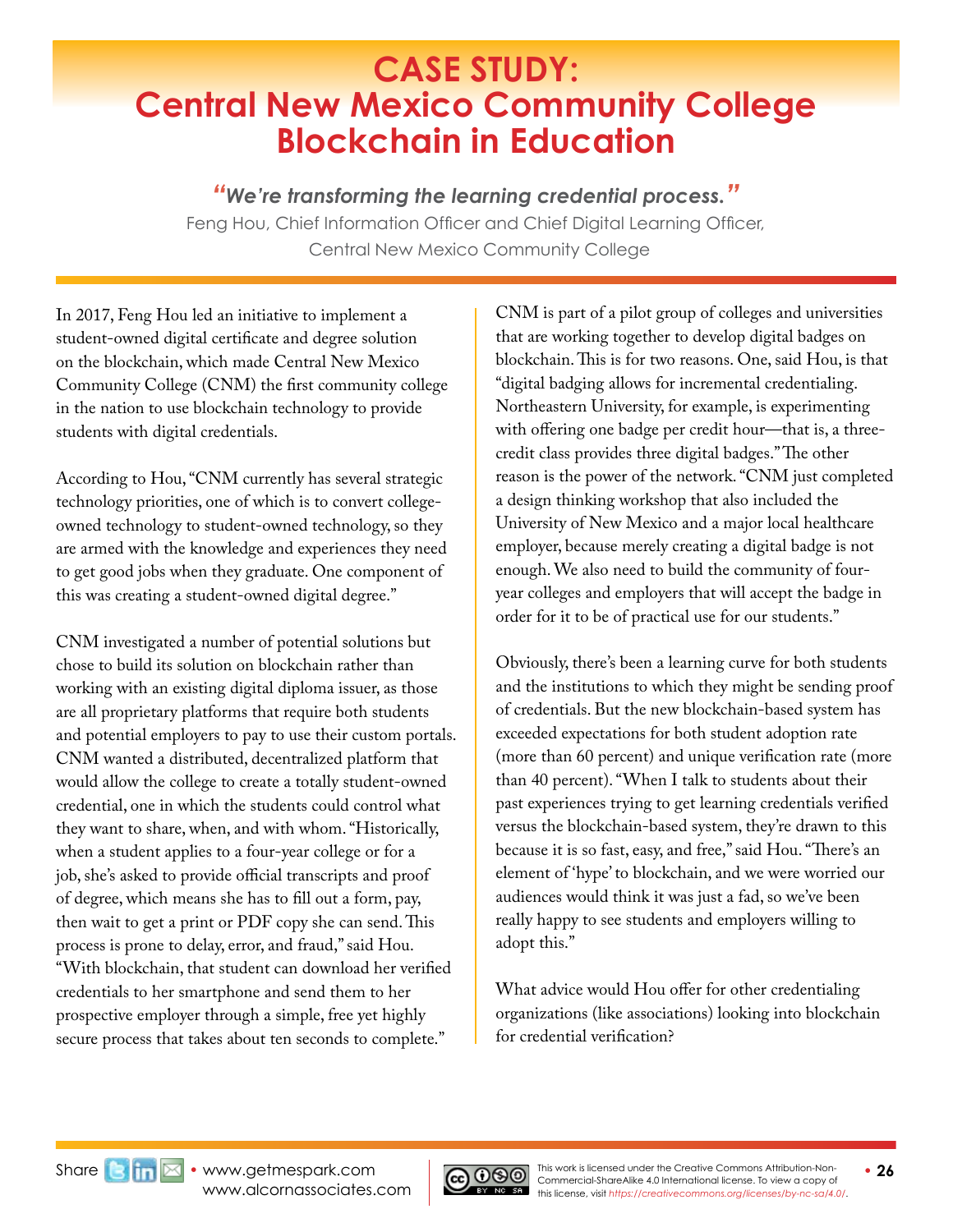## **CASE STUDY: Central New Mexico Community College Blockchain in Education**

"It has to be a strategic priority for the organization. CNM's president, Katharine Winograd, is an innovative change agent, which is not always common in higher education. Additionally, we have a Presidential Fellow and an academic dean leading the blockchain charge. It's critical that this not be seen as just another IT initiative," said Hou.

"We also have to be willing to partner," added Hou. "Credentialing organizations have to get out of the habit of developing everything on our own. Blockchain is a community-based technology that requires collaboration to be successful. The more educational institutions work together, the better, stronger, and more valuable this community will become."

"If you look at the trends in higher education and employment, everything points to a move away from traditional degrees and towards skills-based learning and credentialing. We have to think about how we can embrace those changes. Blockchain-based credentials can help students build smart pathways to employment. Instead of putting in multiple years pursuing a degree, we can build credentials that are awarded upon completing individual courses—or even modules of courses—that confirm that students can do certain things or have certain skills based on what they've learned. Competency-based education helps students achieve their goals faster, and blockchain is a tool that can help us realize that great potential," concluded Hou.  $\frac{1}{2}$ 

## **Feng Hou's seven criteria for blockchain solutions for education**

- 1. Start with a business priority to create a blockchain solution; avoid using blockchain just for blockchain's sake.
- 2. Optimize the business process first with a welldefined governance structure.
- 3. Understand the nature of decentralization and globalization, and create the blockchain community to incentivize participation.
- 4. Team up with the right partner to develop the app while also developing internal technical expertise.
- 5. Design seamless data integration and secure data transactions. This is imperative.
- 6. Understand the functions of tokens before creating the smart contract.
- 7. Be value driven (low cost, security, privacy, speed, open source, etc.).



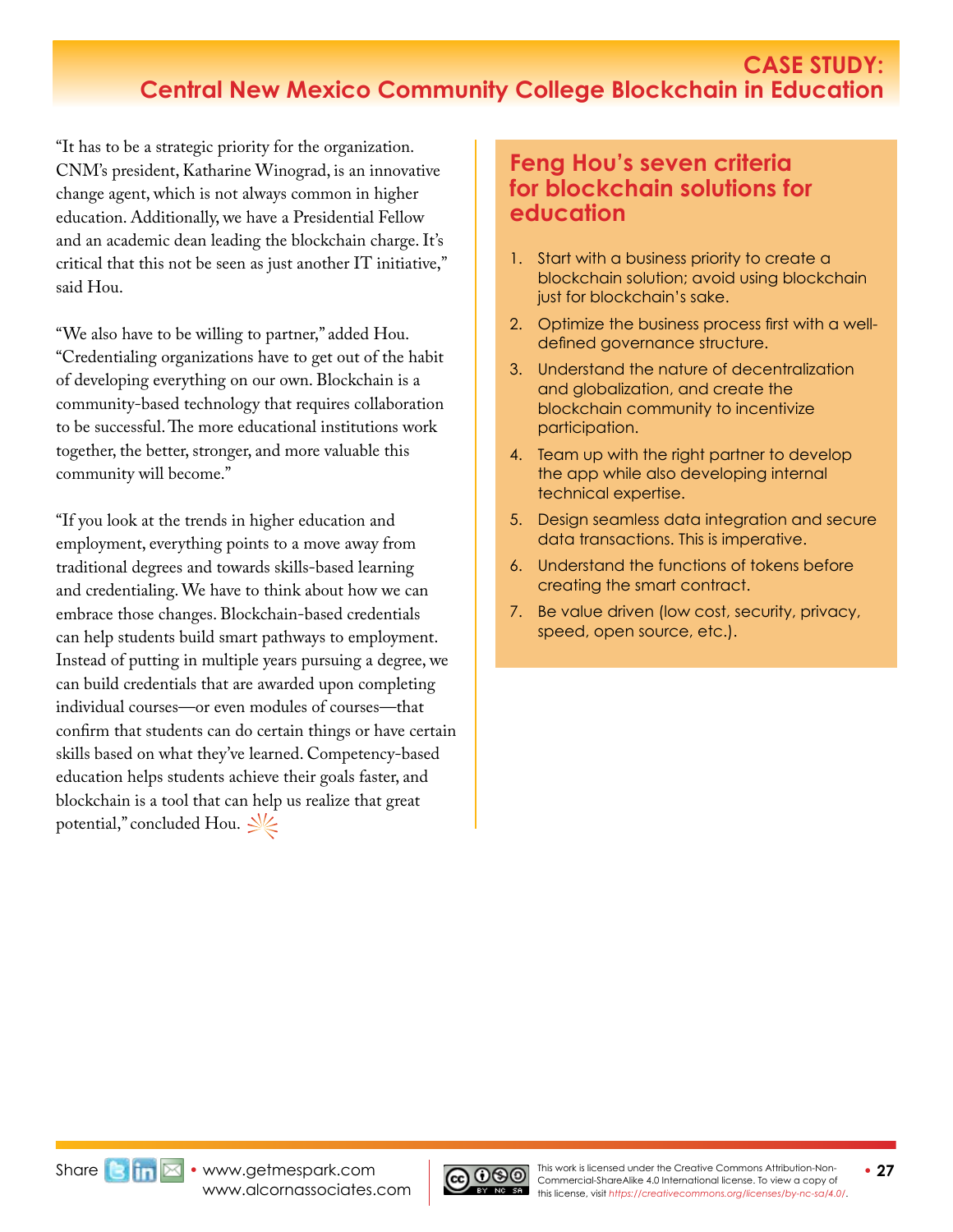# **Conclusion: Preparing for Blockchain**

<span id="page-27-0"></span>We hope, after reading this whitepaper, you now have a better understanding of what blockchain is, how it works, and what its potential applications are and are likely to be. The truth, we think, lies somewhere between Silicon Valley utopian "it's going to revolutionize EVERYTHING" and dismissive "it's just a fad." We hope you're persuaded of that as well.

We've referenced two particular monographs frequently throughout this whitepaper, IBM's *Forward Together*  report and Wigley and Cary's *The Future Is Decentralised.*  There are a few more points made in each we'd like to bring to your attention as we wrap up this overview of the potential of blockchain.

"The need for trusted intermediaries may become obsolete."**39** This statement is, frankly, concerning for associations, since associations' historical role is to be exactly that—a trusted intermediary for the profession or industry each serves. Blockchain is likely to disrupt association operations, just as the arrival of the internet and social media did. Does that necessarily mean that blockchain will put associations out of business? Well, no. The internet has been a thing for more than 25 years and social media has been around and widely adopted for more than a decade, and we're all still here. But, in a blockchain-enabled world, our members are going to need different kinds of services from us than they have in the past. The challenges they face and the goals they're trying to achieve are going to shift, and we need to be ready to shift with them. That's why a lot of our advice on "How will blockchain affect my members in this industry? What does my association need to do to help them prepare?" comes down to: Start educating your board of directors, senior staff, and other key decision-makers, because the blockchain-related changes that come to your particular profession or industry are likely to happen not at all and then all at once—the networked nature of the platform practically requires that—and your association will need to be nimble to respond well and in a way that is of service to your members.

Now, the good news. A rising tide lifts all boats. In the blockchain ecosystem, what that means is: "On platformbased business models, strength begets strength. … Peers on blockchains start at the same level of security, transactional transparency, control, and understanding of the underlying blockchain technology. Their interactions then determine the strength and success of the resulting blockchain network."**40** In other words, blockchain networks create additional incentives to want all the parts of the network to do well, which precisely aligns with the overall association business model. We don't serve particular individuals or entities; we serve the entire community of our professions and industries, and we work to strengthen and support them all.

Is your association ready to start experimenting with blockchain?

You can set up at a sandbox with:

- **Amazon Web Services** *[https://docs.aws.amazon.com/blockchain](https://docs.aws.amazon.com/blockchain-templates/latest/developerguide/blockchain-templates-getting-started.html)[templates/latest/developerguide/blockchain](https://docs.aws.amazon.com/blockchain-templates/latest/developerguide/blockchain-templates-getting-started.html)[templates-getting-started.html](https://docs.aws.amazon.com/blockchain-templates/latest/developerguide/blockchain-templates-getting-started.html)*
- **CryptoZombies** *<https://cryptozombies.io>*
- **IBM**

*https://developer.ibm.com/tutorials/cl-ibmblockchain-101-quick-start-guide-for-developersbluemix-trs/*

**• MIT** *<http://blockchain.mit.edu/how-blockchain-works>*

- 39. *Forward Together,* pg. 11
- 40. *Forward Together,* pg. 19

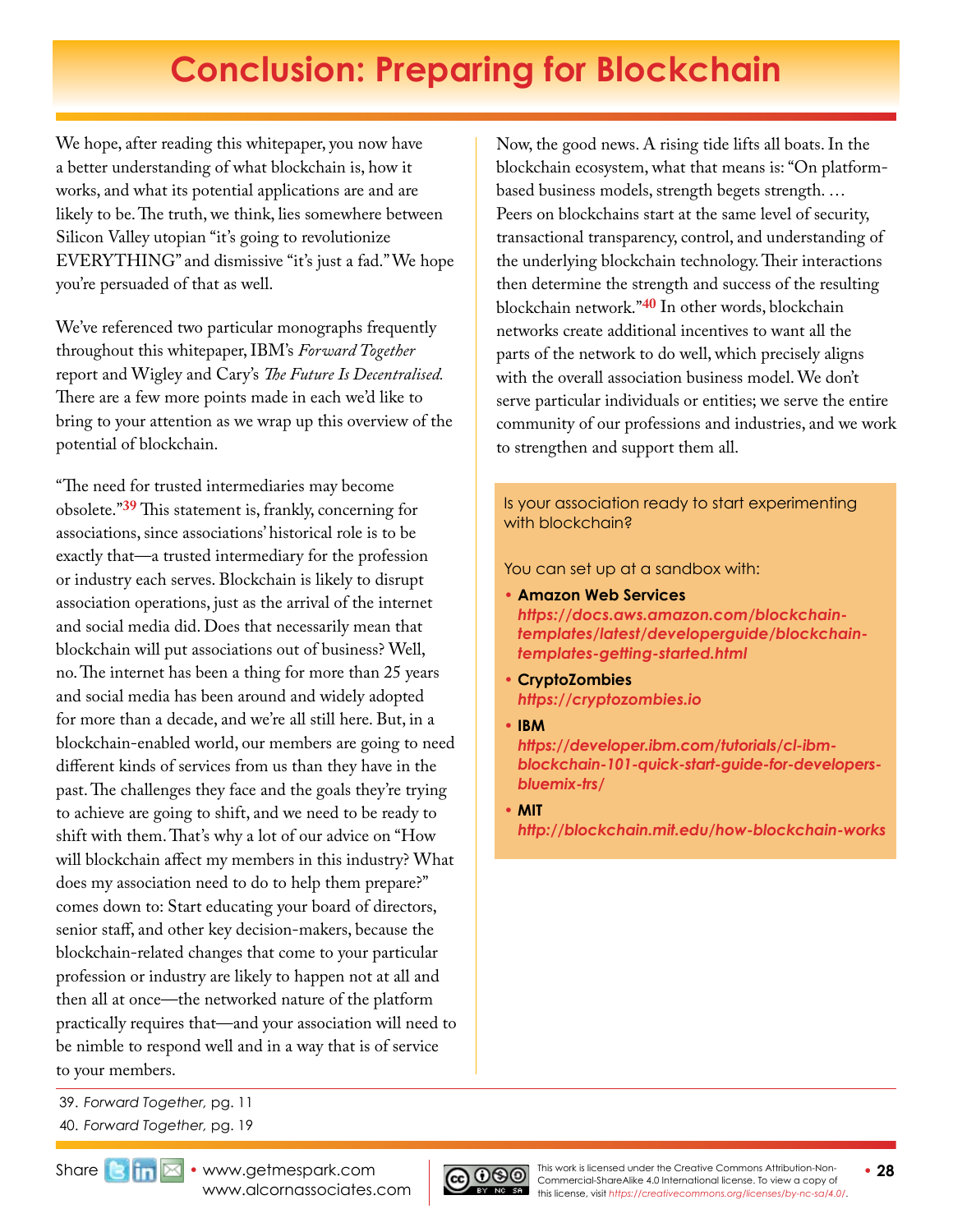# **Conclusion: Preparing for Blockchain**

Even "Explorers," which IBM defines as "those organizations that are already experimenting with, piloting, or implementing blockchains," **41** have admitted that they mostly don't know how to collaborate, rather than compete, with the other entities that would make up appropriate nodes on their blockchain networks. "Eight in ten [Explorers] admit they aren't accustomed to collaborating, even selectively, with their competitors. Lack of experience working with competitors is at present a handicap shared by all." **42** This represents a huge opportunity for associations. We can help competitors figure out how to collaborate effectively—that's what we're built to do. In fact, "seven in ten Explorers selected industry consortia as important to their blockchain projects." **43** That is a clarion call to action for associations.

Despite blockchain's obvious potential, there remain significant barriers to adoption, and they're not just cryptocurrency's instability and sketchy reputation. *The Future is Decentralised* lists a number of them:

- Lack of appropriately advanced telecom infrastructure.
- Regulatory environments that vary widely from country to country.
- Cyber attacks. (Remember, it is only impractical, not logically impossible, to hack blockchain ledgers. In fact, as this monograph was going to layout, MIT's *Technology Review* reported on instances of blockchains getting hacked.)**[44](https://www.technologyreview.com/s/612974/once-hailed-as-unhackable-blockchains-are-now-getting-hacked/amp/)**
- Traditional management that is insufficiently agile to keep up with and take advantage of fast-moving technology.
- Customer education necessary to generate demand.
- The ability of the technology to evolve and mature to meet that demand.**45**

As Wigley and Cary observe, "Despite the success of the case studies we have presented, blockchain technology is, if not in its infancy, still far from mature." **46**

Other challenges on the horizon also include new technologies that will have a potentially significant impact on all digitized systems, including blockchain. For example, the advent of quantum computing, with all its promised capabilities, means quantum computers could be deployed on either side of the blockchain, potentially being integrated as a security measure on the inside or posing a hacking threat from the outside. **47**

Further, there are enormous ethical implications to the use of this technology, and Silicon Valley power players have proved themselves to be poor stewards of this responsibility. Due to their lack of diversity, tech firms and the venture capitalists who fund them have myopic views of the world and its problems and how their inventions contribute to or can ameliorate those problems.

**To stay up to date on the latest in blockchain developments across various applications and industries, sign up for MIT's free** *Chain Letter* **enewsletter at**  *[https://go.technologyreview.com/](https://go.technologyreview.com/newsletters/chain-letter) [newsletters/chain-letter](https://go.technologyreview.com/newsletters/chain-letter)*

- 42. *Forward Together,* pg. 20
- 43. *Forward Together,* pg. 21

- 45. *The Future Is Decentralised,* pp. 33-34
- 46. *The Future Is Decentralised,* pg. 34
- 47. https://www.nature.com/articles/d41586-018-07449-z



<sup>41.</sup> *Forward Together,* pg. 3

<sup>44.</sup> https://www.technologyreview.com/s/612974/once-hailed-as-unhackable-blockchains-are-now-getting-hacked/amp/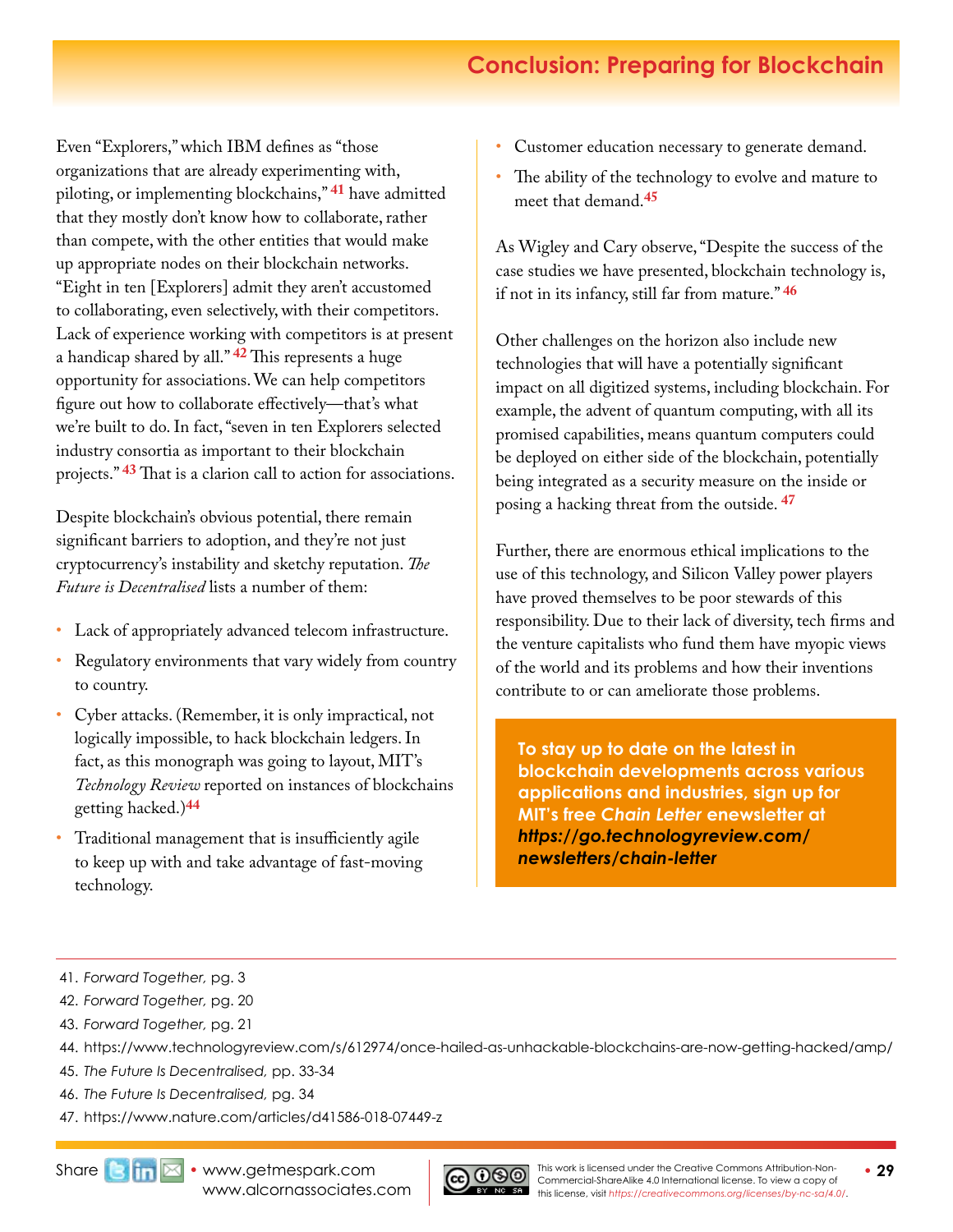## **Conclusion**

Wigley and Cary identify the following ethical standards blockchain projects should adhere to:

- 1. Do no harm. While technology providers are eager to push out solutions as quickly as possible, ethical concerns surrounding privacy and the rights of the individual ought to be at the forefront of considerations.
- 2. Design 'with' not 'for'. If we are for keeping rights and interests of the individual front and centre, it makes sense that the role of the individual should inform the design of any block chain initiative. This should be coupled with the resources necessary to ensure adequate awareness of what data is being recorded, transmitted, stored and used, and also the rights of the individual over that data.
- 3. Power dynamics. Any decentralised solution concerning data, transactions or asset tracking is likely to impact power dynamics in a community. Understanding who will be affected and how will help to ensure popular uptake.
- 4. Policy implications. From the very outset, continued reference to the existing systems and ways of working will help foresee, overcome or avoid specific policy implications of integrating block chain technology in a given sector. This is somewhat connected to the previous point but, equally fundamentally, it may help in understanding how a given service or a policy or a process may look entirely differently when the new technology is applied. Blockchain technology is not merely digitisation; it can have profound effects on how a system or process operates.**<sup>48</sup>**

It remains to be seen whether an industry that has been cavalier with individual rights and privacy, particularly of historically marginalized groups, and has often operated in willful ignorance of power and policy dynamics in society can overcome its "move fast and break things" ethos and become a responsible and ethical partner in the development and deployment of innovative technology in service of human flourishing, rather than in service of accumulating obscene wealth.

Throughout this paper, your authors have highlighted ways that certain blockchain implementations interact or will interact with the larger systems that run many aspects of our lives. We have seen clear examples of how blockchains of persistent identity, purchasing, financing, and contracts can be mixed and matched to fit the transactions in question. This is what gives blockchain its true power—its potential to reach into and affect all of the myriad ways we interact in the socio-economic system in which we currently live.  $\gg\ll$ 

#### 48. *The Future Is Decentralised,* pg. 34



Share**Bim <b>X** • [www.getmespark.com](http://www.getmespark.com) [www.alcornassociates.com](http://www.alcornassociates.com)

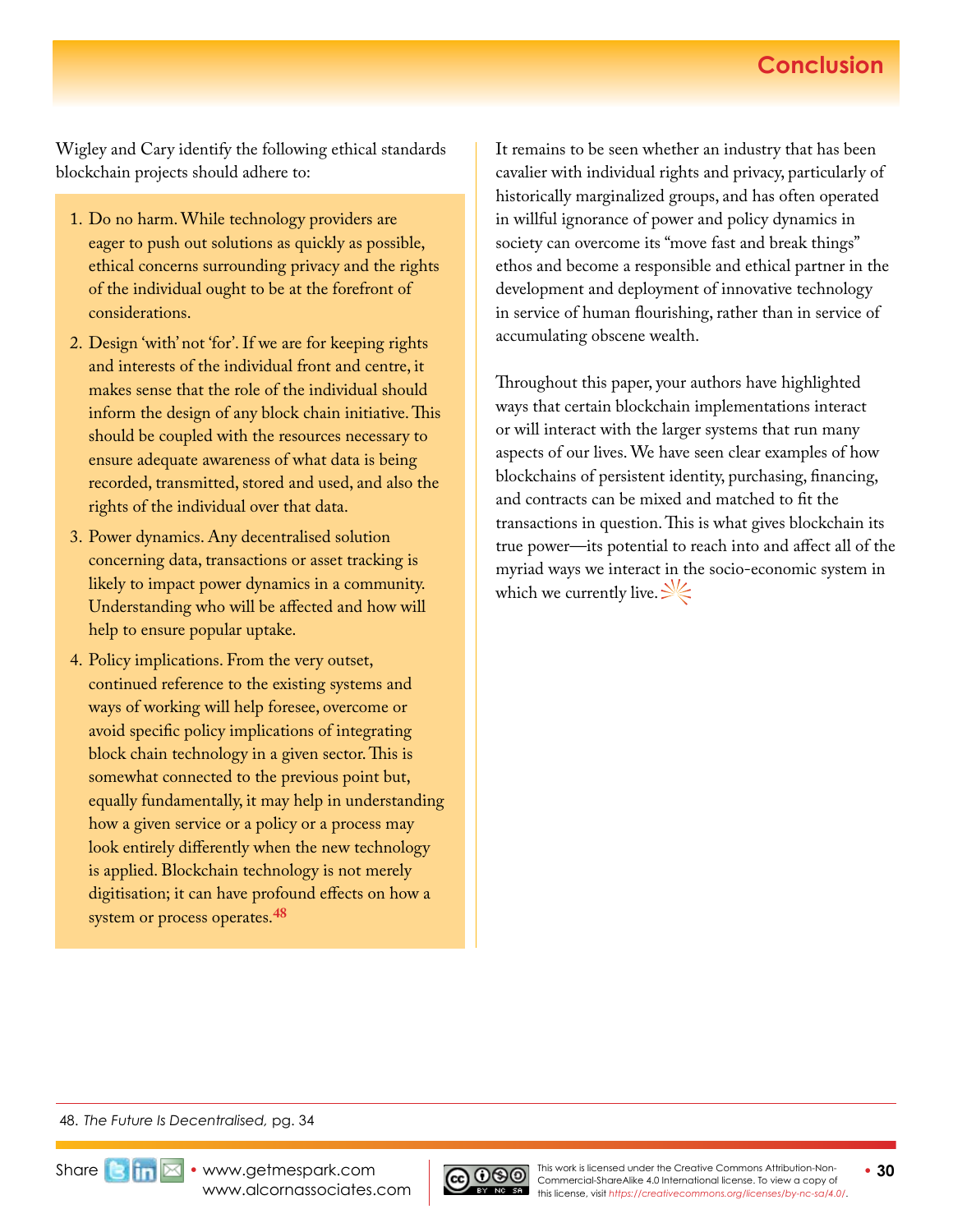# **Questions for Reflection**

### <span id="page-30-0"></span>**Why is our association looking into this topic right now?**

This is the first question you should discuss with your team because it will help you figure out where to go next. If, for instance, it's because blockchain is a tech trend about which you're curious, reading this whitepaper and maybe digging into a few of our sources might be sufficient. If, on the other hand, blockchain is already significantly impacting or about to impact the industry you serve, you'll need to get deeper than this whitepaper, and fast.

Assuming you need to go deeper right away, the next series of questions you should ask yourself and your team are those we mentioned previously, from *Blockchain for Dummies*:

- Do we need to track transactions that involve more than two parties?
- Is the current system overly complex or costly, possibly due to the need for intermediaries or a central point of control?
- Can the network benefit from increased trust, transparency, and accountability in recordkeeping?
- Is the current system prone to errors due to manual processes or duplication of effort?
- Is the current transaction system vulnerable to fraud, cyber-attack, and human error?

Don't forget to ask CompTIA's question, too: **Are there non-blockchain solutions that are available and effective?**

Following that, you and your team should consider questions like:

- Where is blockchain being used, or going to be used soon, in our profession or industry? Who among our members is already working on blockchain implementations? How can we engage them in helping to educate the rest of our members and our larger professional on industry community?
- Who on our staff is interested in this topic and wants to begin learning about it? How can we free up some of their time to start a sandbox project?
- How are we going to educate our board of directors and other volunteer leaders about this technology and the issues it raises for our profession or industry, so that, when our inflection point hits, we're ready to make quick, informed decisions?



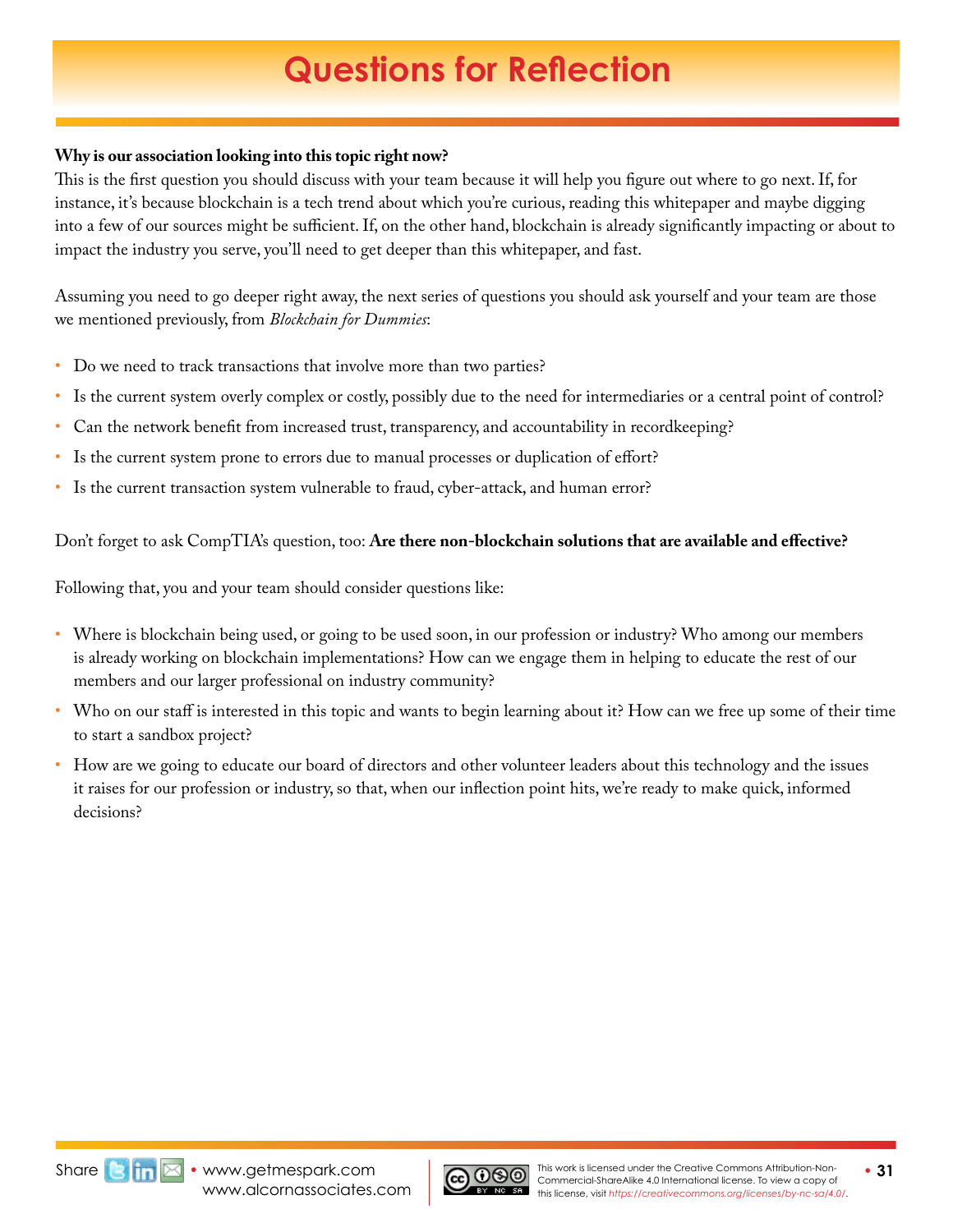# **Blockchain For Additional Resources**

<span id="page-31-0"></span>A Blockchain Guide to the Benefits, Frameworks, Initiatives, & More for the Public Sector. (2018). Retrieved February 13, 2019, from *[https://www.comptia.org/resources/harnessing-the-blockchain-revolution-comptia-s](https://www.comptia.org/resources/harnessing-the-blockchain-revolution-comptia-s-practical-guide-for-the-public-sector)[practical-guide-for-the-public-sector](https://www.comptia.org/resources/harnessing-the-blockchain-revolution-comptia-s-practical-guide-for-the-public-sector)*

Alba, M. (2018, June 12). What Do Blockchain and Engineering Have in Common? [Web log post]. Retrieved February 13, 2019, from *[https://www.engineering.com/DesignSoftware/DesignSoftwareArticles/](https://www.engineering.com/DesignSoftware/DesignSoftwareArticles/ArticleID/17102/What-Do-Blockchain-and-Engineering-Have-in-Common.aspx) [ArticleID/17102/What-Do-Blockchain-and-Engineering-Have-in-Common.aspx](https://www.engineering.com/DesignSoftware/DesignSoftwareArticles/ArticleID/17102/What-Do-Blockchain-and-Engineering-Have-in-Common.aspx)*

Blockcerts. (n.d.). Blockchain Credentials. Retrieved from *https://www.blockcerts.org/* 

Blockchain. (n.d.). Retrieved February 13, 2019, from *http://www.research.ibm.com/blockchain/* 

Blockchain Land Registry. (n.d.). Retrieved February 13, 2019, from *https://exonum.com/napr* 

Borak, M. (2018, July 2). China's government is harnessing its data to make blockchain-based identity a reality. *Technode.* Retrieved February 16, 2019, from *https://technode.com/2018/07/02/chinese-government-blockchain/*

Bureau of Labor Statistics, U.S. Department of Labor, *Occupational Outlook Handbook, Lawyers.*  Retrieved January 27, 2019, from *https://www.bls.gov/ooh/legal/lawyers.htm*

Casey, M. J. (2017, August 05). Social-good innovators bet on blockchains to solve big problems. Retrieved February 13, 2019, from *https://venturebeat.com/2017/08/05/social-good-innovators-bet-on-blockchains-to-solve-big-problems/* 

Chatlani, S. (2018, July 18). Blockchain in higher ed moving from idea to reality. Retrieved February 13, 2019, from *https://www.educationdive.com/news/blockchain-in-higher-ed-moving-from-idea-to-reality/527879/*

Chen, S. (2018, January 8). *EchoLink - EKO - Blockchain Based Professional Networking and Recruiting Platform* (Rep.). Retrieved February 13, 2019, from *https://github.com/EchoLinkTech/EchoLinkService/blob/master/EchoLink\_github.pdf* 

Clancy, H. (2017, February 6). The blockchain's emerging role in sustainability. *GreenBiz.com.* Retrieved February 13, 2019, from *https://www.greenbiz.com/article/blockchains-emerging-role-sustainability* 

Coengineers. (n.d.). Retrieved from *https://coengineers.io/* 

Collier, L. (n.d.). LinkedIn Resume Fraud: Do Employers Check Degrees? Retrieved February 13, 2019, from *[https://www.geteducated.com/life-experience-college-degree/305-linkedin-professionals-found-listing-life-experience](https://www.geteducated.com/life-experience-college-degree/305-linkedin-professionals-found-listing-life-experience-degrees-on-resumes)[degrees-on-resumes](https://www.geteducated.com/life-experience-college-degree/305-linkedin-professionals-found-listing-life-experience-degrees-on-resumes)* 

Columbia University. (2018, January 17). *Columbia University and IBM Establish New Center to Accelerate Innovation in Blockchain and Data Transparency* [Press release]. Retrieved February 13, 2019, from *[https://engineering.columbia.edu/](https://engineering.columbia.edu/press-releases/columbia-ibm-center-blockchain-data-transparency) [press-releases/columbia-ibm-center-blockchain-data-transparency](https://engineering.columbia.edu/press-releases/columbia-ibm-center-blockchain-data-transparency)* 



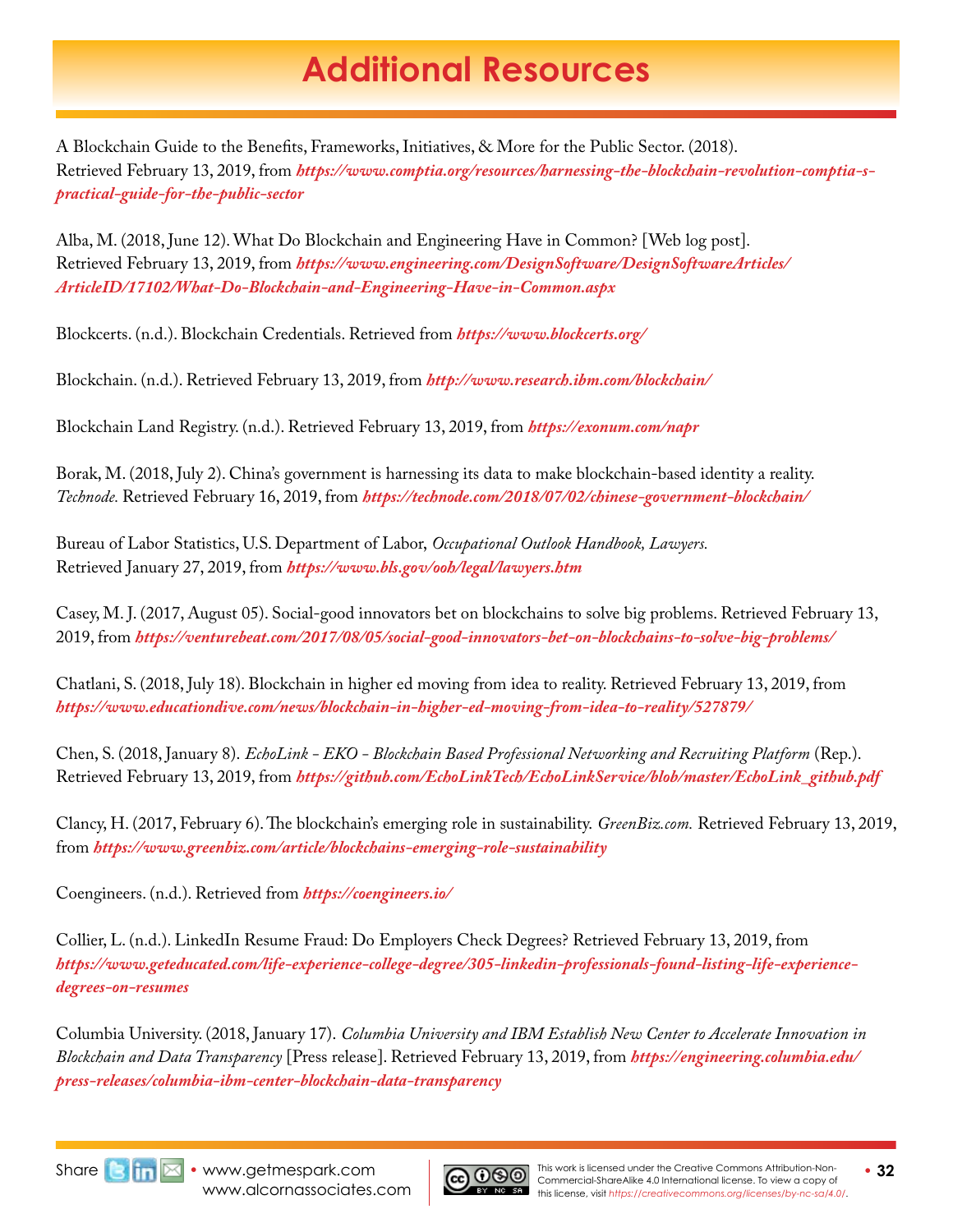Das, S. (2017, December 6). Dubai Airport to go Passport-Free with Blockchain Tech. CCN. Retrieved February 13, 2019, from *https://www.ccn.com/dubai-airport-blockchain-passport* 

Denmark Liberal Alliance – Blockchain Secure Online Voting | NDI. (n.d.). Retrieved February 13, 2019, from *https://tech4parties.org/case-studies/denmark-liberal-alliance-blockchain-secure-online-voting/* 

Digitizing the Global Supply Chain. (n.d.). Retrieved February 13, 2019, from *https://www.tradelens.com/* 

Durant, E., & Trachy, A. (2017, October 17). Digital Diploma Debuts at MIT. Retrieved February 16, 2019, from *http://news.mit.edu/2017/mit-debuts-secure-digital-diploma-using-bitcoin-blockchain-technology-1017* 

EKO Blockchain Platform. (n.d.). Retrieved February 13, 2019, from *https://en.echolink.info/* 

Ethereum: A Next-Generation Generalized Smart Contract and Decentralized Application Platform. (2014, January 11). Retrieved February 13, 2019, from *https://bitbucket.org/tmagik/catoshi/wiki/ethereum* 

Everledger Diamond Platform. (n.d.). Retrieved February 13, 2019, from *https://diamonds.everledger.io/* 

Falck, A. (2018, June 11). The Blockchain: What It Is and How It Can Benefit Libraries (Part Two). Retrieved February 13, 2019, from *https://www.oif.ala.org/oif/?p=14579* 

*Fast Forward* (Rep.). (2016). Retrieved April 5, 2019 from *[https://www.ibm.com/thought-leadership/institute-business](https://www.ibm.com/thought-leadership/institute-business-value/report/blockchain)[value/report/blockchain](https://www.ibm.com/thought-leadership/institute-business-value/report/blockchain)*

Fedorov, A. K., Kiktenko, E. O., & Lvovsky, A. I. (2018). Quantum computers put blockchain security at risk. *Nature: International Journal of Science.* DOI: 10.1088/2058-9565/aabc6b

*Forward Together - Three Ways Blockchain Explorers Chart a New Direction* (Rep.). (2017, May). Retrieved March 28, 2019, from *https://www.ibm.com/downloads/cas/P3WAB790* 

Government Blockchain Association. (n.d.). Retrieved February 13, 2019, from *https://www.gbaglobal.org/* 

Gov.UK. Documentary. "Blockchain Technology." YouTube, YouTube, 3 April 2016, *https://www.youtube.com/watch?v=KmSYQ-vlQcM* 

Grewal-Carr, V., & Marshall, S. (2016). *Blockchain. Enigma. Paradox. Opportunity.* (Rep.). Retrieved February 13, 2019, from *https://www2.deloitte.com/content/dam/Deloitte/uk/Documents/Innovation/deloitte-uk-blockchain-full-report.pdf* 

Gupta, M. (2017). *Blockchain for Dummies: IBM Limited Edition* [PDF]. Hoboken: John Wiley & Sons, Inc.

*Harnessing the Blockchain Revolution* (Rep.). Retrieved April 5, 2019 from *[https://www.comptia.org/resources/harnessing](https://www.comptia.org/resources/harnessing-the-blockchain-revolution-comptia-s-practical-guide-for-the-public-sector)[the-blockchain-revolution-comptia-s-practical-guide-for-the-public-sector](https://www.comptia.org/resources/harnessing-the-blockchain-revolution-comptia-s-practical-guide-for-the-public-sector)*



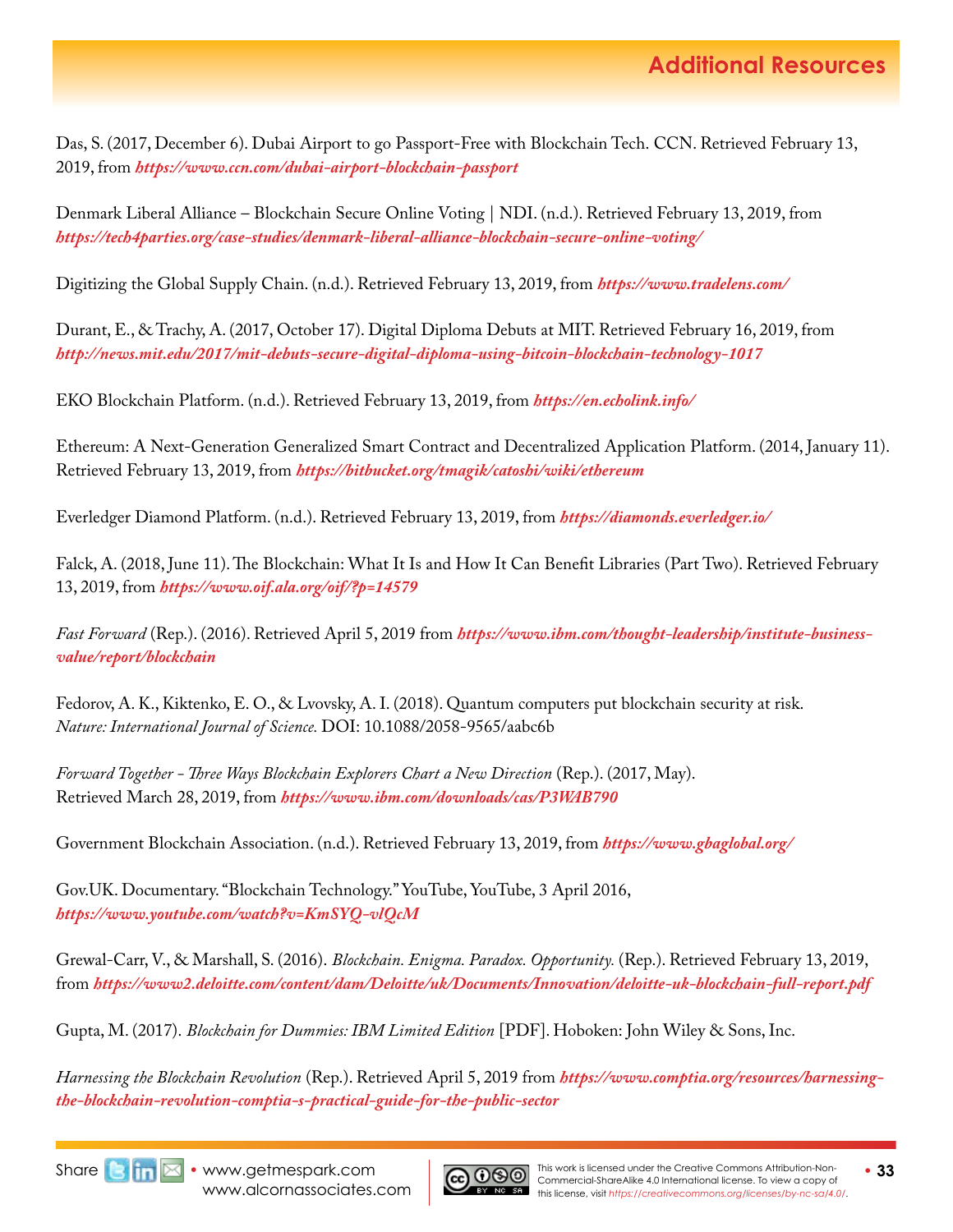HM Land Registry. (2018, October 1). *HM Land Registry to Explore the Benefits of Blockchain* [Press release]. Retrieved February 13, 2019, from *https://www.gov.uk/government/news/hm-land-registry-to-explore-the-benefits-of-blockchain* 

IBM Blockchain for financial services means more trust for all. (n.d.). Retrieved February 13, 2019, from *https://www.ibm.com/blockchain/industries/financial-services* 

IBM Blockchain Platform. (n.d.). Retrieved February 13, 2019, from *https://www.ibm.com/blockchain/platform* 

IBM Food Trust. (n.d.). Retrieved February 13, 2019, from *https://www.ibm.com/blockchain/solutions/food-trust* 

Juskalian, R. (2018, April 12). Inside the Jordan refugee camp that runs on blockchain. *MIT Technology Review.*  Retrieved February 13, 2019, from *[https://www.technologyreview.com/s/610806/inside-the-jordan-refugee-camp-that](https://www.technologyreview.com/s/610806/inside-the-jordan-refugee-camp-that-runs-on-blockchain/)[runs-on-blockchain/](https://www.technologyreview.com/s/610806/inside-the-jordan-refugee-camp-that-runs-on-blockchain/)* 

Kramer, M. (2018, July 03). [UPDATED] Swiss City Zug Trials Voting Through Blockchain Technology. Retrieved February 13, 2019, from *https://www.ethnews.com/swiss-city-zug-to-trial-voting-through-blockchain-technology* 

Krishna, A., & Pureswaran, V. , et.al., (2016). *Fast forward: Rethinking enterprises, ecosystems and economies with blockchains* (Rep.). Retrieved February 13, 2019, from *https://www-935.ibm.com/services/us/gbs/thoughtleadership/blockchain/* 

KSI Blockchain. (n.d.). Retrieved February 13, 2019, from *https://e-estonia.com/solutions/security-and-safety/ksi-blockchain/* 

Leverage blockchain to transform your business and disrupt your industry. (n.d.). Retrieved February 13, 2019, from *https://www.ibm.com/blockchain/for-business* 

Malik, N. (2018, October 1). GBA Token Whitepaper. Retrieved February 13, 2019, from *[https://www.gbaglobal.org/](https://www.gbaglobal.org/resources/listing/gba-token-whitepaper) [resources/listing/gba-token-whitepaper](https://www.gbaglobal.org/resources/listing/gba-token-whitepaper)* 

Marr, B. (2017, January 24). A Complete Beginner's Guide To Blockchain. *Forbes Magazine.* Retrieved February 13, 2019, from *https://www.forbes.com/sites/bernardmarr/2017/01/24/a-complete-beginners-guide-to-blockchain/*

McKay, T. (2019, February 3). NEWS Crypto Exchange Says It Can't Repay \$190 Million to Clients After Founder Dies With Only Password [Web log post]. Retrie[ve](https://gizmodo.com/crypto-exchange-says-it-cant-repay-190-million-to-clie-1832309454 
)d February 13, 2019, from *[https://gizmodo.com/crypto-exchange-says-it](https://gizmodo.com/crypto-exchange-says-it-cant-repay-190-million-to-clie-1832309454)[cant-repay-190-million-to-clie-1832309454](https://gizmodo.com/crypto-exchange-says-it-cant-repay-190-million-to-clie-1832309454)* 

Miller, R. (2018, September). Walmart is Betting on the Blockchain to Improve Food Safety. *TechCrunch.* Retrieved February 13, 2019, from *https://techcrunch.com/2018/09/24/walmart-is-betting-on-the-blockchain-to-improve-food-safety/*

Miranda, A. (2018, October 9). What is the Blockchain and How Can It Transform Higher Education? [Web log post]. Retrieved February 13, 2019, from *https://www.academicimpressions.com/blog/what-is-blockchain-higher-education/* 



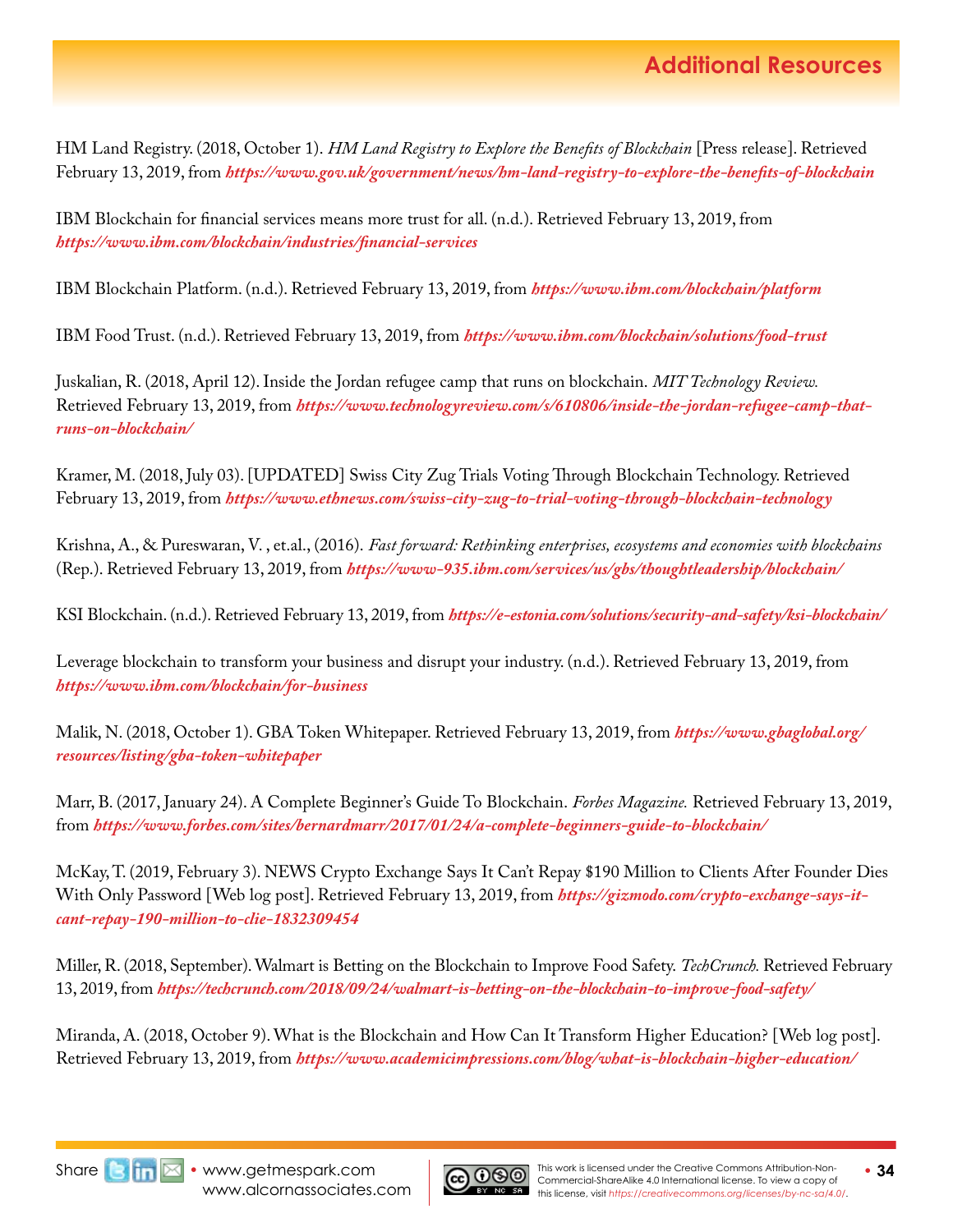MIT Issues 2,000 Blockchain-Based Certificates. (2019, February 08). Retrieved February 16, 2019, from *https://iblnews.org/2019/02/15/mit-issues-2000-blockchain-based-certificates/*

Moore, G. (2018, July 12). Employing Blockchain in Credentialing Practices [Web log post]. Retrieved February 13, 2019, from *https://www.credentialingexcellence.org/blog/employing-blockchain-in-credentialing-practices* 

Nakamoto, S. (n.d.). *Bitcoin: A Peer-to-Peer Electronic Cash System* [PDF]. Retrieved February 20, 2019 from *https://bitcoin.org/bitcoin.pdf*

Norry, A. (2018, November 19). The History of the Mt Gox Hack: Bitcoin's Biggest Heist [Web log post]. Retrieved February 13, 2019, from *https://blockonomi.com/mt-gox-hack/*

Norry, A. (2018, November 20). The History of Silk Road: A Tale of Drugs, Extortion & Bitcoin [Web log post]. Retrieved February 13, 2019, from *https://blockonomi.com/history-of-silk-road/*

Orcutt, M. (2017, September 15). Who Will Build the Health-Care Blockchain? MIT Technology Review. Retrieved February 13, 2019, from *https://www.technologyreview.com/s/608821/who-will-build-the-health-care-blockchain/* 

Orcutt, M. (2018, December 13). Ethereum thinks it can change the world. It's running out of time to prove it. Retrieved February 13, 2019, from *[https://www.technologyreview.com/s/612507/ethereum-thinks-it-can-change-the](https://www.technologyreview.com/s/612507/ethereum-thinks-it-can-change-the-world-its-running-out-of-time-to-prove-it/)[world-its-running-out-of-time-to-prove-it/](https://www.technologyreview.com/s/612507/ethereum-thinks-it-can-change-the-world-its-running-out-of-time-to-prove-it/)* 

Orcutt, M. (2019, February 19). Once hailed as unhackable, blockchains are now getting hacked. Retrieved March 7, 2019 from *https://www.technologyreview.com/s/612974/once-hailed-as-unhackable-blockchains-are-now-getting-hacked/amp/*

Parzygnat, M., & Don Thibeau, D. (2018, June 22). IBM Blockchain 101: Quick-start guide for developers [Web log post]. Retrieved February 13, 2019, from *[https://developer.ibm.com/tutorials/cl-ibm-blockchain-101-quick-start](https://developer.ibm.com/tutorials/cl-ibm-blockchain-101-quick-start-guide-for-developers-bluemix-trs/)[guide-for-developers-bluemix-trs/](https://developer.ibm.com/tutorials/cl-ibm-blockchain-101-quick-start-guide-for-developers-bluemix-trs/)*

Paumgarten, N. (2018, October 16). The Prophets of Cryptocurrency Survey the Boom and Bust. Retrieved February 13, 2019, from *https://www.newyorker.com/magazine/2018/10/22/the-prophets-of-cryptocurrency-survey-the-boom-and-bust*

Peck, M. (2017, November). *Reinforcing the Links of the Blockchain* (Rep.). Retrieved February 13, 2019, from *https://blockchain.ieee.org/images/files/pdf/ieee-future-directions-blockchain-white-paper.pdf* 

Propy - Buy or sell investment properties. (n.d.). Retrieved February 13, 2019, from *https://propy.com/* 

Propy. (2018, January 23). *Propy Announces the First California Property Sale on the Blockchain* [Press release]. Retrieved February 13, 2019, from *[https://www.businesswire.com/news/home/20180723005199/en/Propy-Announces-California-](https://www.businesswire.com/news/home/20180723005199/en/Propy-Announces-California-Property-Sale-Blockchain)[Property-Sale-Blockchain](https://www.businesswire.com/news/home/20180723005199/en/Propy-Announces-California-Property-Sale-Blockchain)* 



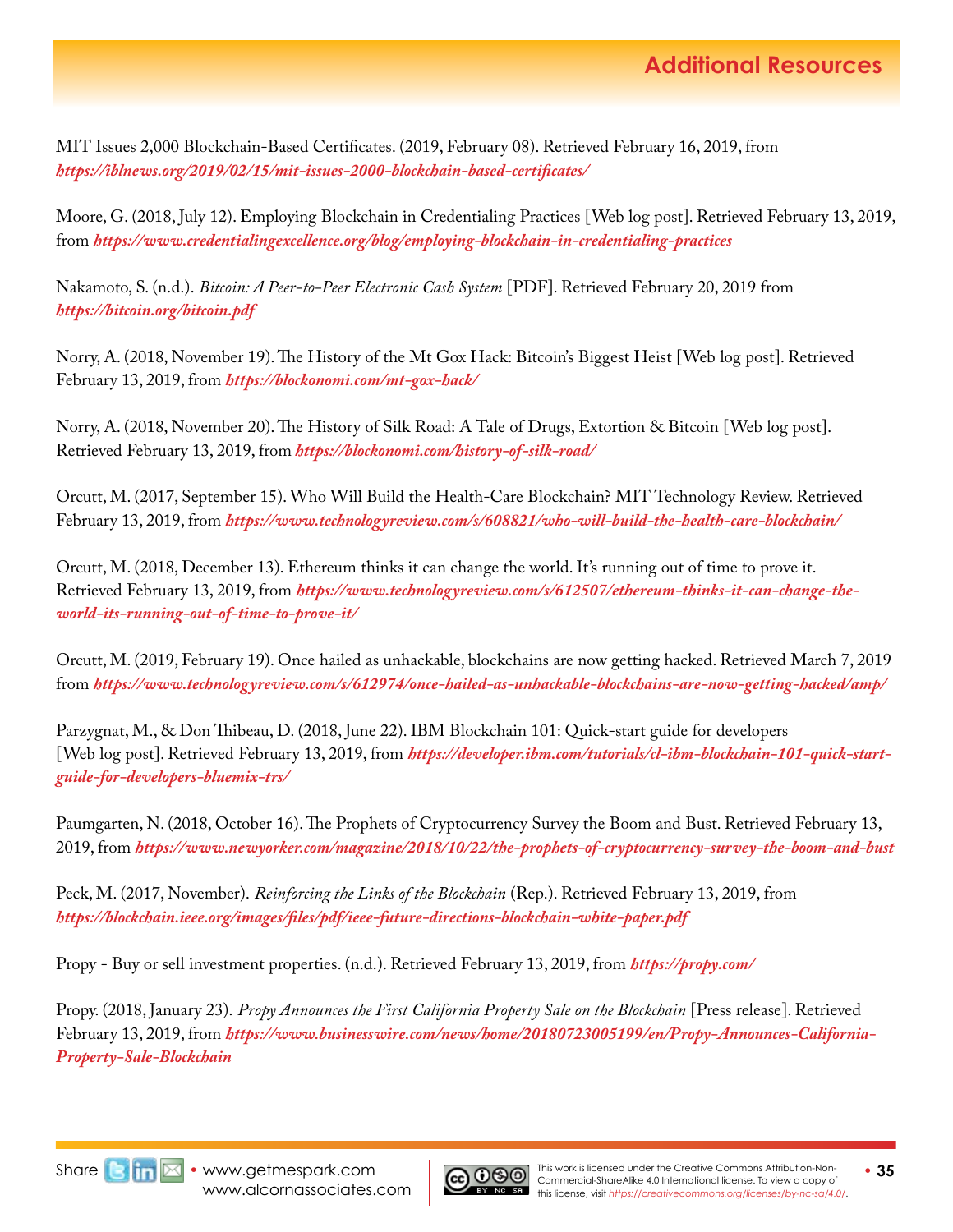R3.com. (n.d.). Retrieved February 13, 2019, from *https://www.r3.com/* 

Rajaniemi, H. (2018, April 25). Unchained: A story of love, loss, and blockchain. *MIT Technology Review.* Retrieved February 13, 2019, from *https://www.technologyreview.com/s/610831/unchained-a-story-of-love-loss-and-blockchain/* 

Ramamurthy, S. (2016, November 16). Leveraging blockchain to improve food supply chain traceability. Retrieved February 13, 2019, from *[https://www.ibm.com/blogs/blockchain/2016/11/leveraging-blockchain-improve-food](https://www.ibm.com/blogs/blockchain/2016/11/leveraging-blockchain-improve-food-supply-chain-traceability/)[supply-chain-traceability/](https://www.ibm.com/blogs/blockchain/2016/11/leveraging-blockchain-improve-food-supply-chain-traceability/)* 

Robles, P.E., MIB, D. (2016, July). *Blockchain Technology: Implications and Opportunities For Professional Engineers* (Rep.). Retrieved February 13, 2019, from *[https://www.nspe.org/sites/default/files/resources/pdfs/NSPE-Whitepaper-Blockchain-](https://www.nspe.org/sites/default/files/resources/pdfs/NSPE-Whitepaper-Blockchain-Technology-2016-final.pdf)[Technology-2016-final.pdf](https://www.nspe.org/sites/default/files/resources/pdfs/NSPE-Whitepaper-Blockchain-Technology-2016-final.pdf)* 

Roe, D. (2018, June 12). 8 Ways Enterprises Are Taking Up the Blockchain Challenge. Retrieved February 13, 2019, from *https://www.cmswire.com/information-management/8-ways-enterprises-are-taking-up-the-blockchain-challenge/* 

S., J. (2018, May 5). Blockchain: How a 51% attack works (double spend attack) [Web log post]. Retrieved February 13, 2019, from h*ttps://medium.com/coinmonks/what-is-a-51-attack-or-double-spend-attack-aa108db63474* 

Shaw, M. (2018, June 22). Will the Power Of Blockchain Mean The End Of Title Insurance Companies In 20 Years? *Forbes Magazine.* Retrieved February 16, 2019, from *[https://www.forbes.com/sites/](https://www.forbes.com/sites/forbesrealestatecouncil/2018/06/22/will-the-power-of-blockchain-mean-the-end-of-title-insurance-companies-in-20-years/) [forbesrealestatecouncil/2018/06/22/will-the-power-of-blockchain-mean-the-end-of-title-insurance-companies-in-20-years/](https://www.forbes.com/sites/forbesrealestatecouncil/2018/06/22/will-the-power-of-blockchain-mean-the-end-of-title-insurance-companies-in-20-years/)* 

Smith, E. (2018, October 20). Sustainable Finance Group Looks for Results With Blockchain Tool. Retrieved February 13, 2019, from *https://associationsnow.com/2018/10/sustainable-finance-group-looks-results-blockchain-tool/* 

Steingold, D. (2017, June 16). More Than A Third Of LinkedIn Users Lie On Profiles, Study Finds [Web log post]. Retrieved February 13, 2019, from *https://www.studyfinds.org/linkedin-profiles-fake-study/* 

Stewart, A. J. (n.d.). How Blockchain for Recruitment Will Be Groundbreaking. Boss Magazine. Retrieved March 28, 2019, from *https://thebossmagazine.com/blockchain-for-recruitment/*

Stinchcombe, K. (2017, December 22). Ten years in, nobody has come up with a use for blockchain. Retrieved February 13, 2019, from *https://hackernoon.com/ten-years-in-nobody-has-come-up-with-a-use-case-for-blockchain-ee98c180100* 

Stinchcombe, K. (2018, April 5). Blockchain is not only crappy technology but a bad vision for the future [Web log post]. Retrieved February 13, 2019, from *[https://medium.com/@kaistinchcombe/decentralized-and-trustless-crypto-paradise-is](https://medium.com/@kaistinchcombe/decentralized-and-trustless-crypto-paradise-is-actually-a-medieval-hellhole-c1ca122efdec)[actually-a-medieval-hellhole-c1ca122efdec](https://medium.com/@kaistinchcombe/decentralized-and-trustless-crypto-paradise-is-actually-a-medieval-hellhole-c1ca122efdec)* 

Tapscott, Don. "How the Blockchain Is Changing Money and Business | Don Tapscott." YouTube, YouTube, 16 Sept. 2016, *www.youtube.com/watch?v=Pl8OlkkwRpc&t=1s*



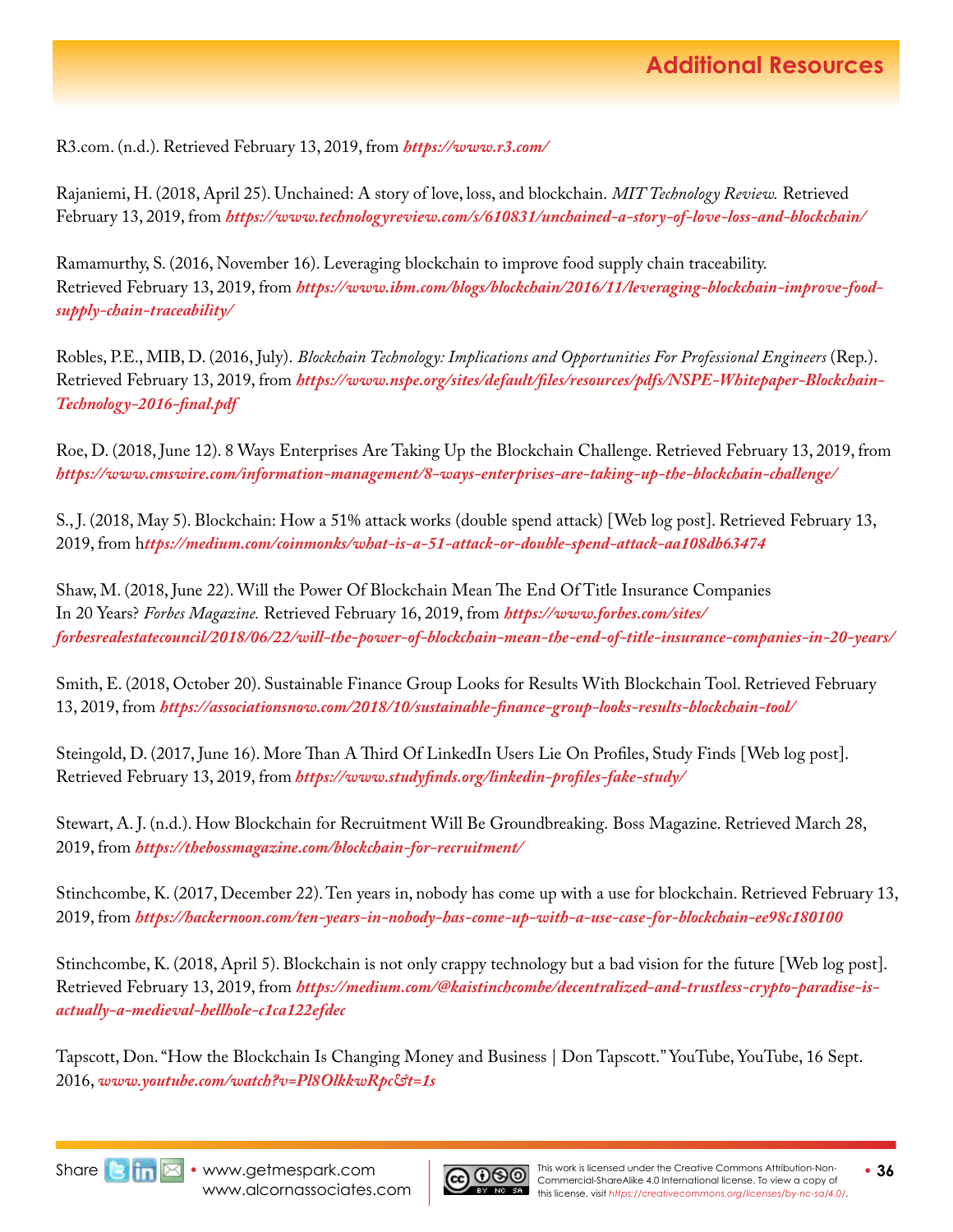Tapscott, D., & Tapscott, A. (2017, March 13). The Blockchain Revolution and Higher Education. *Educause Review.*  Retrieved February 13, 2019, from *https://er.educause.edu/articles/2017/3/the-blockchain-revolution-and-higher-education* 

Tapscott, D., & Tapscott, A. (2018). *Blockchain Revolution: How the technology behind Bitcoin and cryptocurrency is changing the world.* London: Portfolio Penguin.

The Future is Decentralised: Block Chains, Distributed Ledgers, and the Future of Sustainable Development (Rep.). (n.d.). Retrieved February 13, 2019, from *[https://www.undp.org/content/dam/undp/library/innovation/The-Future-is-](https://www.undp.org/content/dam/undp/library/innovation/The-Future-is-Decentralised.pdf)[Decentralised.pdf](https://www.undp.org/content/dam/undp/library/innovation/The-Future-is-Decentralised.pdf)* 

UN Sustainable Development Goals: Sustainable Development Knowledge Platform. (n.d.). Retrieved February 13, 2019, from *https://sustainabledevelopment.un.org/?menu=1300* 

Using Blockchain, New Mexico Community College Becomes First Community College to Issue Student-Owned Digital Diplomas. (2017, November 16). Retrieved February 13, 2019, from *[https://www.prnewswire.com/news-releases/](https://www.prnewswire.com/news-releases/using-blockchain-new-mexico-community-college-becomes-first-community-college-to-issue-student-owned-digital-diplomas-300557931.html) [using-blockchain-new-mexico-community-college-becomes-first-community-college-to-issue-student-owned-digital](https://www.prnewswire.com/news-releases/using-blockchain-new-mexico-community-college-becomes-first-community-college-to-issue-student-owned-digital-diplomas-300557931.html)[diplomas-300557931.html](https://www.prnewswire.com/news-releases/using-blockchain-new-mexico-community-college-becomes-first-community-college-to-issue-student-owned-digital-diplomas-300557931.html)* 

Walker, V. (2018, April 25). Blockchain 2.0: From Crypto to Contracts [Web log post]. Retrieved February 13, 2019, from *[https://www.americanbar.org/groups/young\\_lawyers/publications/tyl/topics/resources-technology/blockchain](https://www.americanbar.org/groups/young_lawyers/publications/tyl/topics/resources-technology/blockchain-cryptocurrency-contracts/)[cryptocurrency-contracts/](https://www.americanbar.org/groups/young_lawyers/publications/tyl/topics/resources-technology/blockchain-cryptocurrency-contracts/)* 

White, M. (2018, January 16). Digitizing Global Trade with Maersk and IBM [Web log post]. Retrieved February 13, 2019, from *https://www.ibm.com/blogs/blockchain/2018/01/digitizing-global-trade-maersk-ibm/* 

Wust, K., & Gervais, A. (n.d.). *Do you need a Blockchain?* (Rep.). Retrieved February 13, 2019, from *https://eprint.iacr.org/2017/375.pdf* 

Zhao, W. (2018, June 12). Korean Banks Can Use Blockchain to Verify Customer IDs from July. Retrieved February 13, 2019, from *https://www.coindesk.com/korean-banks-can-use-blockchain-to-verify-customer-ids-from-july/*